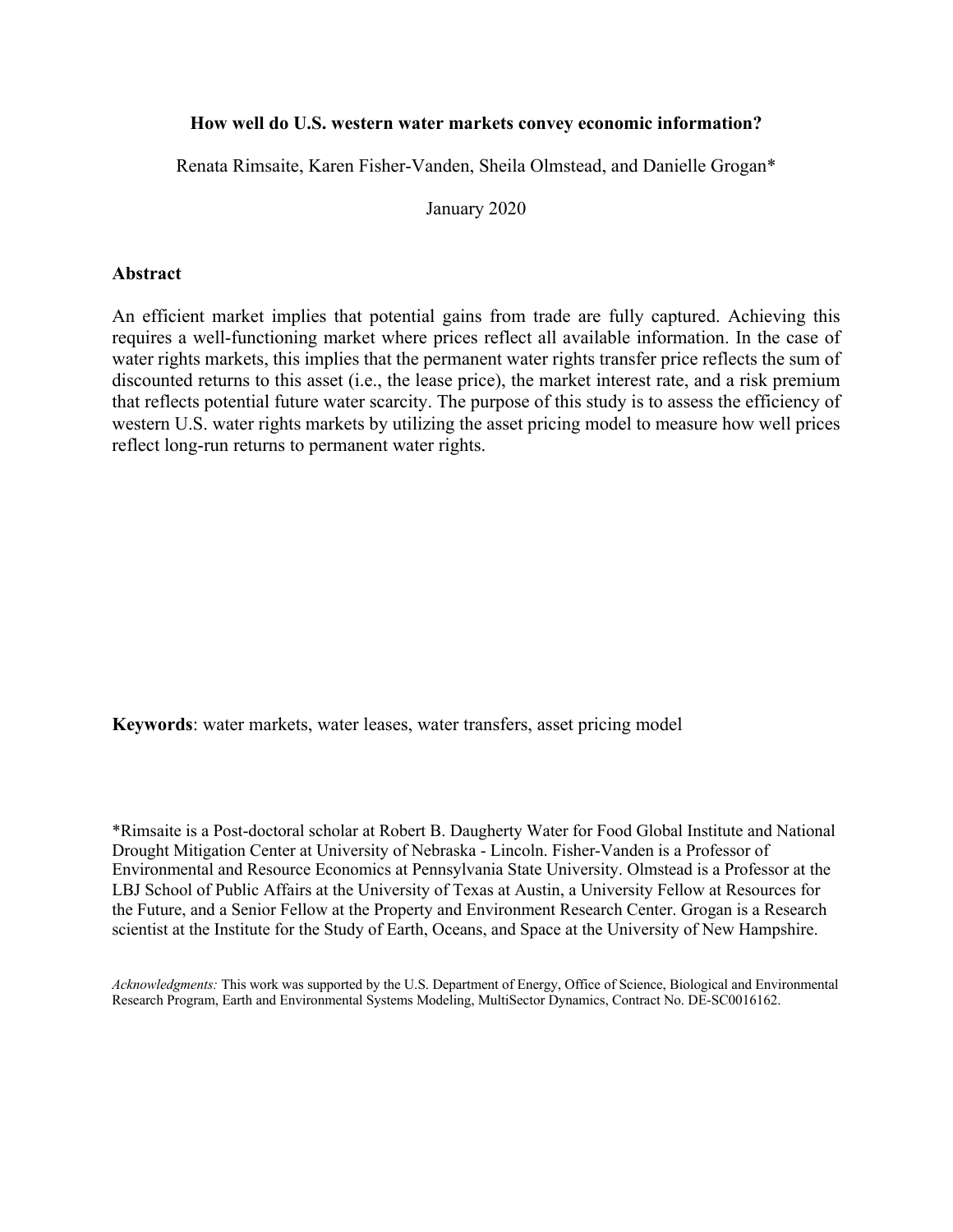#### **1. Introduction**

The number and scale of environmental markets have increased over time with successes in programs such as air pollution permit trading (Schmalensee and Stavins 2017) and individual transferable quota systems for fisheries (Costello, Gaines and Lynham 2008). However, even well-functioning environmental markets often fail to achieve their maximum theoretical advantage over other allocation or regulation mechanisms (Teitenberg 1990, Keohane 2007). The achieved efficiency gains from markets for natural resource assets have also been highly variable. Markets for fishing quota appear to be quite successful in this regard (Grainger and Costello 2011); those for wetland and habitat preservation, less so (National Research Council 2001, Parkhurst and Shogren 2003).

This paper examines markets for scarce water, advocated by economists for many decades (Hartman and Seastone 1970, Vaux and Howitt 1984, Saliba and Bush 1987). While informal water markets are common in some developing countries (Bjornlund and McKay 2002), formal inter-sectoral water markets have been slow to develop (Easter et al. 1999) and are generally immature (Carey, Sunding and Zilberman 2002; Brewer et al. 2008), making empirical studies of actual water markets uncommon. Nonetheless, studies have demonstrated potential and realized net benefits from trading in California (Hagerty 2019, Bruno and Jessoe 2019), south Texas (Chang and Griffin 1992), southern Italy and Spain (Pujol, Raggi, and Viaggi 2006; Rey, Garrido, and Calatrava 2014), north-central Chile (Hearne and Easter 1997, Hearne and Donoso 2014), Morocco (Diao and Roe 2003), and Australia (Bjornlund and McKay 2002, Tisdell 2014, Wheeler, Bjornlund, and Loch 2014, Zuo et al. 2015, Grafton, Horne, and Wheeler 2016, Loch, Wheeler, and Settre 2018). Australia's water markets may be especially relevant to western U.S. water markets given that a number of regions in the western U.S. are following the

 2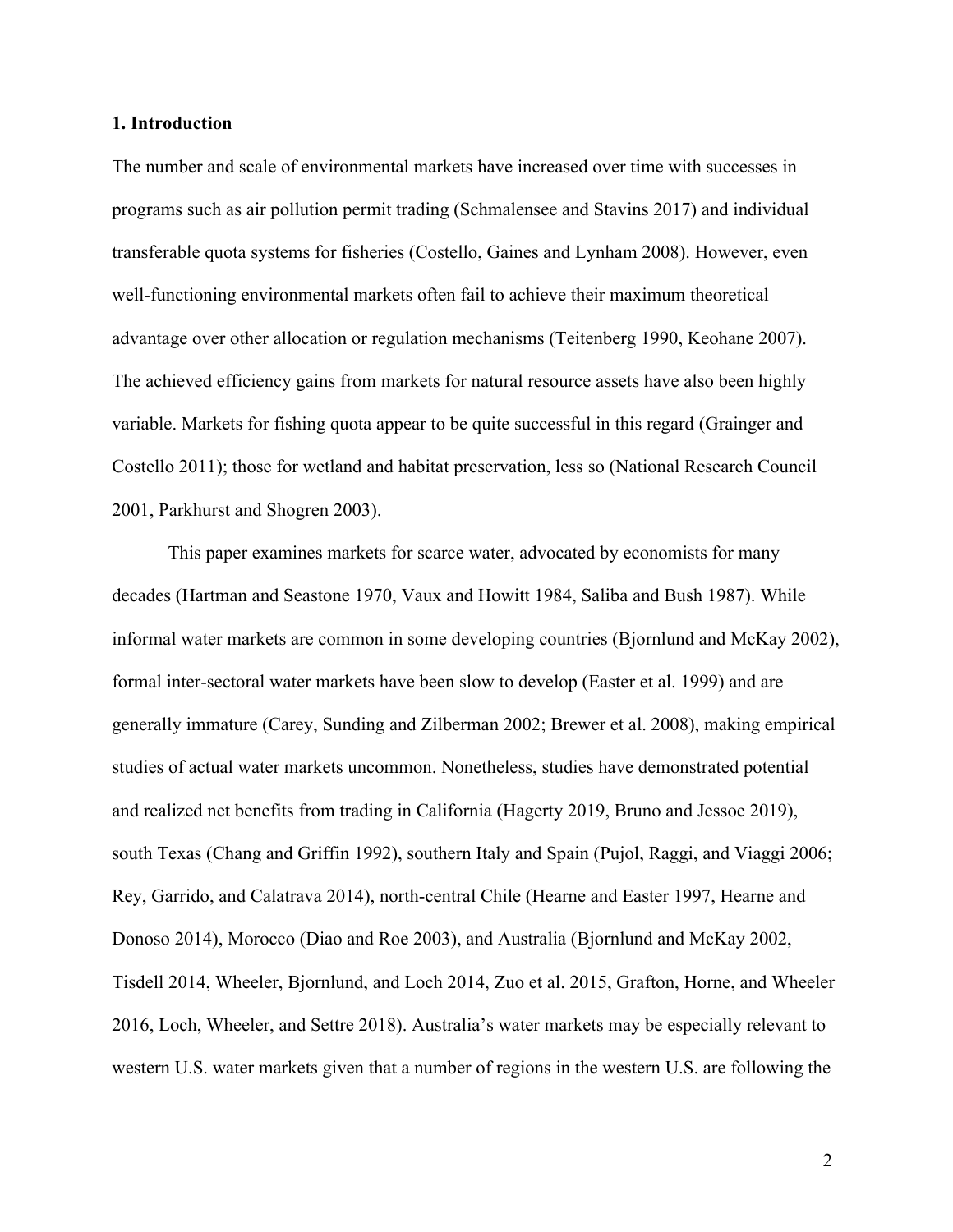Australian case in the design of their water markets (e.g., Nevada's Diamond Valley and Humboldt Basin; Young 2015, Zeff et al. 2019, Wheeler et al. 2017).

U.S. water market efficiency (or the lack thereof) has been examined in the prior literature.<sup>1</sup> Brookshire et al. (2004) and Brewer et al. (2008) suggest that U.S. western water markets are becoming more efficient and that water is moving from lower-valued (agricultural) to higher-valued (urban and environmental) uses. But some current water rights transfers in the United States are informal, and even active markets may exhibit high transaction costs (Scott and Coustalin 1995; Huffaker 2005; Rosegrant, Ringler, and Zhu 2014; Wheeler, Bjornlund, and Loch 2014; Hagerty 2019).

Market efficiency requires that prices reflect available information about scarcity and value in use. Therefore, an important area of study—which has been largely missing in the water market literature—is the role of pricing mechanisms in water rights markets. The purpose of this study is to assess the efficiency of western U.S. water rights markets by utilizing the asset pricing model to measure how well prices reflect long-run returns to permanent water rights. We exploit the variation in prices and quantities for water trades in the western United States between 1990 and 2010 to assess water markets' capacity to incorporate available information about long-run returns.

We apply the financial asset pricing model—similar to Newell, Sanchirico, and Kerr (2005) and Newell, Papps, and Sanchirico (2007) in their applications to New Zealand fishing quota markets—to U.S. water rights markets, econometrically estimating a water transfer price

<sup>&</sup>lt;sup>1</sup> Note that truly efficient markets would also fully address externalities and public goods, important considerations in the context of water markets (Olmstead 2010). Our analysis does not consider these potential market failures, and instead focuses on the capacity of water market prices to transmit information about the private benefits and costs of water use. Finding that water markets do have this capacity would be a necessary, but not a sufficient condition to support their use (through taxation or other means) to address market failures.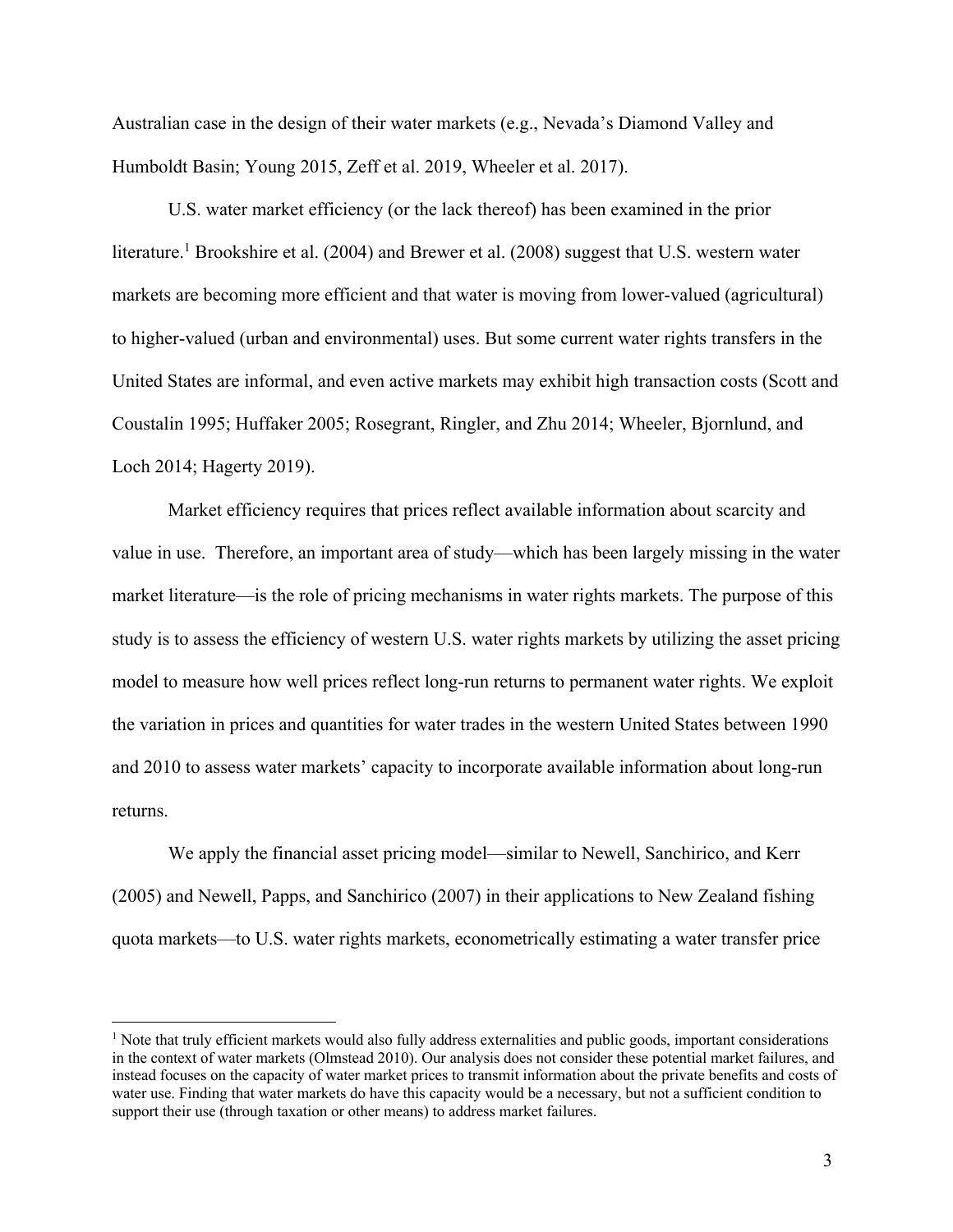equation for nine western U.S. states for which the requisite data are available. The asset pricing model specifies the structural relationship between the permanent transfer price (i.e., the asset price) and the lease price (i.e., returns to the asset), the market interest rate, and a risk premium. Estimating an empirical specification of the asset pricing model (following Newell et al. 2007) allows us to assess the extent to which permanent transfer prices are influenced by these three factors, with a central focus on the lease price—the greater the influence of lease price on permanent transfer price (controlling for the market interest rate and water scarcity (a measure of risk)), the more efficient the market is.

To our knowledge, the asset pricing model has not been applied to water markets.<sup>2</sup> Despite the small number of observations in our analysis, results suggest that water transfer prices are positively correlated with lease prices and negatively correlated with interest rates, as asset pricing theory would predict. These results are somewhat surprising. Though Newell, Papps, and Sanchirico (2007) find that prices in markets for fishing quota comport with the asset pricing model, these markets in New Zealand fisheries may be the most well-functioning created markets for natural assets (Grainger and Costello 2014). In water rights markets where prices are less stable and more heterogeneous, transaction costs are high, and trading is thin, it would not be surprising to find that the data were inconsistent with the asset pricing model (Yoskowitz 1999, Edwards and Libecap 2015).

Recognizing that our data include heterogeneous water markets in nine states, we extend our analysis to examine whether water market prices convey economic information more efficiently in relatively better-functioning markets. We apply the asset pricing model to a small regional market (the Mojave Basin area in California), where water transfers and leases represent

<sup>&</sup>lt;sup>2</sup> Asset pricing models have also been applied to natural resource markets such as those for agricultural land (Alston 1986) and dairy quota (Wilson and Sumner 2004), in addition to fishing quota markets.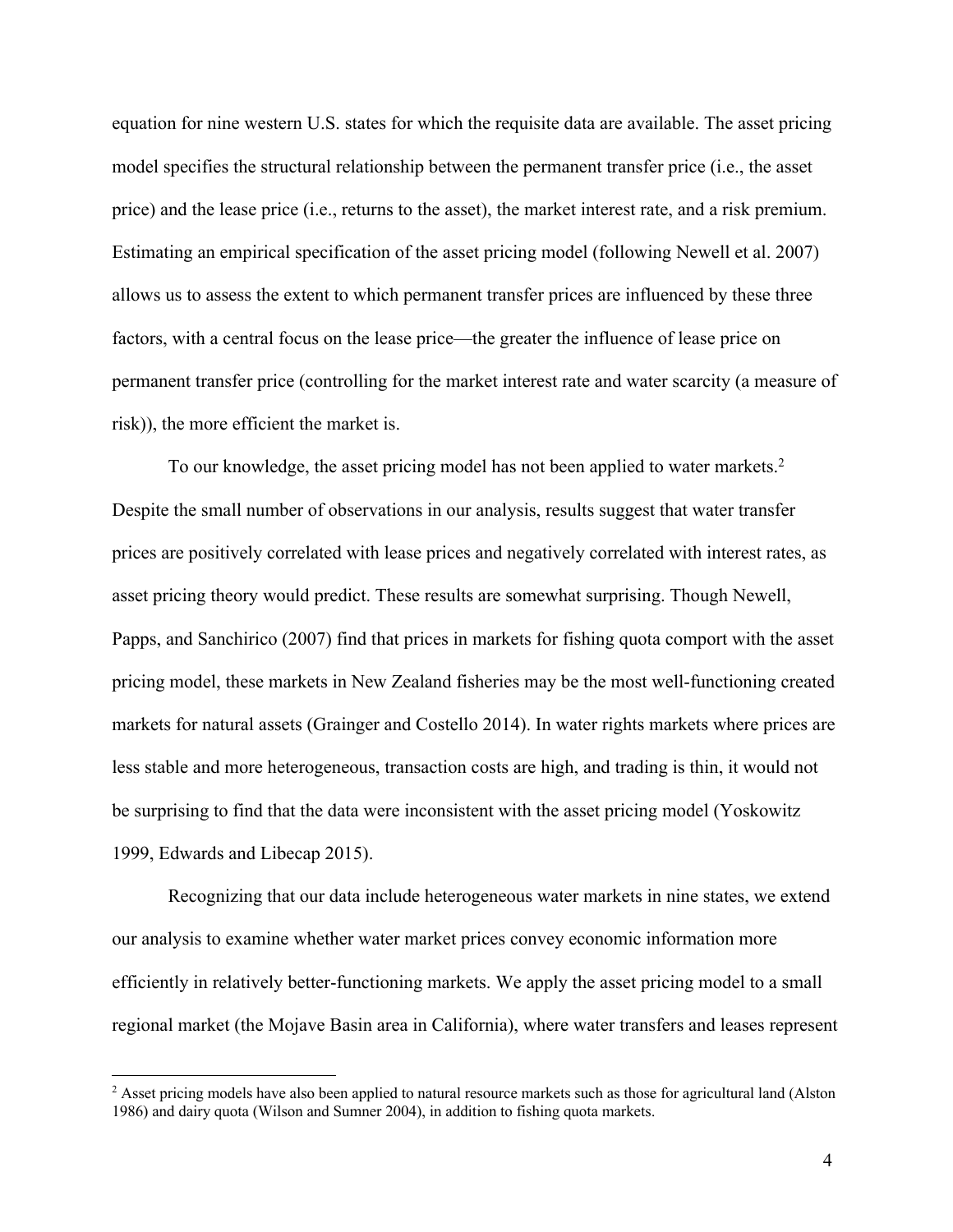trades in more homogeneous goods, trading is more active and better-monitored, and transaction costs are likely much lower than in the general case we assess in our multi-state analysis. The asset pricing results for the Mojave basin trades are stronger than those in our nine-state model, and stronger yet when we focus on the most active regions of that market. These results provide reason for optimism about water markets, should barriers to efficient trading be reduced in the future.

The paper is organized as follows. In section 2 we present the asset pricing model in theoretical and empirical formats. Section 3 discusses the multi-state sample transactions, data used in the multi-state asset pricing model application, and results. Section 4 presents the asset pricing model application to the Mojave market, including data and results. Conclusions are provided in section 5.

#### **2. Asset pricing Theory and Empirical Models**

One implication of rational pricing theory for water market transactions is that the present value of permanent water rights should equal the discounted value of all future expected earnings from annual water leases. With constant lease prices and a constant growth rate, the price of a permanent water right would be as in equation (1), where the interest rate (*r*) is equal to the expected annual rate of return from holding a water right.

$$
p^{sale} = \frac{p^{lease}}{r} \tag{1}
$$

Similar to Newell, Papps, and Sanchirico (2007), who apply the present value asset pricing model to examine the relationship between fishing quota asset and lease prices, we use the Gordon growth model (Campbell, Lo, and MacKinlay 1997), as shown in equation (2), and modify it to conform to the water rights market context.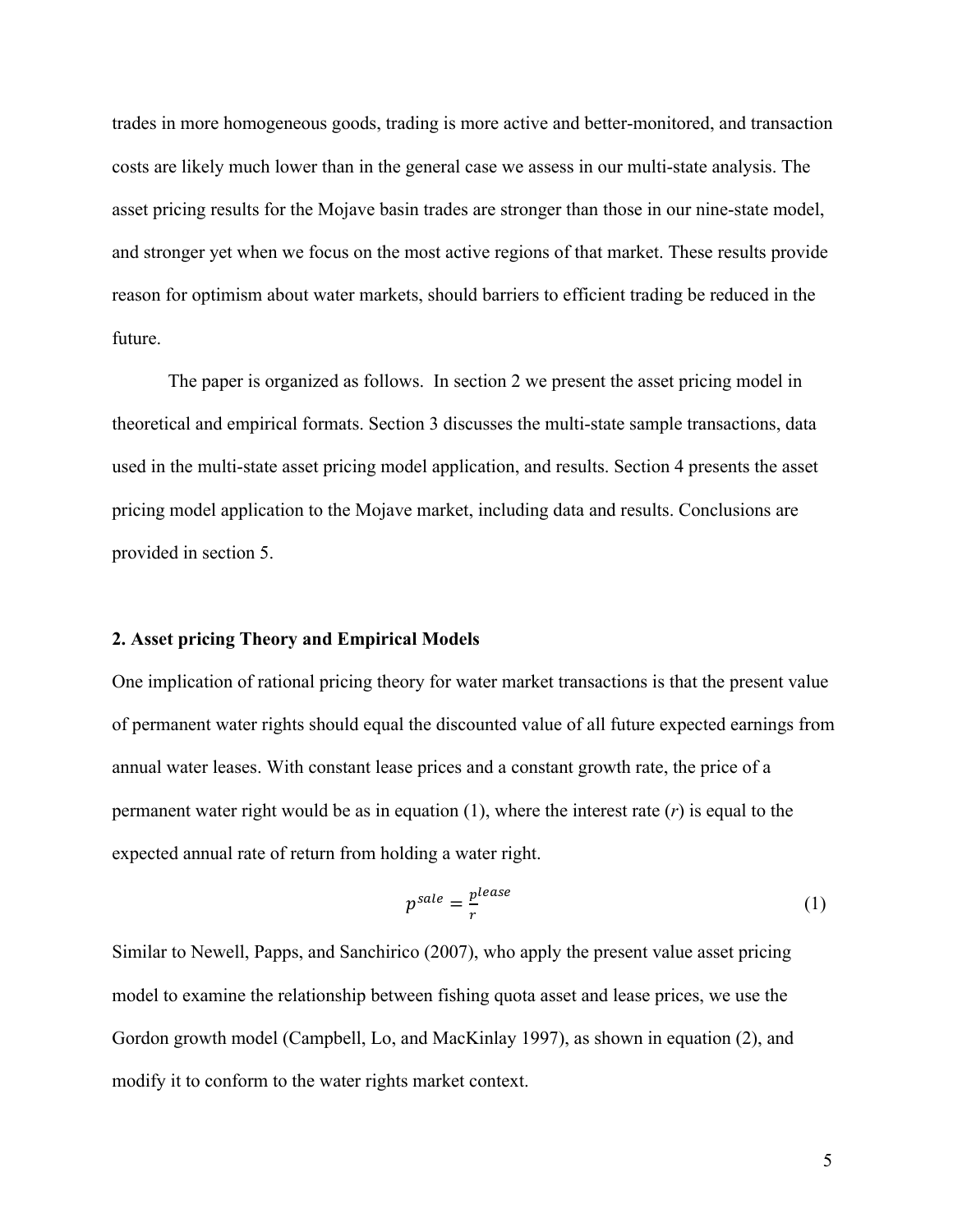$$
p_t = \frac{\pi_t}{r_t - g} \tag{2}
$$

In equation (2),  $p_t$  is the asset price, in our case the permanent water rights transfer price in period t;  $\pi$  is the future annual return from the asset – i.e., the one-year lease price; r is the interest rate, and  $q$  is a constant, asset-specific growth rate.

Water rights markets should be affected by future expectations about the value of water, influenced by expected climate conditions and institutional settings. Therefore, as suggested by Alston (1986), Cochrane (1992), and Newell, Papps, and Sanchirico (2007), we decompose  $r$ into a real market interest rate  $(\tilde{r})$  and a risk premium  $(\theta)$ , which in our water market case accounts for future water supply uncertainty.<sup>3</sup> The variables used to represent each of these parameters in the theoretical model are described further in Section 3. Equation (3) provides the final form of our asset pricing model.

$$
p_t = \frac{\pi_t}{\tilde{r}_t + \theta_t - g} \tag{3}
$$

We empirically estimate the asset pricing model using data from nine western U.S. states where permanent transfers and one-year leases are both prevalent. However, even within a state, regional markets vary; for example, from large federal projects like the Colorado-Big Thompson (C-BT) project in Colorado or the Central Valley project (CVP) in California, to bilateral transactions between two neighboring farmers. Thus, as a second test of the asset pricing model, we also use a unique dataset from a single water market known to be relatively well-developed and active, located in the Mojave River Basin, in San Bernardino County, California. We repeat our empirical tests from the nine-state model on the Mojave River Basin market.

<sup>3</sup> Ideally, the risk premium would be specific to a particular water right and address both institutional uncertainty and climate uncertainty. Another approach would be to add a multiplicative function that includes factors related to uncertainty about the future to the growth model (Newell, Papps, and Sanchirico 2007). However, due to the small number of observations in our empirical analysis, this approach is not possible.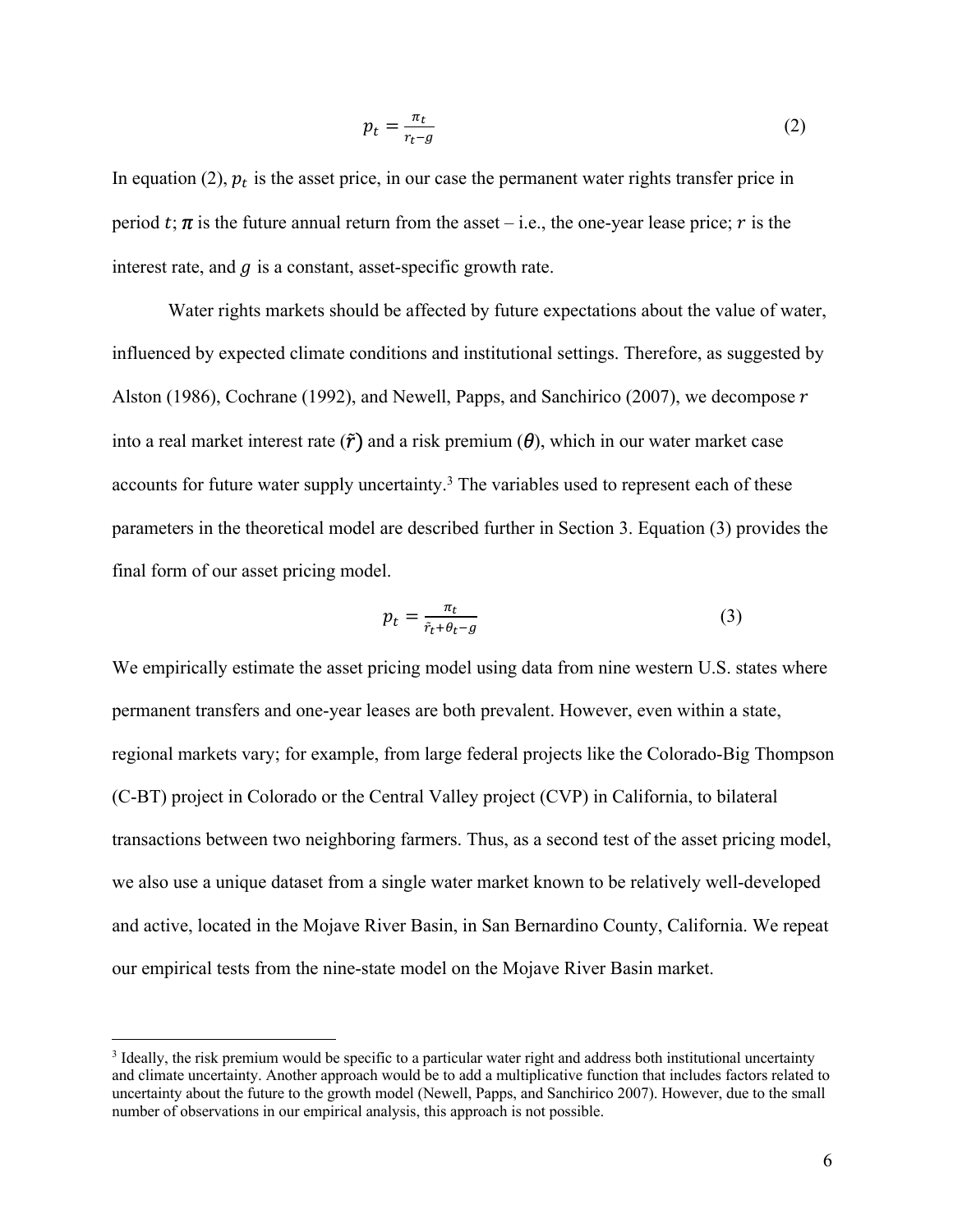As in Newell, Papps, and Sanchirico (2007), in our reduced-form empirical tests of the asset pricing model in both contexts, we regress water transaction prices on a set of explanatory variables as in equation (4),

$$
ln p_{ijqt} = \gamma_0 + \gamma_1 ln \pi_{ijqt} + \gamma_2 \tilde{r}_t + \gamma_3 \theta_j + \gamma_4 g_j + \gamma_5 \mu_t + \alpha_j + \varepsilon_{ijqt}
$$
\n
$$
\tag{4}
$$

where  $ln p$  is the log price of permanent water rights transfer i, in state j, in quarter q, and in year t;  $ln\pi$  is the log price for a one-year lease;  $\tilde{r}$  is the annual real U.S. market interest rate;  $\theta$  is a risk premium;  $q$  is the growth rate;  $\mu$  is linear time trend;  $\alpha$  is a state fixed effect or random effect; and  $\varepsilon$  is the error term. In Section 3, we describe the variables used for  $\tilde{r}$ ,  $\theta$ , and  $q$ . In well-functioning markets, prices of permanent transfers and leases may be determined simultaneously, so we estimate alternative models in which we instrument for own-state lease prices using the annual average lease price in all states except the state where a transaction takes place. From the asset pricing theory discussed above, we expect  $\gamma_1 > 0$ , and  $\gamma_2 < 0$ . The expected signs of  $\gamma_3$  and  $\gamma_4$  will depend on the variables used to proxy for  $\theta$  and  $g$ . Generally, a riskier asset should have a lower price and one with a higher long-term growth rate in expected profits should have a higher price, all else equal.

#### **3. Multi-state sample data and asset pricing model estimation**

#### *3.1 Water transaction data*

For the dependent variable in the multi-state asset pricing analysis, we purchased water market transactions data (permanent water transfers and one-year leases) from Stratecon, Inc. The data come from monthly issues of an industry publication, *Water Strategist* (Smith and Vaughan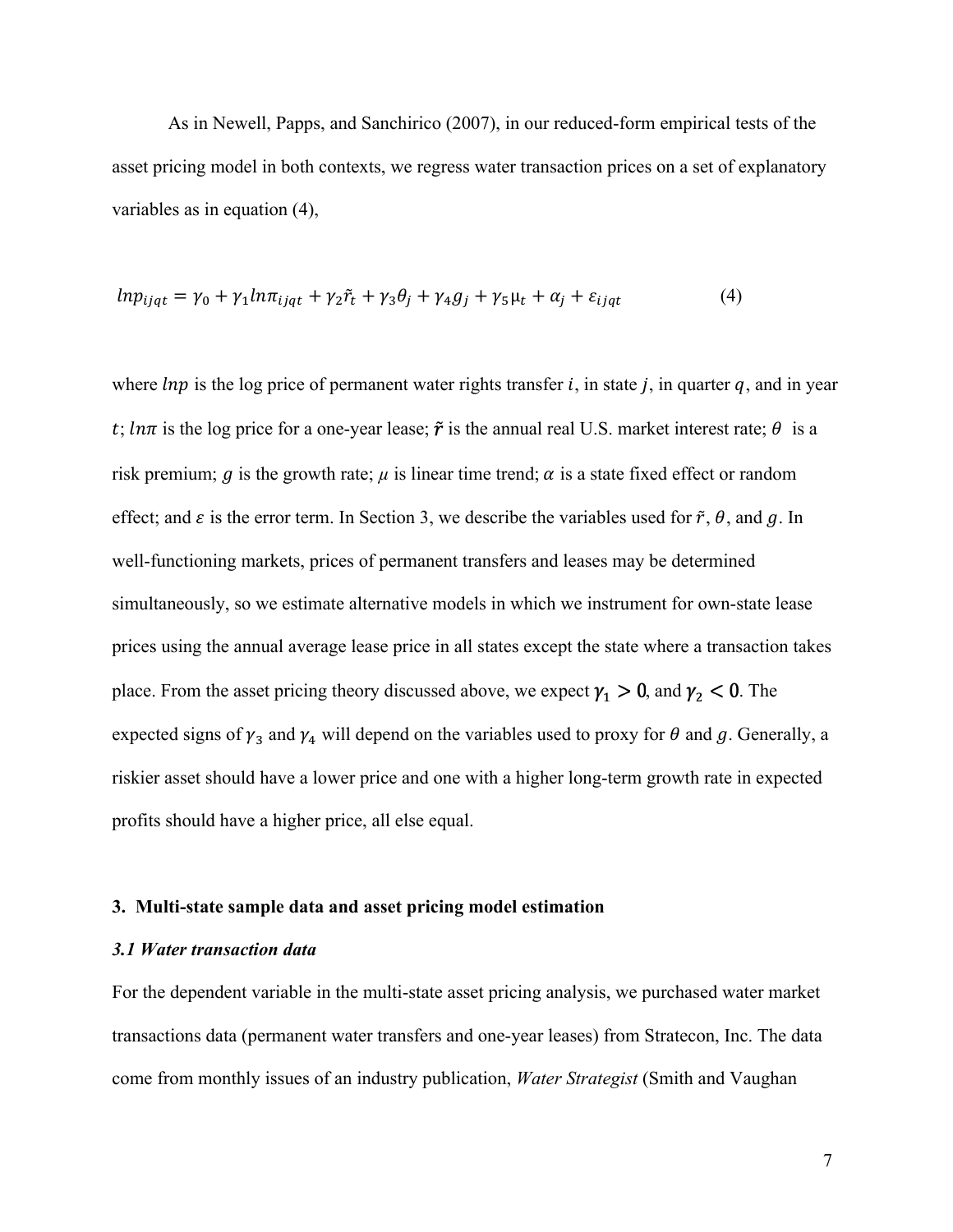1990-94, 1995-2001; Smith 2002-2010)*,* which has been previously described and analyzed in the literature (Howe and Goemans 2003; Brookshire et al. 2004; Howitt and Hansen 2005; Brown 2006; Brewer et al. 2008; Basta and Colby (2010), Libecap (2010), Colby et al. (2011), Grafton et al.(2012), Hansen et al. (2013), Goemans and Pritchet (2014), Hansen et al. (2014), Olmstead et al.  $(2016)$ .<sup>4</sup> We omit observations associated with transactions that are outside the scope of our study; e.g., those involving recycled wastewater effluent, water storage rights, and multi-year leases as well as those with missing or unreasonable prices (less than \$1 per acrefoot), or unidentified buyers. Additionally, while market transactions from 12 states appear in the *Water Strategist* data, we include only those nine states with at least some years where both oneyear leases and permanent transfers occurred. A minimum number of years with both types of transactions occurring in a state is required to estimate equation (4) with state fixed effects.<sup>5,6</sup> The final sample comprises 2,158 transactions in nine states, with one water-supplying sector (agriculture), and two water-buying sectors (agriculture and urban) over the period 1990-2010. The *Water Strategist* data product ends in 2010, preventing us from extending the dataset further.

On average, there are thirteen permanent transfers and six one-year leases per year in each state (Figure 1). The average annual number of transactions increased for both permanent transfers and leases until the early 2000s, when both dropped significantly, and both have declined slightly since then. On average, there have been more permanent trades than leases, except in 2001 and again in 2008, when the numbers were very close. Figure 1 also shows that the average annual quantity of water permanently transferred by state is much lower and less

<sup>4</sup> Until 1995 water transactions were reported in a separate publication associated with the journal *Water Intelligence Monthly*. Transactions were reported quarterly from 1995-1998 and monthly from 1999-2010. Though prior researchers have made these data available publicly, we reconstruct the entire nine-state, 21-year panel to ensure that the summary data for each transaction (culled from descriptive text in .pdf files) are interpreted consistently. <sup>5</sup> See the Appendix, Section A1 for an additional discussion regarding omitted data.

<sup>6</sup> Most states have at least one year where they report zero permanent transfers or zero one-year leases.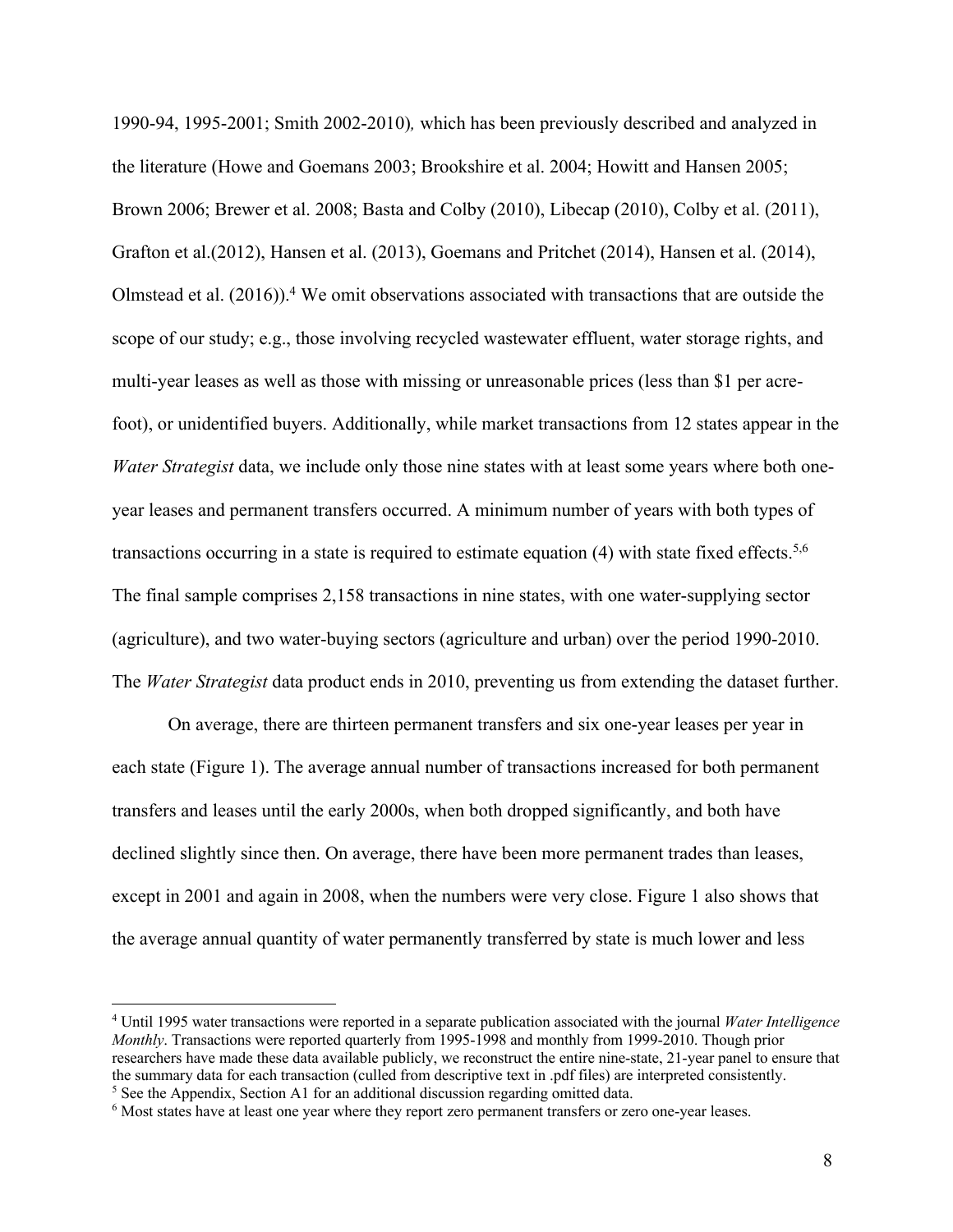variable than the annual average quantity leased. Average state water lease and transfer prices have trended upward over time, with significant year-to-year variation (Figure 1).

Summary statistics are reported in Table 1, which reveals significant heterogeneity across state markets. Over the period 1990-2010, most states averaged fewer than four permanent transfers and fewer than four leases per year. Colorado, in contrast, averaged more than 60 transfers annually, and California averaged more than 12 one-year leases annually.

Transfer and lease prices are converted to 2009 dollars using the consumer price index (CPI) and are expressed in dollars per acre-foot  $(\frac{C}{A})^7$ . As one would expect, the average annual water lease price is much lower than the permanent transfer price for both sectors in all states (Table 1). Price dispersion across states is large, especially in the case of permanent transfers. This is not surprising, as water cannot be transferred or leased across states, similar to prohibitions in fishing quota markets on trades across regions, species, or species-regions. The highest prices for water leased to the urban sector are paid in Texas, but prices for water leased to agriculture are highest in California. Permanent water rights transfers in both sectors are most expensive in Colorado.

To estimate the asset pricing model in equation (4), we aggregate the nine-state water transaction data by state and quarter, so that the dependent variable, *pijqt,* is the average statequarter permanent transfer price, and *πijqt* is the average state-quarter one-year lease price. This reduces our sample size to 66 observations in the nine states over the period 1992-2009. Together, six out of nine states account for only 13 observations in the panel, whereas the remaining three states – California, Colorado, and Texas – contribute 13, 17, and 23 observations, respectively. While this small dataset is far from ideal, the *Water Strategist* is, to

 $<sup>7</sup>$  An acre-foot, a common unit of volume in U.S. western water trades, is the quantity of water that would flood an</sup> acre of land to one foot in depth, about 326,000 gallons.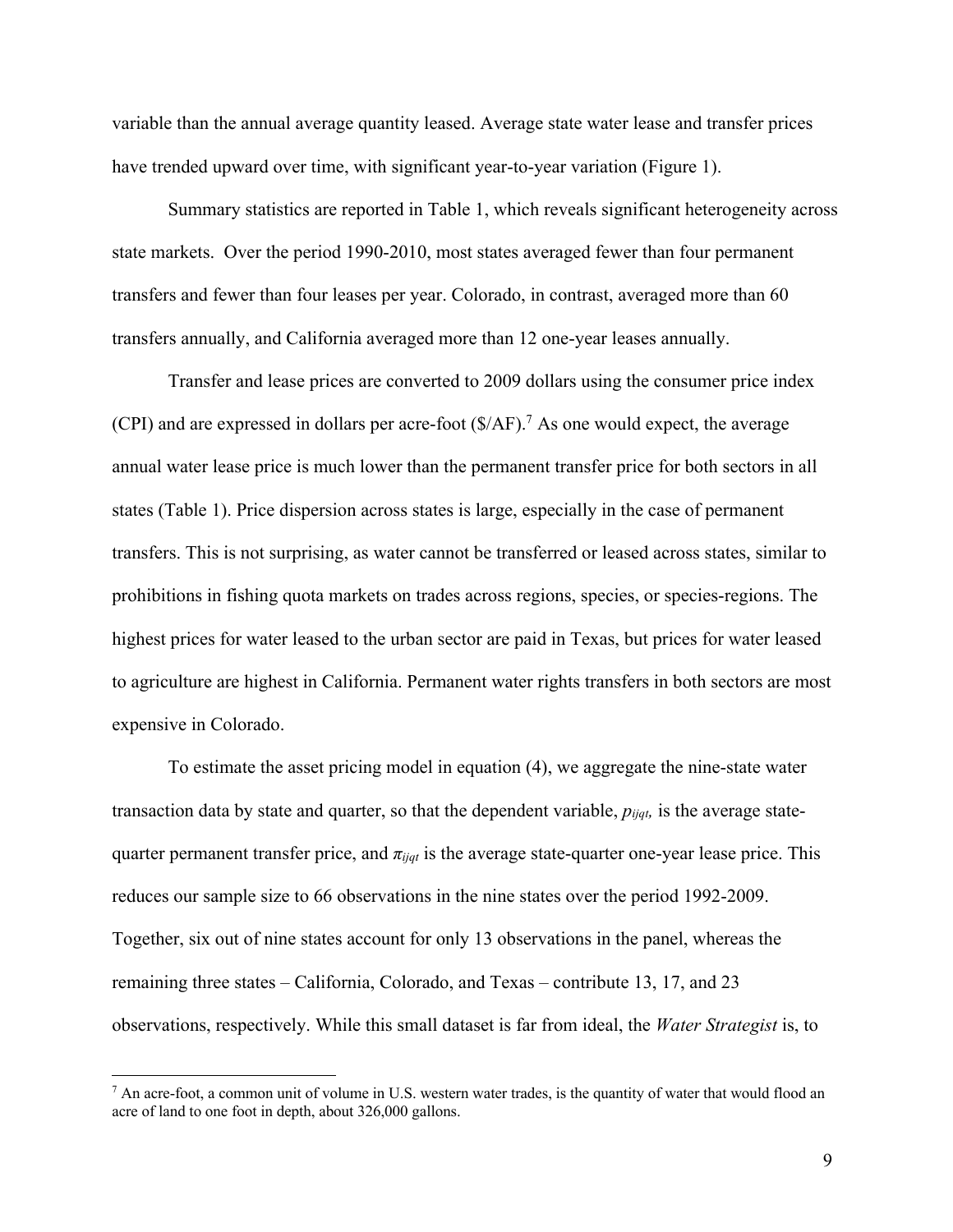our knowledge, the only available data that summarize such a large and diverse set of U.S. western water trades that could be used to test the asset pricing model at this scale.

#### *3.2 Other data used in the multi-state asset pricing models*

Summary statistics for the remaining variables used in the multi-state asset pricing model are also reported in Table 2.<sup>8</sup> For the real market interest rate  $(\tilde{r})$ , we use the 3-month U.S. Treasury bill rate from the U.S. Federal Reserve (2015) website. Real interest rates are calculated by subtracting the inflation rate (measured by the CPI) from these nominal interest rates.

For the risk premium variable,  $\theta$ , we use the Irrigation Vulnerability Index (IVI), constructed using the methodology from Liu et al. (2017). The index provides projections of future long-term water stress, which we aggregate by state, dividing the difference between water supply and water use by irrigation water use. In this index, water supply is the sum of surface water (including reservoir storage) and renewable groundwater sources. Water use is the sum of irrigation, domestic, industrial and livestock water use. <sup>9</sup> Lower values of the IVI indicate higher levels of water stress (<0.2 is considered stressed). Additional information about the index is provided in the Appendix, Section A2.

Because the majority of water withdrawals in the region are for irrigation, the growth rate variable  $(q)$  in equations (3) and (4) should capture expectations about the future returns to using water as an input to agriculture. We use the growth rate of farmland acres irrigated for this purpose. We know of no projections available for this variable, so we follow Newell, Papps and

<sup>8</sup> Table 2 also reports summary statistics for the variables used in estimating the asset pricing model for the Mojave market. These data are discussed further in Section 4.

<sup>9</sup> Water supply, water use and irrigation water use are generated by the University of New Hampshire's Water Balance Model at the grid cell level and at daily time steps and provided here as state-level (and basin-level for the Mojave models in Section 4) annual aggregates, which we then average over the period 2013-2099 to obtain a timeinvariant measure. In cases where water supply is less than water use, groundwater mining is used to fulfill the water use requirement.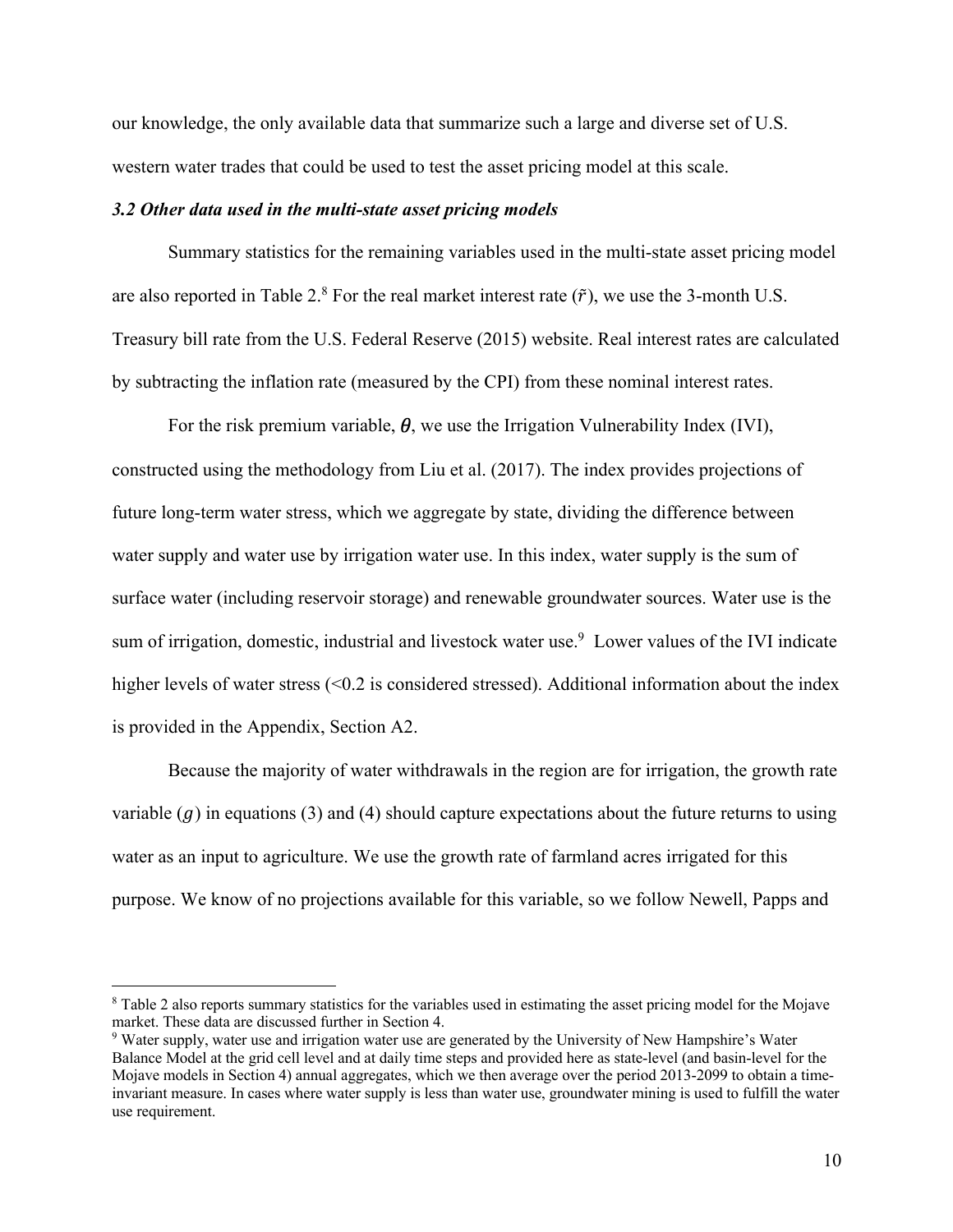Sanchirico (2007), using historical data on farmland acres irrigated at the state level from the USDA Irrigation and Water Management Survey (2019) over the period 1988-2018 to estimate an AR(1) model expressing growth in value as a function of the natural log of acres irrigated, a time trend, and a constant for each state.<sup>10</sup> This approach is based on the assumption that the drivers of future growth in irrigated land value will be consistent with past drivers. Given our approach, the estimate of  $q$  varies by state, but not over time.

#### *3.3 Results from the multi-state asset pricing models*

Table 3 reports the results from estimating equation (4) on our multi-state sample. Six models are reported in Table 3: three using data from all nine states and, as a robustness check, three using only observations from the three states with the largest number of transactions in the collapsed panel (California, Colorado and Texas). In these latter models (columns 4-6), the sample size shrinks from 66 to 53. In columns (1) and (4), we include state fixed effects (FE) to control flexibly and comprehensively for unobservable, non-time-varying state water market characteristics. The use of state FEs precludes the identification of coefficients for the risk premium and growth rate variables, neither of which vary over time. Thus, we also estimate a RE model, which assumes that the variation across water rights markets (states) is random and uncorrelated with the explanatory variables in the model. Note that a Hausman test supports the RE estimator, failing to reject that RE is consistent and efficient. Estimates are very similar across FE and RE models for the coefficients that can be identified in both.

The coefficients on the lease price are positive, and the coefficients on the real interest rate are negative in all six models in Table 3, consistent with the basic principles of asset pricing theory. The magnitude of the lease price coefficient is about one-fifth the size of the analogous

<sup>&</sup>lt;sup>10</sup> This survey was formerly the Farm and Ranch Irrigation Survey. Data are reported every 5 years. The Durbin's h test statistic of no autocorrelation in AR(1) models was not rejected in all cases except Colorado.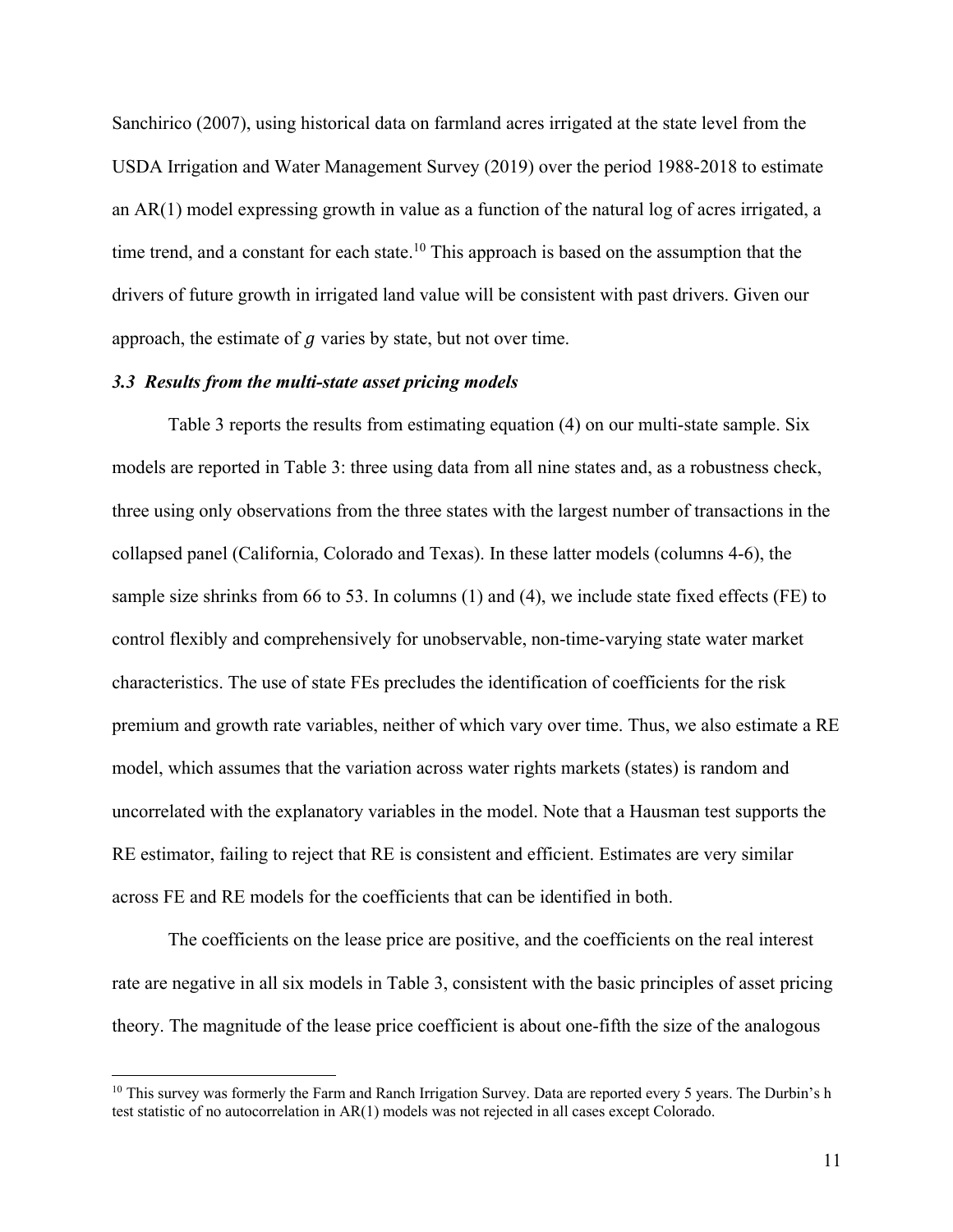coefficient estimate in the New Zealand fishing quota markets study (Newell, Papps, and Sanchirico 2007). In the New Zealand fishing quota case, the lease price coefficient suggests that a percent change in the lease price will result in a 76 to 86 percent change in the sale price. In our U.S. western water markets case, a percent change in the lease price will result in only a 14 to 17 percent change in the permanent transfer price, suggesting that the connection between lease price and permanent transfer price is weaker in the water markets case. This comparative result is not surprising, given that fishing quota markets in New Zealand may be among the world's most efficient created natural resource asset markets (Grainger and Costello 2011), and may thus represent a "best case" (thus far) for such markets in practice.<sup>11</sup>

The coefficients on the real interest rate, while always negative, are only significant in models without the linear time trend. Not surprisingly, adding the time trend also changes the magnitude of these coefficient estimates.

Recall that our proxy for the risk premium is the long-run IVI. An increase in the index, indicating reduced future risk of water stress and shortage, has a positive impact on the water transfer price in all four models in Table 3 where the coefficient can be identified (the RE models), consistent with the asset pricing model.

The growth variable coefficient in the multi-state model is positive and statistically significant, suggesting that, consistent with asset pricing theory, growth in farmland irrigated acres increases water right transfer prices. Unexpectedly, the three-state sample results show a statistically significant, but negative coefficient associated with the growth variable. This counterintuitive result is not consistent with asset pricing theory. However, robustness check results using a growth variable proxied by crop prices are very similar showing a positive but

<sup>&</sup>lt;sup>11</sup> An anonymous referee recommended that we also compare U.S. western water market performance to that of Australian water markets, using the asset pricing model. We discuss this comparison in the Appendix, section A3.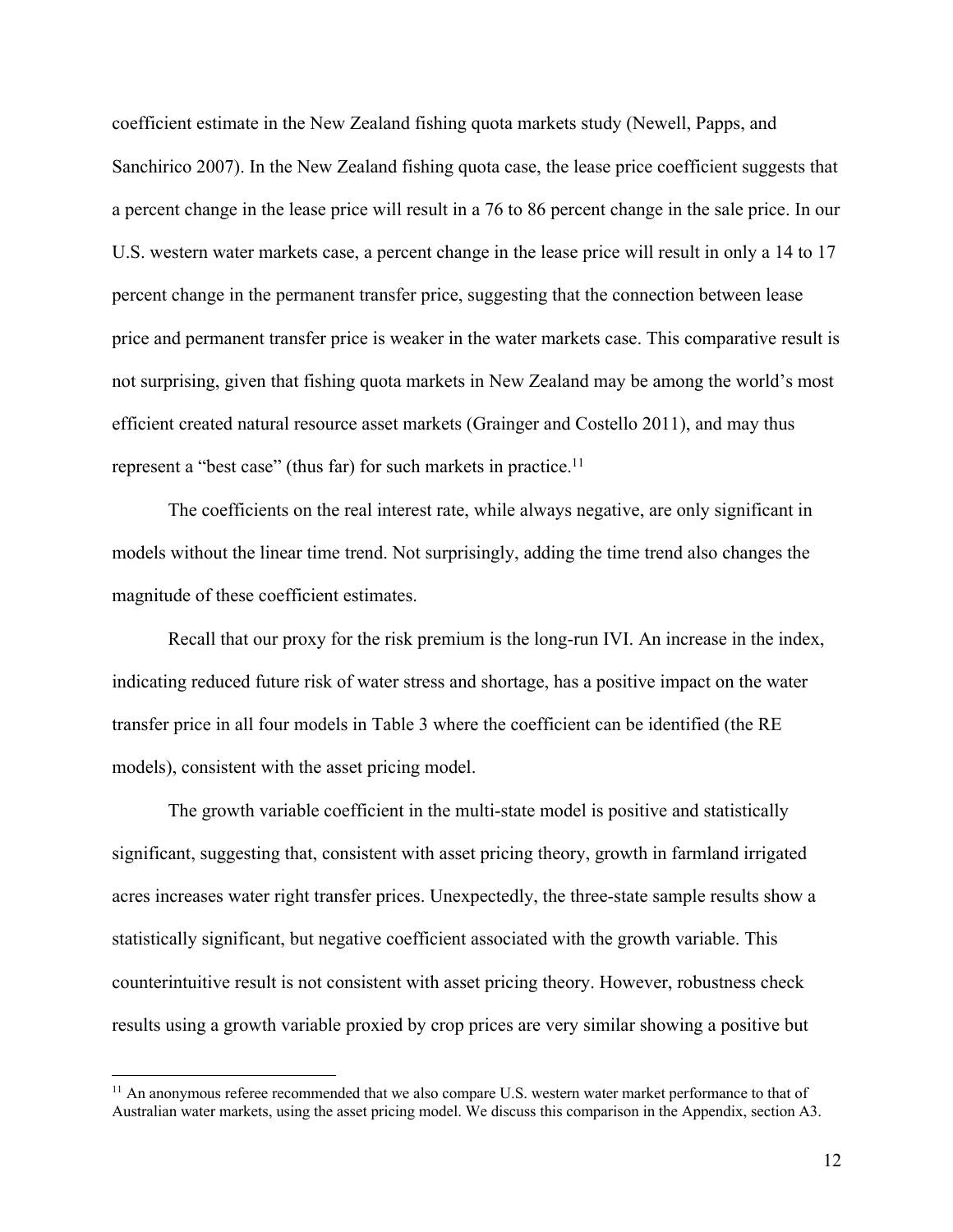statistically insignificant coefficient in the nine-state sample, and a negative, statistically significant coefficient in the three-state sample (Appendix Table A3).

One potential threat to identification in Table 3 is that lease prices may be endogenous. That is, while the asset pricing model specifies permanent water transfer prices as a function of one-year lease prices, lease prices could also be determined in part by transfer prices (or farmers may consider both options against the benefit of using water for crops). Thus, we also estimated two-stage least squares (2SLS) models using an instrument for the lease price: the average price specific to year and state excluding local state observations. In all models, an endogeneity test fails to reject the hypothesis that the lease price variable is exogenous. Thus, we interpret the results in Table 3 as the main results and provide 2SLS results in the Appendix, Table A1.<sup>12</sup>

Taken together, the models estimated using the multi-state data suggest that water market activity in the western United States is generally consistent with asset pricing theory. Given the fairly thin markets in this context, as well as the small dataset we are able to construct from the *Water Strategist* data, these results are encouraging. However, the difference between the efficiency with which information about water's long-run value is transmitted in short-run prices, and that observed in New Zealand fishing quota markets and other natural resource applications, also suggests that these markets have significant efficiency improvement potential.

#### **4. Mojave water market**

While the Table 3 results are encouraging, the small sample and the heterogeneity of the markets in our multi-state analysis leave the analysis open to criticism that we cannot fully capture this

 $12$  The results of the IV models are qualitatively similar to those in Table 3, with one important exception – the lease price coefficients are positive but statistically insignificant in all reported models. We hesitate to conclude much from this exercise, given that our tests suggest that the lease price is not, in fact, endogenous (suggesting that IV is unnecessary), and the challenges to 2SLS with such a small sample. For example, the test statistics for the IV estimators indicate that the models are only weakly identified, resulting in low first stage F-test statistics.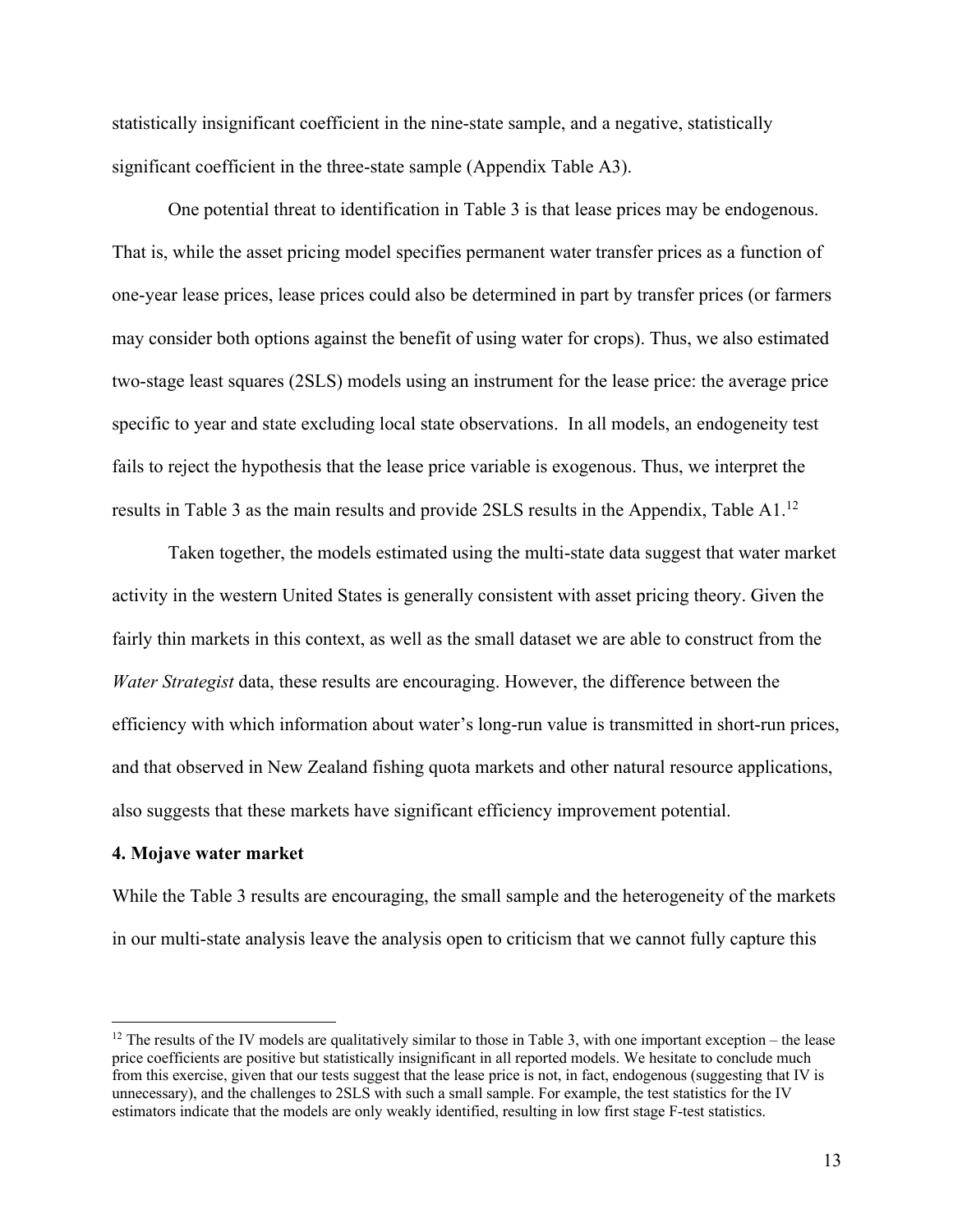heterogeneity when pooling state markets together and with the available data. Thus, we also examine the Mojave water rights market, within the Mojave River Basin Area's jurisdiction located in San Bernardino County, California, to see if more active trading in a more homogeneous market comports more closely with the asset pricing model. The Mojave market is a relatively well-defined groundwater market, where monitoring and verification of water production responsibilities are performed by a Watermaster, which also acts as a clearinghouse for trades. We apply the asset pricing model to the Mojave market by re-estimating equation (4) with the Mojave data, instead of the multi-state data used in section 3.

#### *4.1 Mojave market data and model*

Summary statistics for all the variables used in the asset pricing model estimation for the Mojave market are presented in Table 2. We obtained water transfer data for the Mojave water rights market from the annual Watermaster's water transfer reports posted on the Mojave Water Agency's website (Mojave Water Agency 2016). The dataset consists of groundwater transfers in five subareas (Alto, Baja, Centro, Este, and Oeste).<sup>13</sup> The data comprise price and quantity information for 3,368 transactions (288 permanent transfers and 3,080 one-year leases) between 1995 and 2018.<sup>14</sup> Table 4 summarizes the Mojave market data. As expected, and similar to the multi-state case, permanent transfer prices exceed lease prices. As shown in Figure 2, the positive correlation between the transfer and lease prices is stronger in the Mojave market than in the nine-state and three-state samples. That relationship becomes even clearer when we consider only the two most active subareas (Alto and Baja) in the sample. Price dispersion is noticeable across the subareas. Prices for both permanent transfers and leases are highest in the Alto

<sup>13</sup> https://www.mojavewater.org/files/mbamap\_3wm931f0.pdf

<sup>&</sup>lt;sup>14</sup> Originally the dataset included 4,086 observations. We dropped 718 observations with missing price information and when the reported price was zero.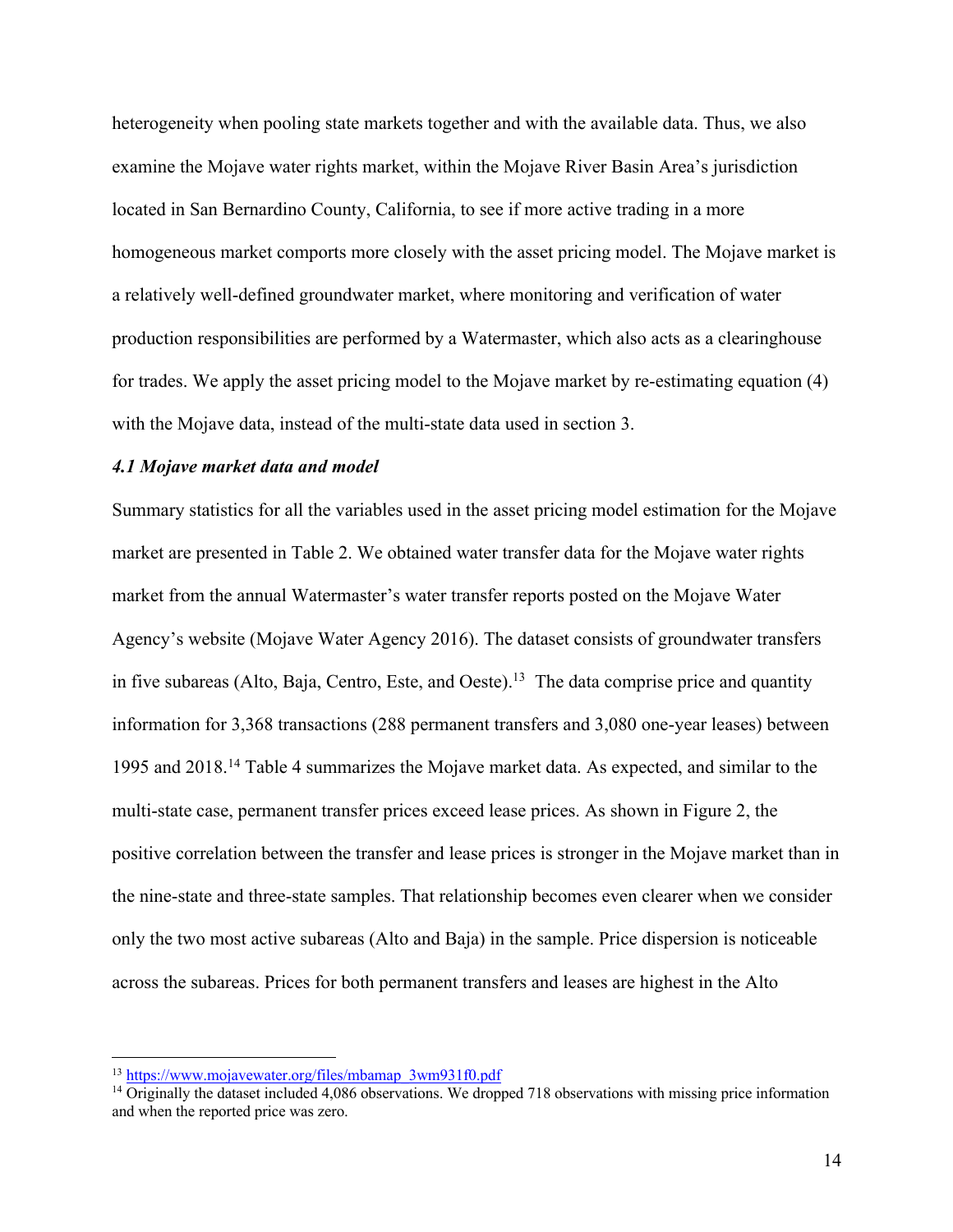subarea, followed by Oeste and Centro (Table 4). Price differences could be linked to primary water uses in these areas. In the Mojave Basin Area, water has five different uses: agricultural, municipal, golf course irrigation, industrial, and recreational. The Mojave dataset does not provide information about water uses at the transaction level. However, the Watermaster's Annual Reports (2016) identify major water uses by subarea: Alto – urban, Baja – agricultural, Centro – agricultural and urban, Este – agricultural, Oeste – agricultural and urban. Thus, we can say that water rights prices are highest in the three areas using relatively more urban water, likely reflecting higher-valued uses. The Mojave dataset contains 89 observations (after converting transfer and lease prices to quarterly averages, as we did in the multi-state case), from the five subareas between 1996 and 2018.

There are two differences between the variables in equation (4) for the multi-state asset pricing model described earlier, and those for the Mojave asset pricing model. First, index *j* represents a subarea in the Mojave model, instead of a state. Second, the constant growth rate (*g*) in the Mojave model is proxied by the urban and agricultural water consumption growth rate, rather than the growth of acres irrigated. We use urban water consumption data for the Alto, Centro, and Oeste subareas, and agricultural water consumption data for Baja and Este, making *g* somewhat more asset-specific than we were able to do in the multi-state context (where *g* varied only by state, because we could not identify the actual location of the transaction at a finer spatial scale). Water consumption data were obtained from the annual Watermaster's reports posted on the Mojave Water Agency website, and they vary by subarea-year, beginning in 2000. Following Newell, Papps and Sanchirico (2007), as we did in the multi-state case, the growth rate variable is estimated using an AR(1) model (where we include the natural log of water consumption,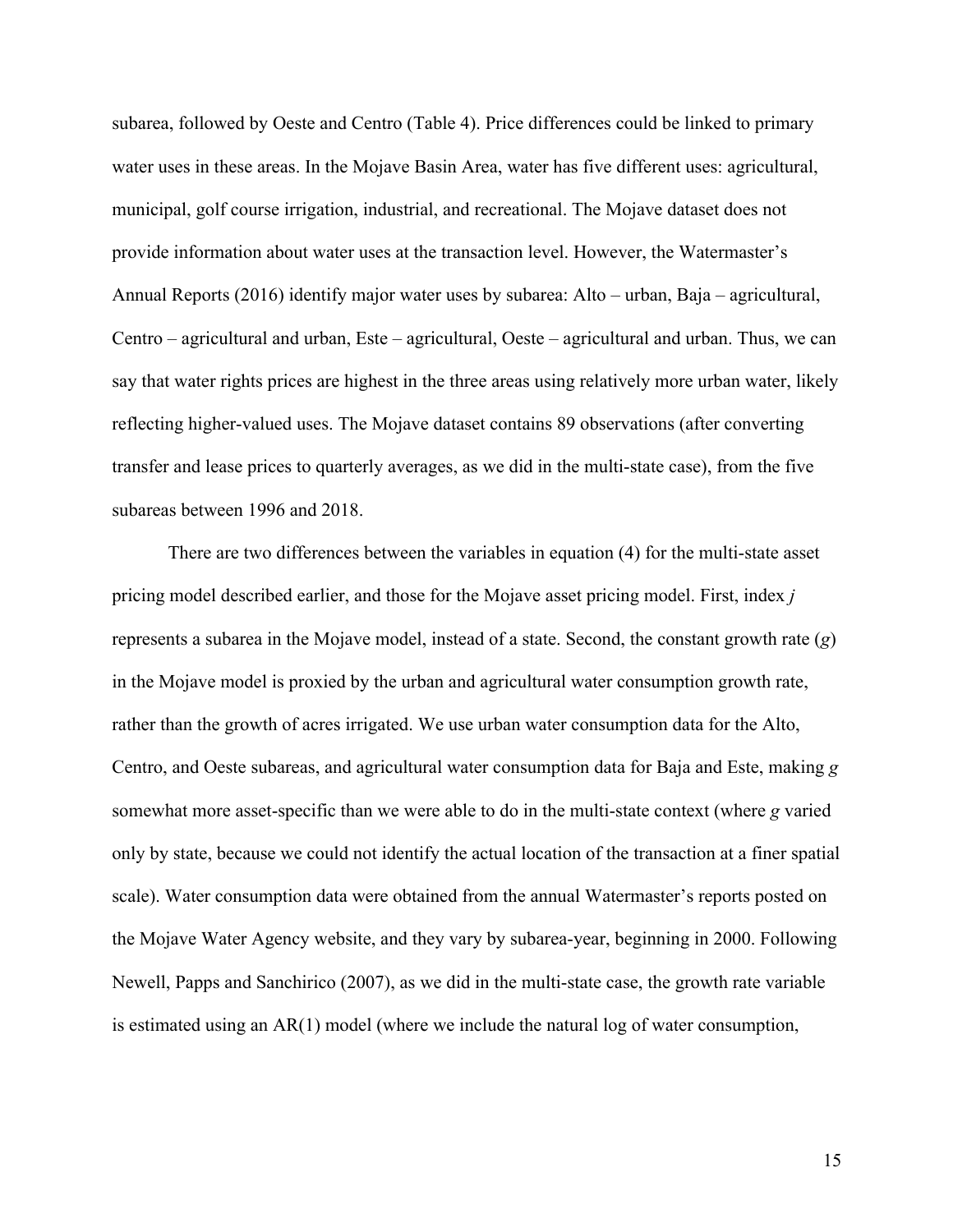year, and a constant) for each subarea.<sup>15</sup> The estimated value represents the likely future growth in demand for water, assuming the historical drivers of growth will continue into the future.

#### *4.2 Results for the Mojave market*

Results for the Mojave water rights market case are reported in Table 5. We estimate the same RE and FE models as we did in the multi-state analysis, starting with the full five-subarea Mojave sample in columns (1) through (3) of Table 5. The results mostly yield the expected coefficient signs: permanent transfer prices are positively correlated with lease prices and the growth rate, and negatively correlated with real interest rates. The magnitude of the lease price coefficient is somewhat higher (0.18-0.58) than in the nine-state sample (0.14-0.17), suggesting a greater influence of lease prices on transfer prices. Unexpectedly, the risk premium coefficient is negative and statistically insignificant, which might be impacted by the relatively smaller area that the Mojave Basin represents, and as a result, less variation. Also, urban water use is dominant in some subareas of the region, which may not be as well-represented by the IVI.

We also estimated the same model on a sample comprising only the two most active subareas in the Mojave region: Alto and Baja. The majority of the quarterly observations in the sample (69 out of 89 area-quarters) are associated with these two areas. The results (shown in columns 4 through 6 of Table 5) imply that the water market consisting of the Alto and Baja subareas of the Mojave exhibits the greatest efficiency among all of the markets we examine, as evident from the large significant coefficient on the lease price (model (5)). In the Alto and Baja subareas of the Mojave market, a one percent change in the one-year lease price will result in a 74 percent change in the permanent water rights price. (The signs for the remaining estimated

<sup>&</sup>lt;sup>15</sup> The Durbin's h test statistic of no autocorrelation was not rejected. The values for water consumption by subarea were not reported until 2000; thus, our proxy is estimated using data from 2000-2018, but the constant growth variable is applied to the entire dataset, 1996-2018.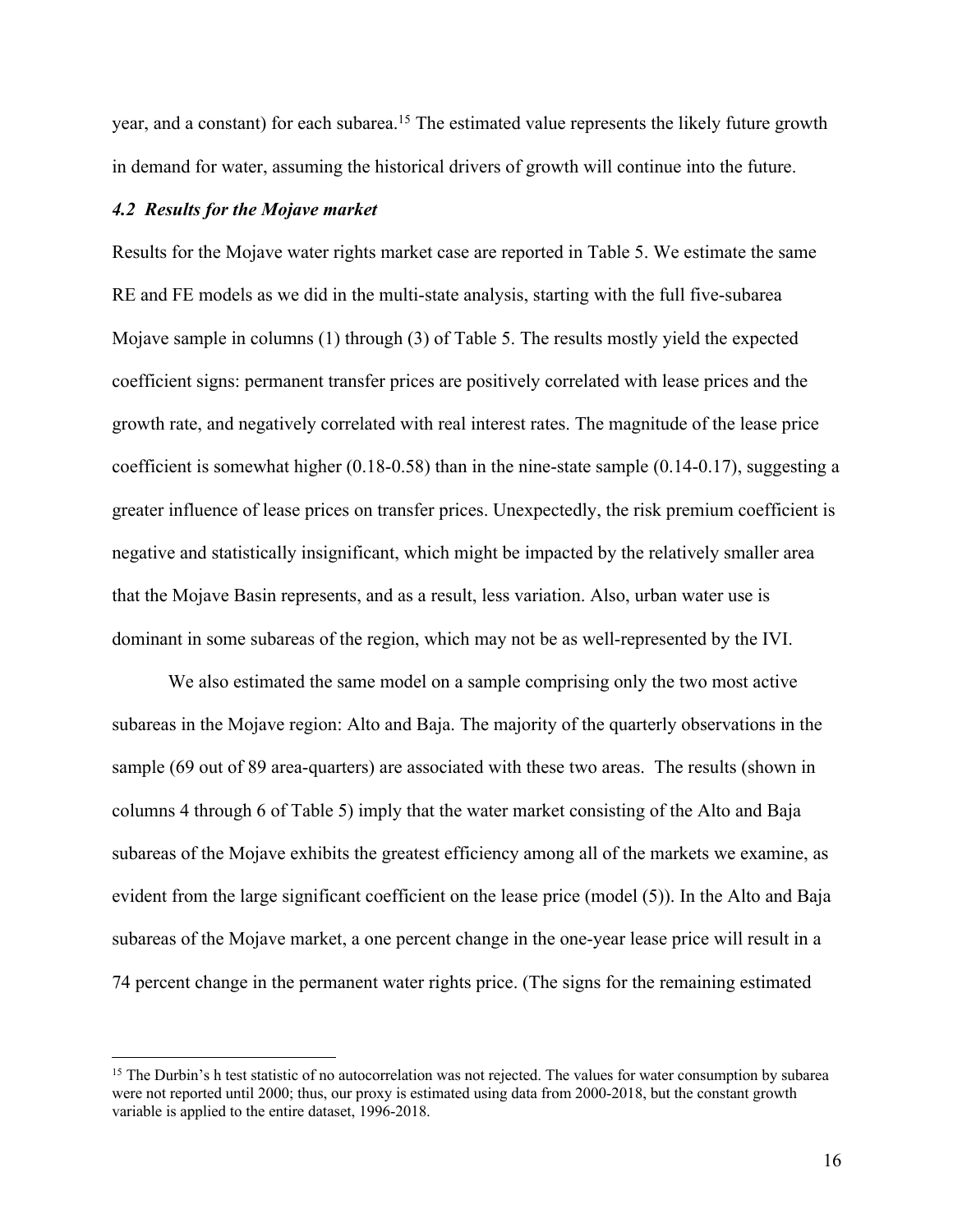coefficients are also consistent with asset pricing theory.) As in the multi-state asset pricing model, there is a potential concern about endogenous lease prices, but endogeneity tests suggest that the lease price is exogenous; for completeness, IV results are reported in the Appendix, Table A2, using the same instruments as in the multi-state case (average lease prices by regionyear, excluding local observations). Note that we cannot identify the risk premium (IVI) coefficient in the two-area models, due to insufficient variation.

The results for the Mojave market, a market that is known to have fewer barriers to trade in comparison to the multi-state markets, suggest that there is significant potential for efficiency improvements in other water markets if barriers to trade were addressed.

#### **5. Conclusions**

We examine the degree to which U.S. western water market prices in nine states act as asset pricing theory would predict. Findings suggest that water market transactions do generally comport with the asset pricing model; for example, permanent water transfer prices are positively correlated with one-year lease prices and negatively correlated with the real interest rate. However, the smaller coefficients associated with lease prices in the water markets in comparison to fishing quota markets suggest significant potential for market efficiency improvements in the water market case.

We find that water market efficiency is highest in one of the most active U.S. water rights markets located in the Mojave Basin Area—markets that are known to have lower barriers to trade. The coefficients on water lease prices are higher in the Mojave markets than in other water markets and, in the case of the two most active areas of the Mojave market, the coefficient on lease prices is almost as high as those in New Zealand fishing quota markets. This difference in results suggests that there is significant potential for efficiency improvements in water rights

 17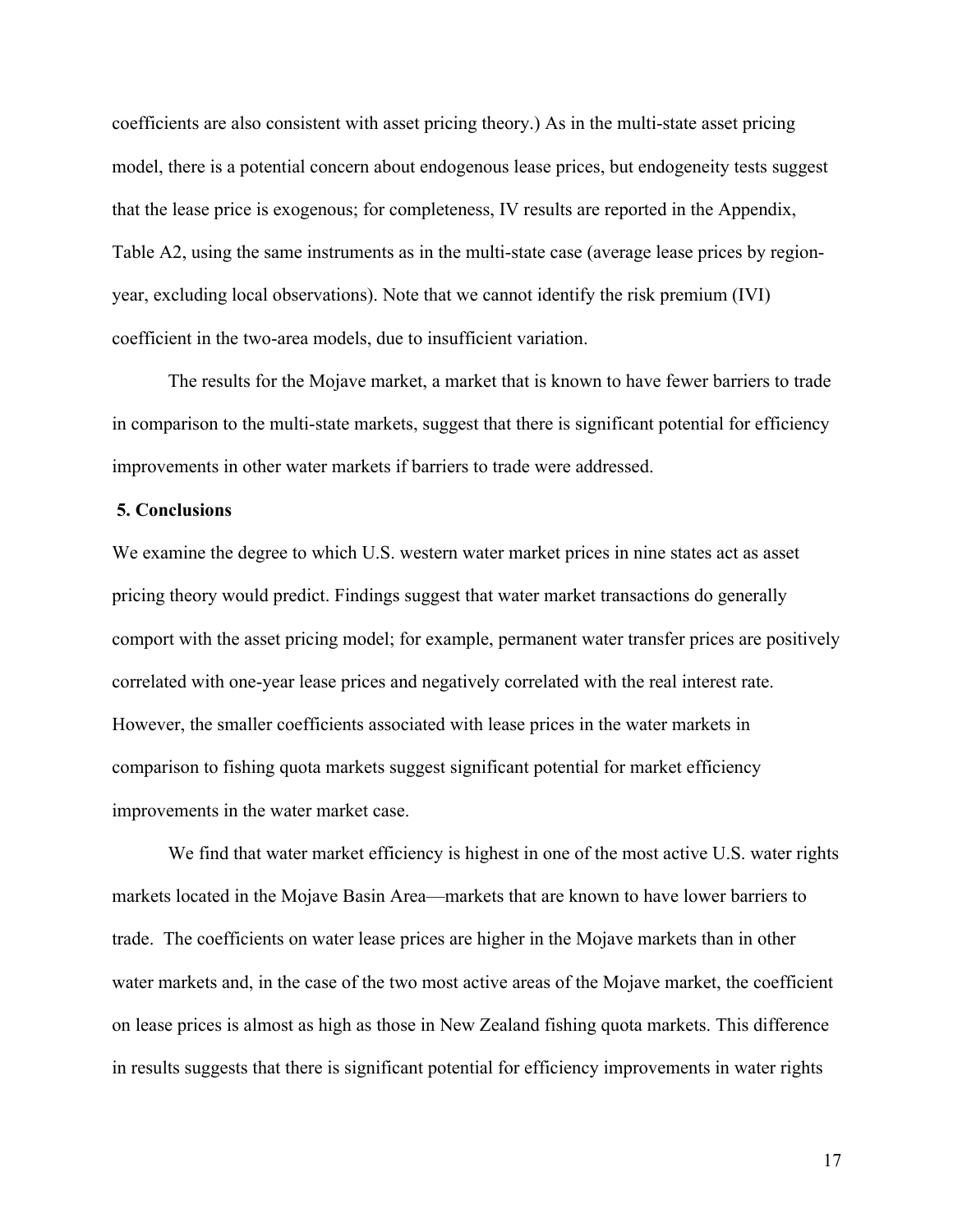markets in the western U.S., which could lead to higher welfare gains from the reallocation of water.

Taken together, the results provide reason for optimism about water rights markets in the western U.S. Comparing water rights transfers in the U.S. with other natural resource markets allows us to better understand the efficiency potential in these increasingly common markets for created natural resource assets. It is likely that a significant portion of the differences in the relationship between short-term and permanent transfers across different water rights markets, as well as other natural resource markets, can be attributed to the institutions that define and govern these markets. Poor governance across many water markets in the western U.S. is often expressed by the lack of accountability, monitoring, and enforcement. Most surface water and some groundwater rights in the western U.S. are governed by the prior appropriation doctrine, where water rights are allocated based on seniority ("first in time, first in right") leading to greater market frictions. This allocation rule tends to be less significant for short-term transfers, which also tend to be associated with lower transaction costs due to a simpler administrative process. Some regional water markets in the western U.S. are well-functioning. The market in the Mojave River Basin is one of them, which is supported by our findings. Transactions in this market are well recorded and managed, and rights are not allocated based on "first in time, first in right", allowing for faster and less costly transfers.

The ability to quantify the efficiency of water rights transfers as a whole provides an opportunity to measure progress in market development, learn from better-functioning markets, and as a result, advance policies to reduce barriers to water trading. Continuation of the analysis of the price relationship between short- and long-term water transfers is necessary; however, more available data is needed to advance our empirical assessment. Our analysis of the western

 18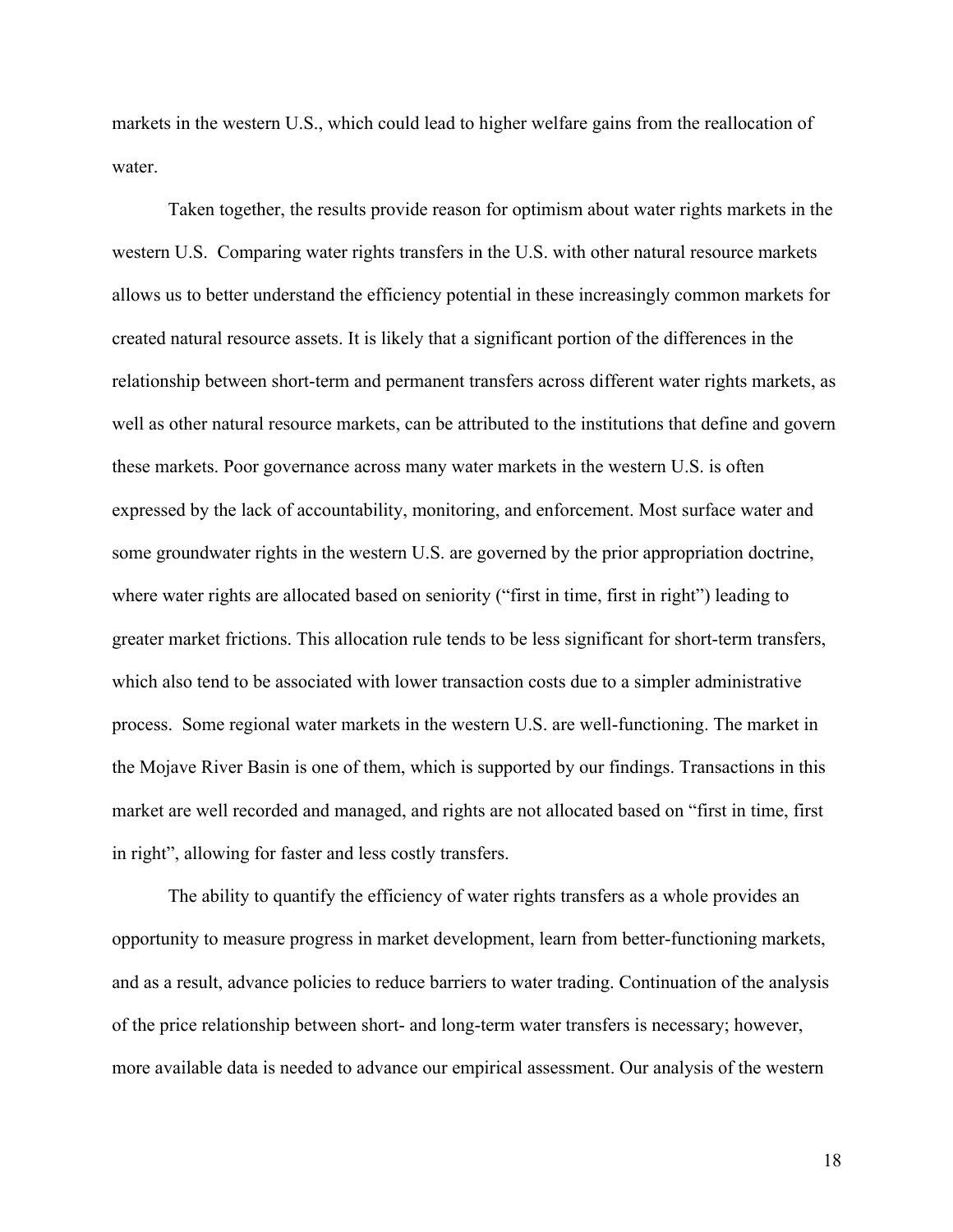U.S. region was limited with the dataset ending in 2010. Various water management efforts have been progressing since then that are likely to affect water accessibility and management to different water stakeholders in the near future. Examples include: so-called "smart market" development (Young & Brozović 2016); an attempt to redefine the seniority rule based on the Australian example in Diamond Valley, Nevada (Young 2015, Zeff et al. 2019, Wheeler et al. 2017); the existence of local informal water transfers (Young & Brozović 2019); and an increase in groundwater protection efforts (e.g., Sustainable Groundwater Management Act in California; Babbitt et al. 2017). Further work that examines the multilayered water rights structures, policies and regulations that support efficient resource reallocation could make a valuable contribution to enhancing water markets' capacity to mitigate anticipated future reductions or increased variation in water supply in the U.S. West and elsewhere.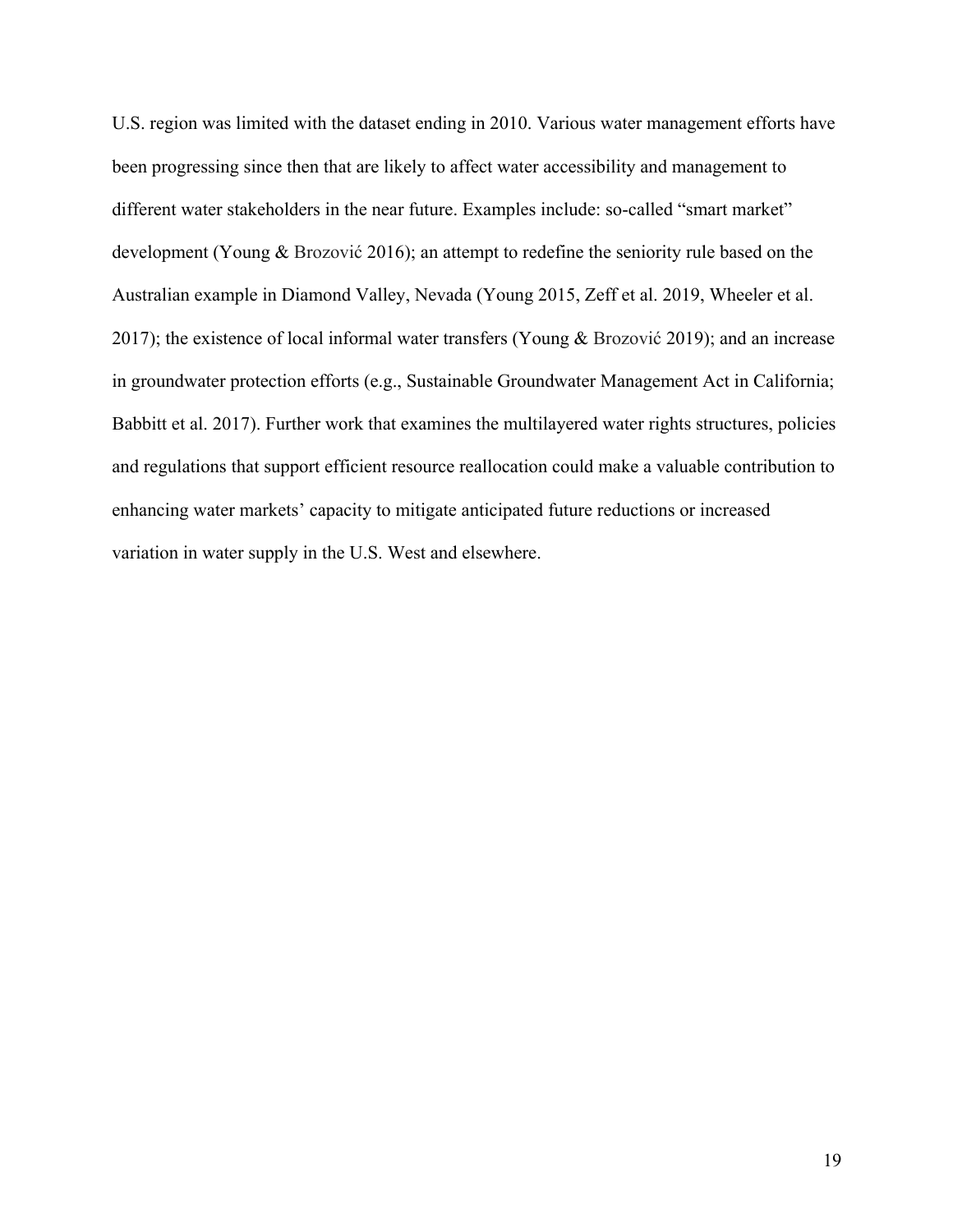# **References**

- Alston, J.M. 1986. "An Analysis of Growth of U.S. Farmland Prices, 1963-82." *American Journal of Agricultural Economics* 68(1): 1-9.
- Babbitt, C., M. Hall, A. Hayden, A.L. Garcia Briones, R. Young, and N. Brozović, 2017. "Groundwater Trading as a Tool for Implementing California's Sustainable Groundwater Management Act." Environmental Defense Fund. Available at https://www.edf.org/sites/default/files/documents/water-markets.pdf
- Basta, E. and B.G. Colby, 2010. "Water Market Trends: Transactions, Quantities, and Prices." *Appraisal Journal,* 78(1), 50-69.
- Bjornlund, H., and J. McKay. 2002. "Aspects of Water Markets for Developing Countries: Experiences from Australia, Chile, and the U.S." *Environment and Development Economics* 7(4): 769-795.
- Brewer, J., R. Glennon, A. Ker, and G. Libecap. 2008. "2006 Presidential Address Water Markets in the West: Prices, Trading and Contractual Forms." *Economic Inquiry* 46(2): 91-112.
- Brookshire, D.S., B. Colby, M. Ewers, and P.T. Ganderton. 2004. "Market Prices for Water in the Semiarid West of the United States." *Water Resources Research* 40(9): 1-8.
- Brown, T.C., 2006. "Trends in Water Market Activity and Price in the Western United States." *Water Resources Research* 42.
- Bruno, E. M., and K. K. Jessoe. 2019. Water markets and climate change adaptation: micro-level evidence on agricultural water demand. Working Paper, University of California, Berkeley.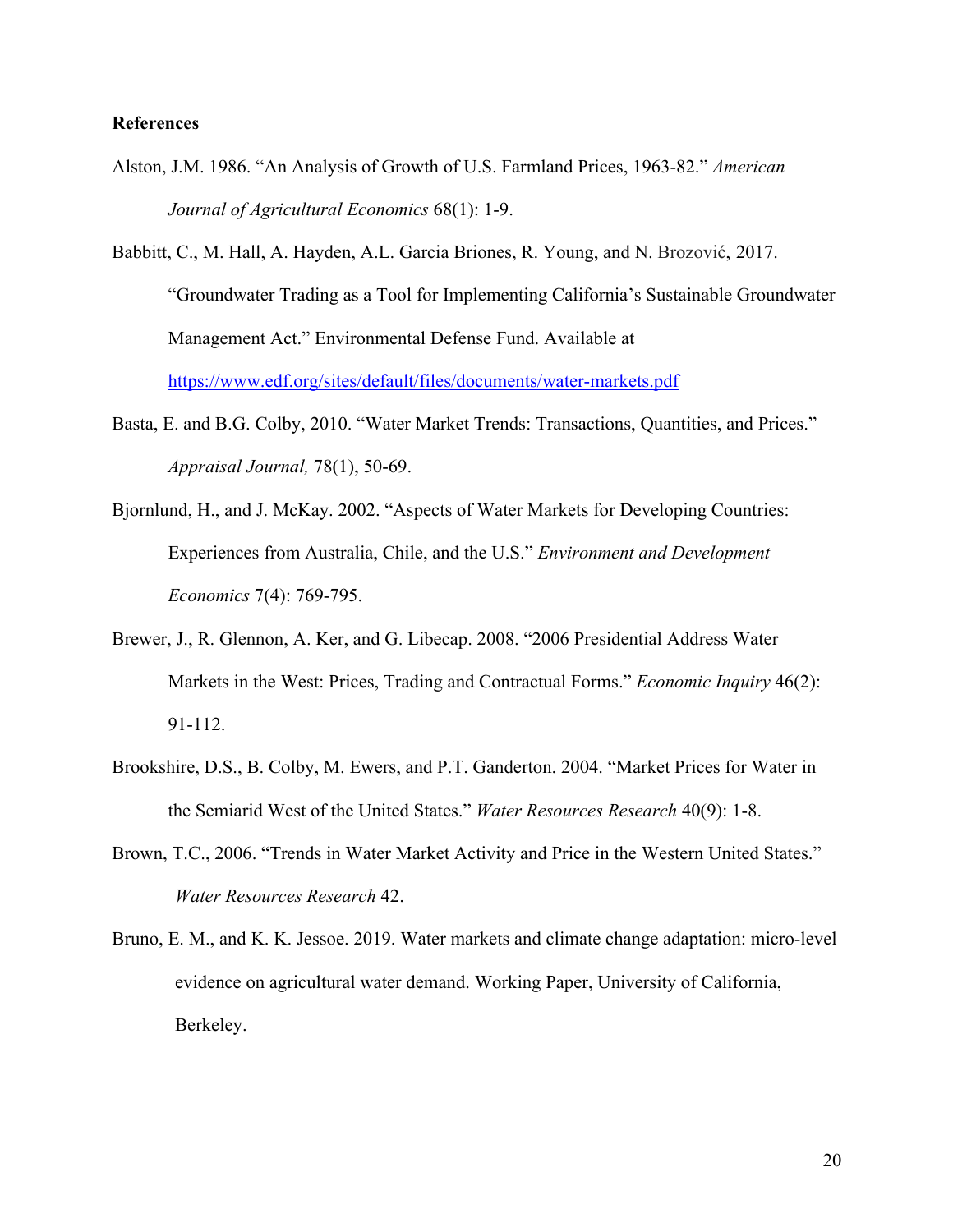- Campbell, J.Y., A.W. Lo, and A.C. MacKinlay. 1997. *The Econometrics of Financial Markets.* Princeton, NJ: Princeton University Press.
- Carey, J., D.L. Sunding, and D. Zilberman. 2002. "Transaction Costs and Trading Behavior in an Immature Water Market." *Environment and Development Economics* 7(4): 733-750.
- Chang, C., and R.C. Griffin. 1992. "Water marketing as a Reallocative Institution in Texas." *Water Resources Research* 28(3): 879-890.
- Cochrane, J.H. 1992. "Explaining the Variance of Price-Dividend Ratios." *The Review of Financial Studies* 5(2): 243-280.
- Colby, B.G., E. Basta, and K. Adams, 2011. "Temporary Water Transactions and Climate Change Adaptation." In B.G. Colby and G.B. Frisvold, eds. *Adaptation and Resilience: The economics of climate, water, and energy challenges in the American Southwest.* RFF Press, Washington, DC.
- Costello, C., S.D. Gaines, and J. Lynham. 2008. "Can Catch Shares Prevent Fisheries Collapse?" *Science* 321(5896): 1678-1681.
- Diao, X., and T. Roe. 2003. "Can a Water Market Avert the "Double-Whammy" of Trade Reform and Lead to a "Win-Win" Outcome?" *Journal of Environmental Economics and Management* 45(3): 708-723.
- Easter, K.W., M.W. Rosegrant, and A. Dinar, 1999. "Formal and Informal Markets for Water: Institutions, Performance, and Constraints." *The World Bank Research Observer* 14(1), 99-116.
- Edwards, E.C., and G.D. Libecap. 2015. "Water Institutions and the Law of One Price." In R. Halvorsen and D.F. Layton eds. *Handbook on the Economics of Natural Resources*. Edward Elgar Publishing, pp. 442-473.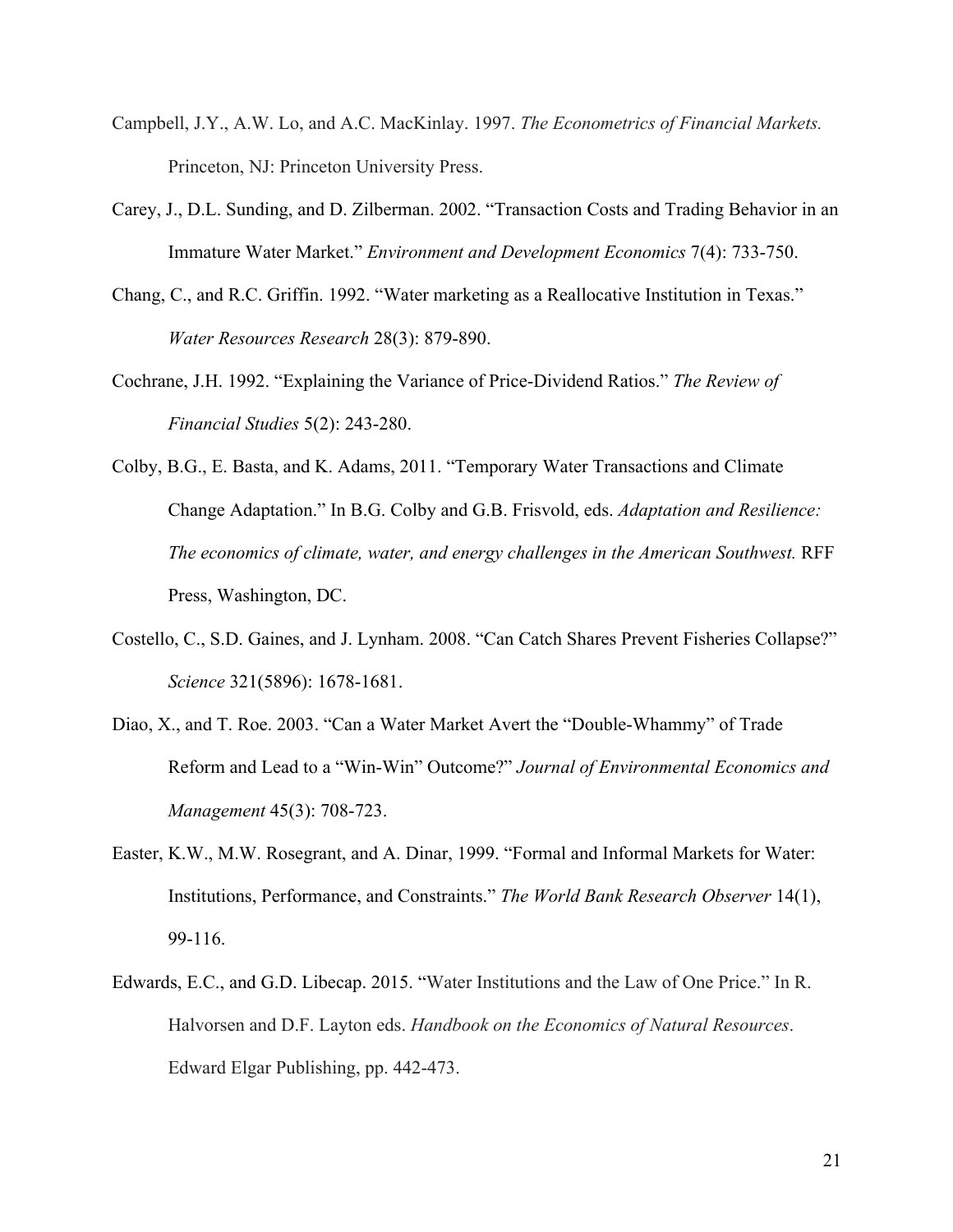- Goemans, C., and J. Pritchett, 2014. "Western Water Markets: Effectiveness and Efficiency." In K.W. Easter and Q. Huang, ed. *Water Markets for the 21st Century. What Have We Learned?* Global Issues in Water Policy 11.
- Grafton, R.Q., G.D. Libecap, E.C. Edwards, R.J. O'Brien, and C. Landry, 2012. "Comparative Assessment of Water Markets: Insights from the Murray-Darling Basin of Australia and the Western USA." *Water Policy,* 14(2), 175-93.
- Grafton, R.Q., J. Horne, S. Wheeler, 2016. "On the marketisation of water: Evidence from the Murray-Darling Basin, Australia." Water Resources Management 30(3), pp. 913-926.
- Grainger, C.A., and C. Costello. 2011. "The Value of Secure Property Rights: Evidence from Global Fisheries." *The National Bureau of Economic Research.* Working Paper No. 17019.
- 2014. "Capitalizing Property Rights Insecurity in Natural Resource Assets." *Journal of Environmental Economics and Management* 67(2): 224-240.
- Hagerty, N. 2019. "Liquid Constrained: Estimating the Potential Gains from Water Markets." University of California, Berkeley. Working Paper.
- Hansen, K., R. Howitt, and J. Williams, 2013. "Water Trades in the Western United States: Risk, Speculation, and Property Rights." In J. Maetsu, ed. *Water Trading and Global Water Scarcity: International Perspectives.*
- Hansen, K., R. Howitt, and J. Williams, 2014. "An Econometric Test of Water Market Structure in the Western United States." *Natural Resources Journal* 55, 127-152.
- Hartman, L. M., and D. Seastone. 1970. "Water Transfers: Economic Efficiency and Alternative Institutions." *Baltimore, MD: Johns Hopkins University Press.*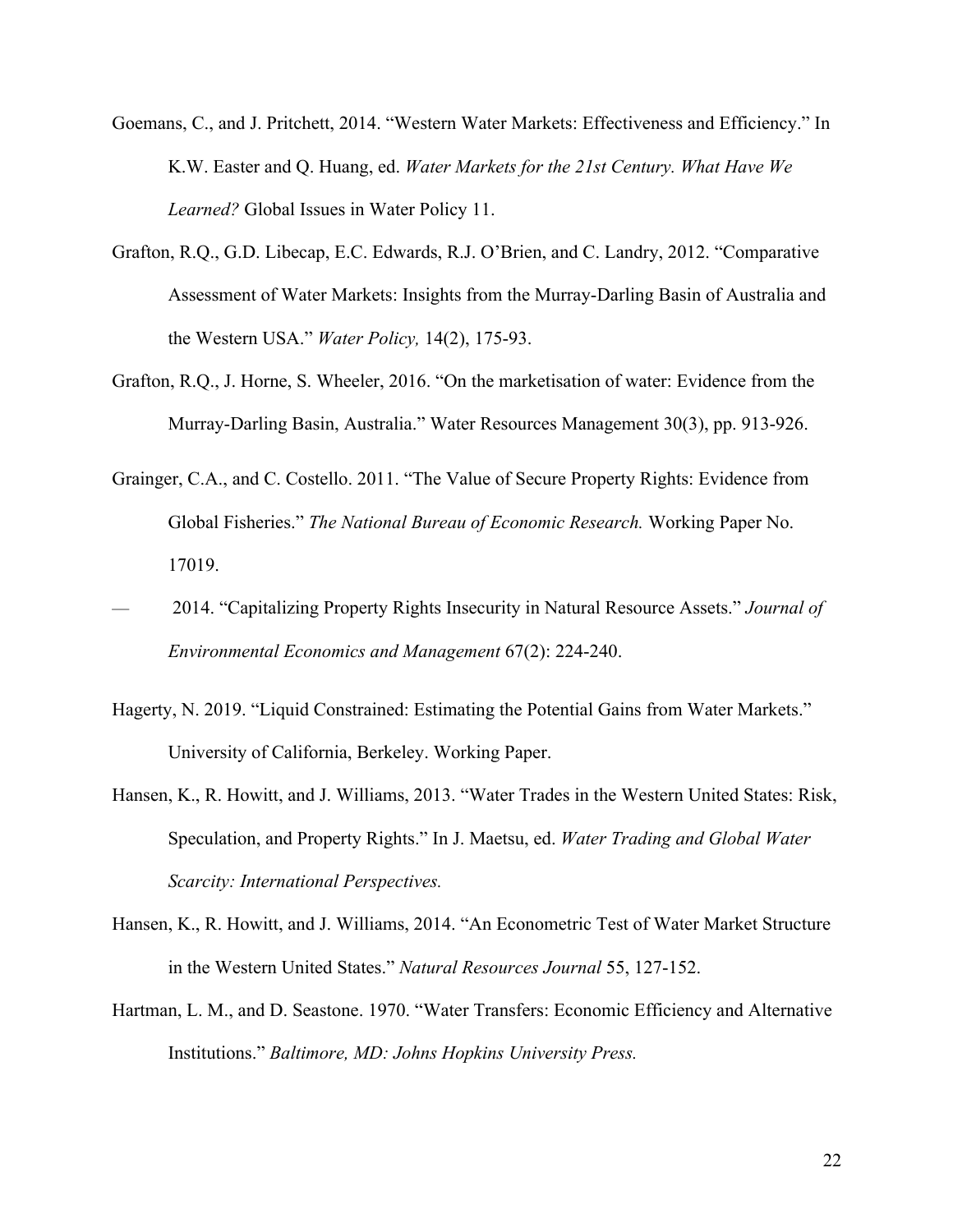- Hearne, R., and G. Donoso. 2014. "Water Markets in Chile: Are They Meeting Needs?" In K.W. Easter and Q. Huang eds. *Water Markets for the 21st Century.* Global Issues in Water Policy: Springer, Dordrecht, pp. 103-126.
- Hearne, R.R., and K.W. Easter. 1997. "The Economic and Financial Gains from Water Markets in Chile." *Agricultural Economics* 15(3): 187-199.
- Howe, C.W. and C. Goemans, 2003. "Water Transfers and Their Impacts: Lessons from Three Colorado Water Markets." *Journal of the American Water Resources Association*, 39(5), 1055-1065.
- Howitt, R.E. and K.M. Hansen, 2005. "The Evolving Western Water Markets. *Choices* 20(1).
- Huffaker R. 2005. "Finding a Modern Role for the Prior Appropriation Doctrine in the American West." In C. Gopalakrishnan, C. Tortajada, and A.K. Biswas eds. *Water Institutions: Policies, Performance and Prospects*. Springer, pp. 187-200.
- Keohane, N.O. 2007. "Cost Savings from Allowance Trading in the 1990 Clean Air Act: Estimates from a Choice-Based Model." In: J. Freeman, and C.D. Kolstad, eds. *Moving to Markets in Environmental Regulation.* New York: Oxford University Press, pp. 194- 229.
- Libecap, G.D., 2010. "Water Rights and Markets in the U.S. Semi-Arid West: Efficiency and Equity Issues." In: *Proceedings of the Conference on The Evolution of Property Rights Related to Land and Natural Resources,* Lincoln House, Cambridge, Massachusetts, September 20–21, 2010.
- Liu J., Hertel T., Lammers R., Prusevich A., Baldos U., Grogan D.S., Frolking, S. Achieving sustainable irrigation water withdrawals: Global impacts on food security and land use. *Environ. Res. Lett.* 12 (2017) 104009, doi:10.1088/1748-9326/aa88db.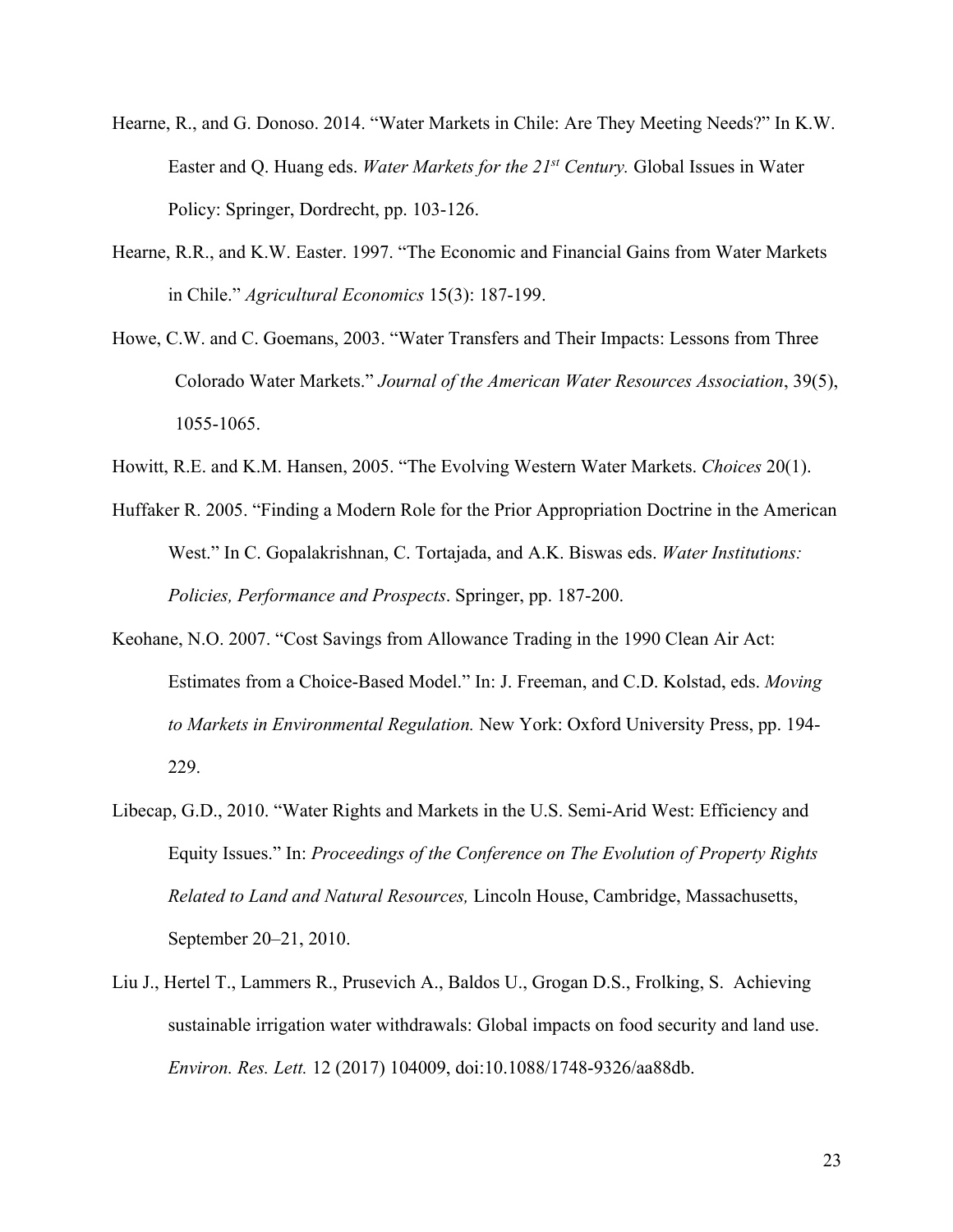- Loch, A., S. Wheeler, C. Settre, 2018. "Private transaction costs of water trade in the Murray-Darling Basin. Ecological Economics." 146, pp. 560-573.
- Mojave Water Agency. Water Transfer Reports. https://www.mojavewater.org /water\_transfer\_reports.html (accessed 15 August 2016).
- Watermaster Annual Reports. https://www.mojavewater.org /annual\_report.html (accessed 15 August 2016).
- National Research Council. 2001. *Compensating for Wetland Losses Under the Clean Water Act*. Washington, DC: National Academies Press.
- Newell, R.G., K.L. Papps, and J.N. Sanchirico. 2007. "Asset Pricing in Created Markets." *American Journal of Agricultural Economics* 89(2): 259-272.
- Newell, R.G., J.N. Sanchirico, and S. Kerr. 2005. "Fishing Quota Markets." *Journal of Environmental Economics and Management* 49(3): 437-462.
- Olmstead, S.M. 2010. "The Economics of Managing Scarce Water Resources." *Review of Environmental Economics and Policy* 4(2): 179-198.
- Olmstead, S.M., K.A., Fisher-Vanden, and R. Rimsaite, 2016. "Climate Change and Water Resources: Some Adaptation Tools and Their Limits." *Journal of Water Resource Planning and Management,* 142(6).
- Parkhurst, G.M., and J.F. Shogren. 2003. "Evaluating Incentive Mechanisms for Conserving Habitat." *Natural Resources Journal* 43(4): 1093-1149.
- Pujol, J., M. Raggi, and D. Viaggi. 2006. "The Potential Impact of Markets for Irrigation Water in Italy and Spain: A Comparison of Two Study Areas." *Australian Journal of Agricultural and Resource Economics* 50(3): 361-380.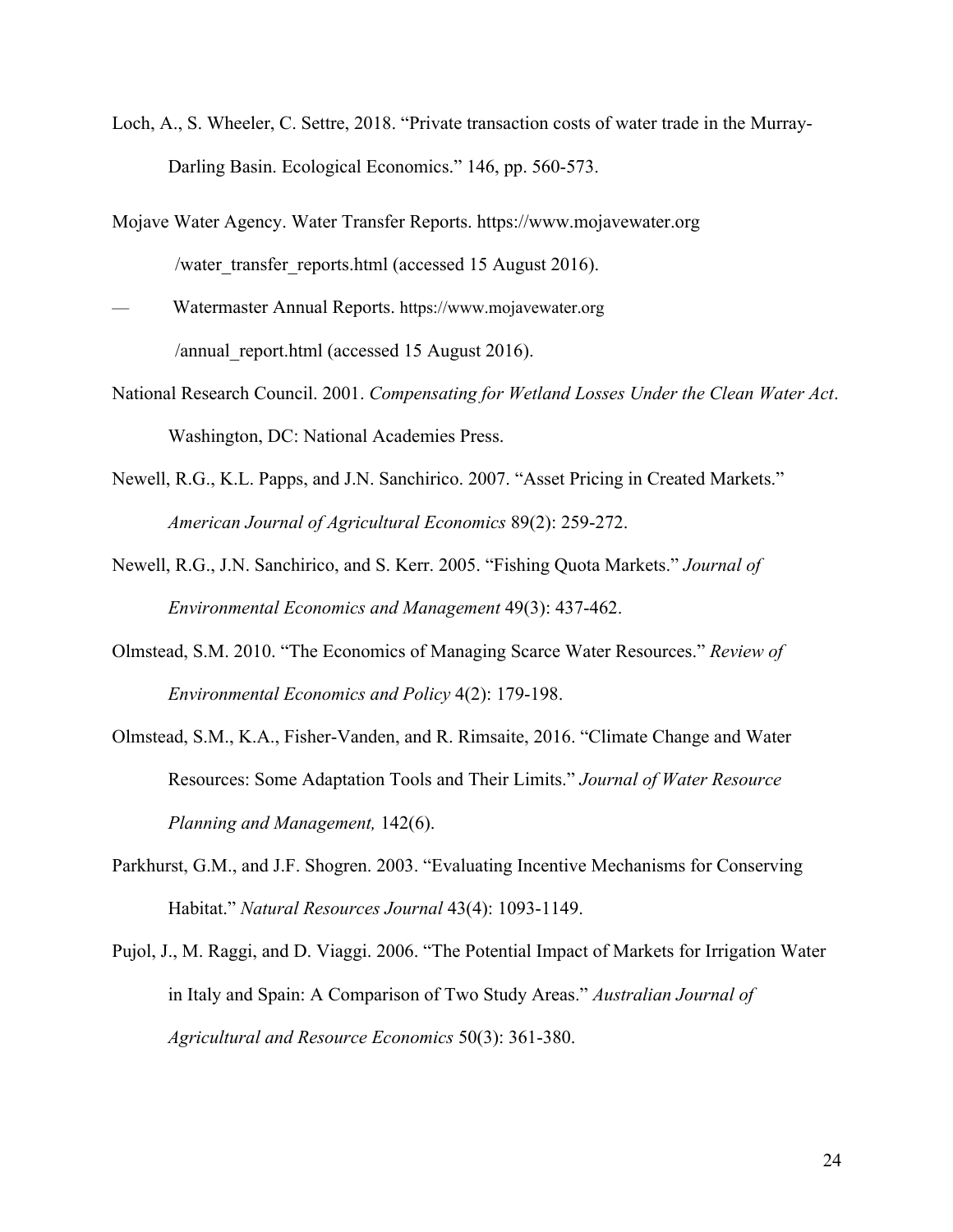- Rey, D., A. Garrido, and J. Calatrava. 2014. "Water Markets in Spain: Meeting Twenty-First Century Challenges with Twentieth Century Regulations." In K.W. Easter and Q. Huang eds. *Water Markets for the 21st Century.* Global Issues in Water Policy: Springer, Dordrecht, pp. 127-147.
- Rosegrant, M.W., C. Ringler, and T. Zhu, 2014. "Water Markets and Adaptive Response to Climate Change." In K.W. Easter and Q. Huang eds. *Water Markets for the 21st Century.*  Global Issues in Water Policy: Springer, Dordrecht, pp. 35-55.
- Saliba, B., and D.B. Bush. 1987. *Water Markets in Theory and Practice*. Boulder, CO: Westview Press.
- Smith, R.T., ed., 2002-2010. Transactions. *Water Strategist*. Stratecon, Claremont, CA.
- Smith, R.T., and R.J. Vaughan, eds., 1990-1994. Transactions. *Water Intelligence Monthly*. Stratecon, Claremont, CA.
- 1995-2001. Transactions. *Water Strategist*. Stratecon, Claremont, CA.
- Scott A., and G. Coustalin. 1995. "The Evolution of Water Rights." *Natural Resources Journal* 35: 821-980.
- Schmalensee, R., and R.N. Stavins. 2017. "The Design of Environmental Markets: What Have We Learned from Experience with Cap and Trade?" *Oxford Review of Economic Policy* 33(4): 572-588.
- Teitenberg, T.H., 1990. "Economic Instruments for Environmental Regulation." Oxford Review of Economic Policy 6(1): 17-33
- Tisdell, J. 2014. "The Evolution of Water Legislation in Australia." In K.W. Easter and Q. Huang (eds.), *Water Markets for the 21st Century*. Global Issues in Water Policy: Springer, Dordrecht, pp. 163-178.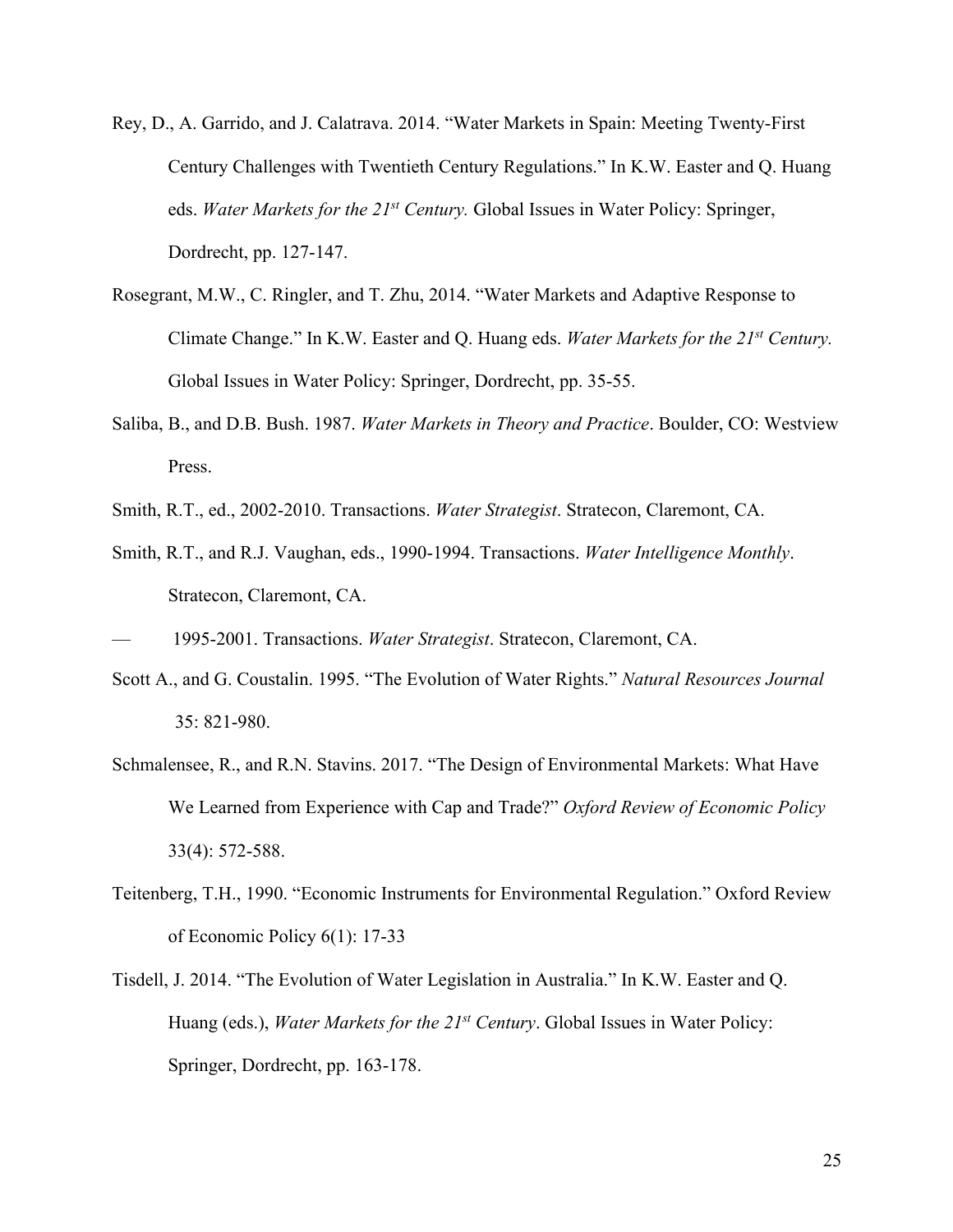- USDA Irrigation and Water Management Survey: https://www.nass.usda.gov/Surveys /Guide\_to\_NASS\_Surveys/Farm\_and\_Ranch\_Irrigation/ (accessed December 10 2019).
- U.S. Federal Reserve. Selected Interest Rates: http://www.federalreserve.gov/releases /h15/data.htm (accessed November 12 2015).
- Vaux, H. J., and Richard E. Howitt. 1984. "Managing Water Scarcity: An Evaluation of Interregional Transfers." *Water Resources Research*. 20:785-792.
- Wilson, N., and D.A. Sumner. 2004. "Explaining Variations in the Price of Dairy Quota: Flow Returns, Liquidity, Quota Characteristics, and Policy Risk." *Journal of Agricultural and Resource Economics* 29(1): 1-16.
- Wheeler, S., H. Bjornlund, and A. Loch. 2014. "Water Trading in Australia: Tracing Its' Development and Impact Over the Past Three Decades." In K.W. Easter and Q. Huang (Ed.), *Water Markets for the 21st Century.* Global Issues in Water Policy: Springer, Dordecht, pp. 179-202.
- Wheeler, S., A. Loch, L. Crase, M. Young, R. Grafton, 2017. "Developing a water market readiness assessment framework." *Journal of Hydrology* 552, pp. 807-820.
- Yoskowitz, D.W. 1999. "Spot Market for Water Along the Texas Rio Grande: Opportunities for Water Management." *Natural Resources Journal* 39(2): 345-355.
- Young, M. 2015. "Unbundling Water Rights: A Blueprint for Development of Robust Water Allocation Systems in the Western United States." NI R 15-01. Durham, NC: Duke University. http://nicholasinstitute.duke.edu/publications.
- Young, R., and N. Brozović, 2016."Innovations in Groundwater Management: Smart Markets for Transferable Groundwater Transaction Rights." *Technology & Innovation*, 17(4), 2019-226.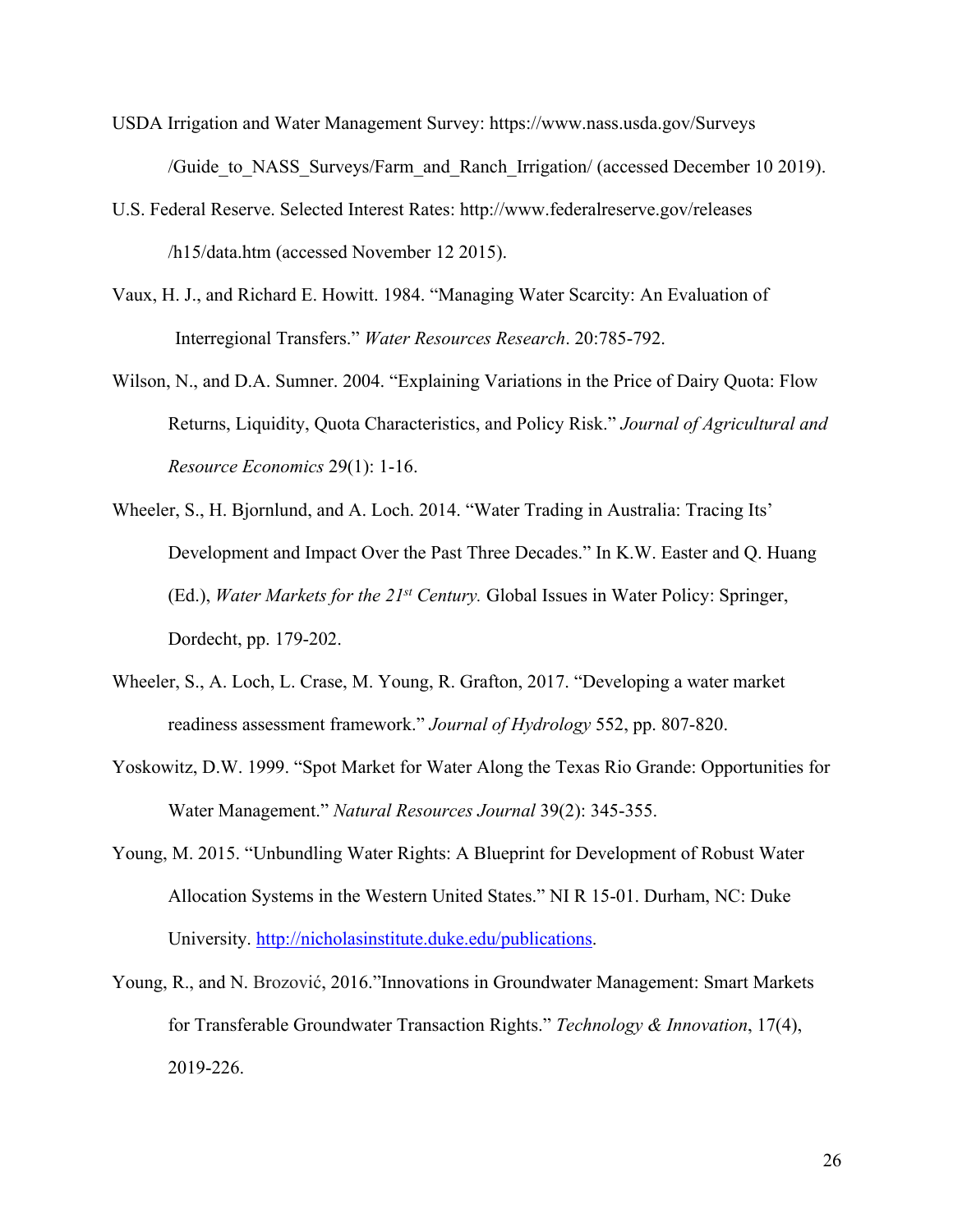- Young, R., and N. Brozović,, 2019. "Agricultural Water Transfers in the Western United States." Daugherty Water for Food Global Institute and Mammoth Trading. Available at https://waterforfood.nebraska.edu/-/media/projects/dwfi/documents/resources/2019 agricultural-water-transfers-report.pdf?la=en
- Zeff, H., D. Kaczan, G.W.,Characklis, M. Jeuland, B. Murray, & K. Locklier, 2019. "Potential Implications of Groundwater Trading and Reformed Water Rights in Diamond Valley, Nevada." *Journal of Water Resources Planning and Management*, *145*(6), 05019009.
- Zuo, A., S. Wheeler, W. Adamowicz, P. Boxall, D. Hatton-MacDonald, 2015. "Measuring price elasticities of demand and supply of water entitlements based on stated and revealed preference data." *American Journal of Agricultural Economics* 98(1), pp. 314-332.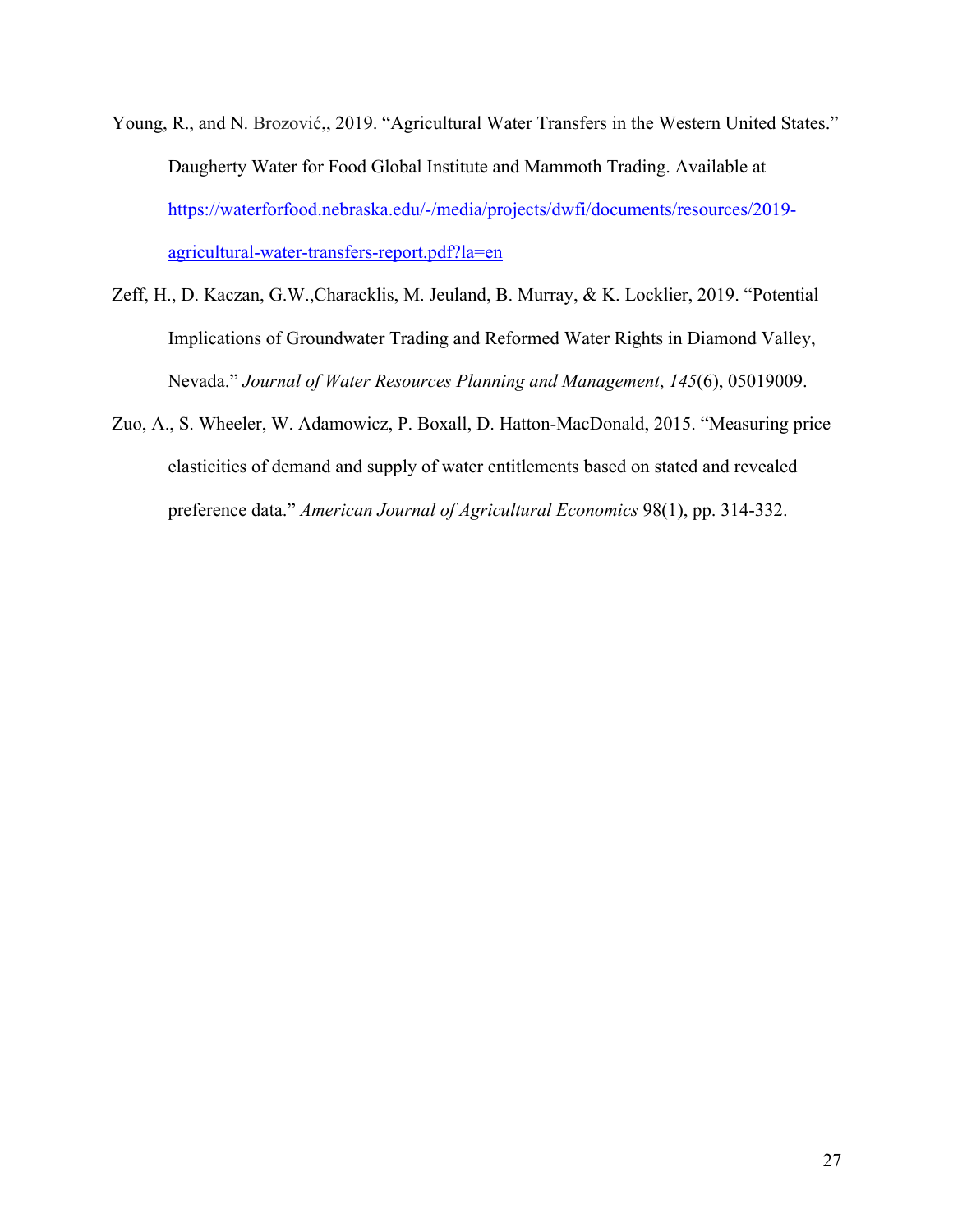| <b>State</b> | Number of<br>Number |           | Qty. leased (AF) |        | Qty. transferred (AF) |        | Lease price $(\frac{5}{AF})$ |       | Transfer price (\$/AF) |    |       |       |      |       |
|--------------|---------------------|-----------|------------------|--------|-----------------------|--------|------------------------------|-------|------------------------|----|-------|-------|------|-------|
|              | of leases           | transfers | to urb           | to ag  | total                 | to urb | to ag                        | total | urb                    | ag | total | urb   | ag   | total |
| AZ           | 2.3                 | 2.6       | 259253           | 237671 | 222668                | 3585   | 825                          | 3380  | 103                    | 59 | 68    | 1347  | 835  | 1182  |
| CA           | 12.1                | 2.2       | 14464            | 8523   | 9371                  | 12206  | 9978                         | 11839 | 130                    | 68 | 91    | 2129  | 953  | 1998  |
| CO           | 3.4                 | 64.0      | 7903             | 5304   | 8042                  | 148    | 31                           | 115   | 100                    | 29 | 78    | 10456 | 7184 | 10142 |
| ID           | 3.4                 | 1.7       | 11805            | 15557  | 15583                 | 1140   | 1700                         | 1604  | 14                     | 11 | 12    | 645   | 1095 | 988   |
| <b>NM</b>    | 1.0                 | 2.2       | n/a              | 22455  | 22455                 | 164    | 774                          | 232   | n/a                    | 46 | 46    | 4177  | 2701 | 4013  |
| <b>NV</b>    | 1.0                 | 2.3       | 7700             | 448    | 5283                  | 625    | n/a                          | 625   | 45                     | 43 | 45    | 9243  | n/a  | 9243  |
| <b>TX</b>    | 9.1                 | 3.7       | 1885             | 7413   | 3852                  | 10025  | 7217                         | 9196  | 224                    | 31 | 162   | 1655  | 1288 | 1618  |
| <b>UT</b>    | 1.4                 | 1.8       | 3037             | 9944   | 9312                  | 677    | 94                           | 538   | 181                    | 7  | 30    | 1693  | 1410 | 1566  |
| <b>WA</b>    | 1.4                 | 1.4       | 1320             | 5352   | 5005                  | 15209  | 1370                         | 15336 | 80                     | 34 | 39    | 819   | 266  | 842   |
| Total        | 26.7                | 76.0      | 10809            | 19505  | 16951                 | 884    | 1101                         | 849   | 183                    | 49 | 109   | 9342  | 5780 | 8944  |

|  | Table 1. Annual Average Transactions, Quantities, and Prices by State and for the Full Nine-State Sample, 1990-2010 |  |  |  |
|--|---------------------------------------------------------------------------------------------------------------------|--|--|--|
|--|---------------------------------------------------------------------------------------------------------------------|--|--|--|

Note: All statistics are yearly averages weighted by number of transactions that occurred in each year during the period 1990-2010. Most states do not have observations for every year of this period. Number of leases and number of transfers indicate an annual average number of 1-year leases and permanent transfers for each state, conditional on a lease/transfer (e.g., AZ had 23 permanent transfers, which occurred during 9 years during 1990-2010; hence, the annual average number of transfers is 2.6). Qty. leased and transferred is an annual average transferred to urban, to agricultural, and to both (total) uses. Lease and transfer prices indicate annual average price per acre-foot paid for water to be used in urban, agricultural, and both (total) sectors. Total average (bottom row) is the mean of 21 yearly averages over the period 1990-2010 without state weights (e.g., total of 1,597 transfers across the 9 states during 21 years is 76 transfers/year); the total average in the bottom row does not equal the sum of state averages due to the unbalanced panel (e.g., in Arizona, permanent transfers occurred in 9 years during the 1990-2010 period, but only 8 of those years showed transactions to urban uses, and only 3 of those years showed transactions to agricultural uses).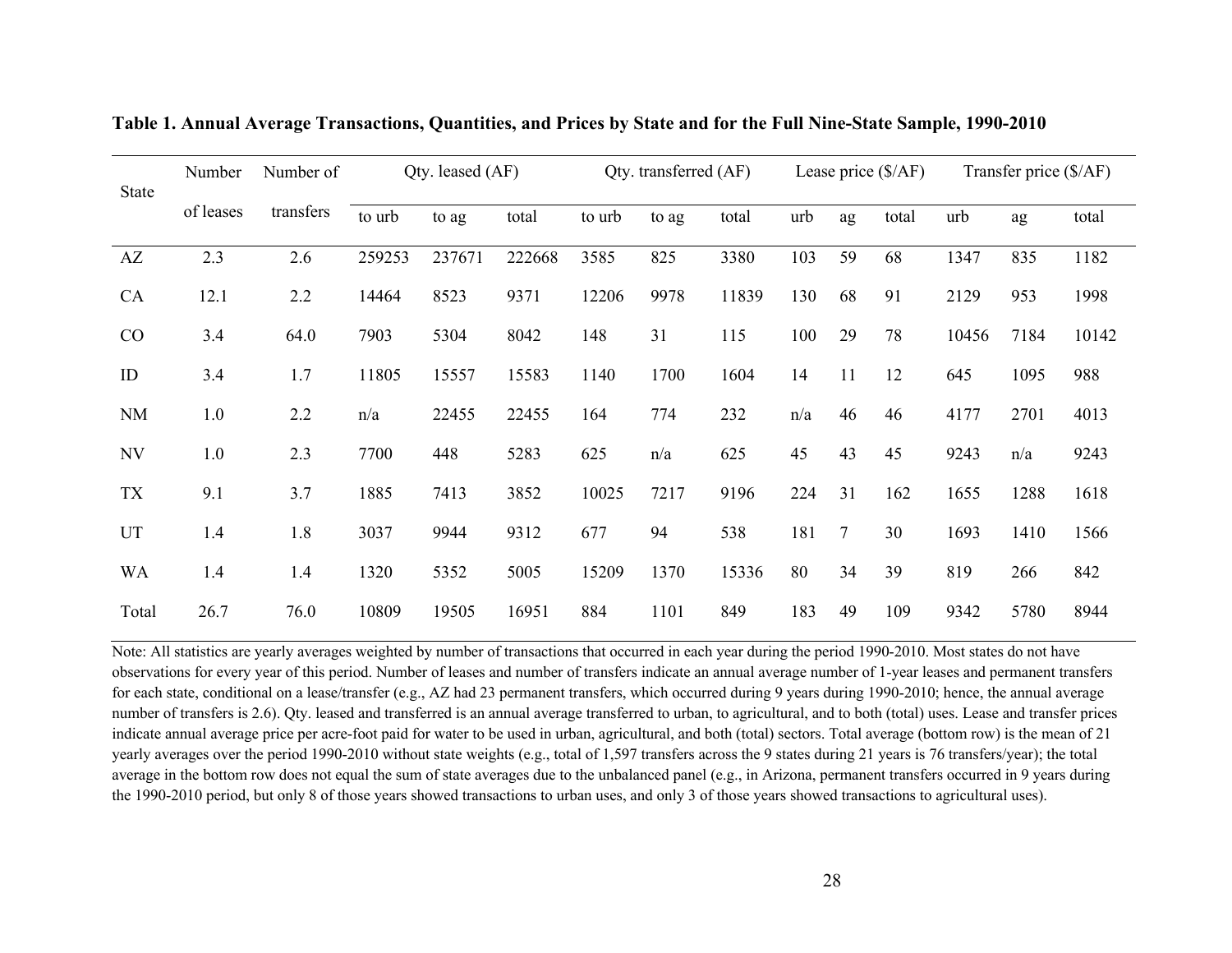|                                | Nine-state model |           |         |                                              |                | Mojave market model                         |          |         |  |
|--------------------------------|------------------|-----------|---------|----------------------------------------------|----------------|---------------------------------------------|----------|---------|--|
|                                | Mean             | Std. Dev. | Min     | Max                                          | Mean           | Std. Dev.                                   | Min      | Max     |  |
| Transfer price (\$/AF)         | 4504.23          | 6451.63   | 76.44   | 28298.85                                     | 2108.13        | 1794.43                                     | 58.51    | 5546.25 |  |
| Lease price (\$/AF)            | 95.25            | 108.57    | 1.47    | 559.48                                       | 122.63         | 123.01                                      | 1.00     | 422.58  |  |
| Growth rate:                   |                  |           |         |                                              |                |                                             |          |         |  |
| Farm acres irrigated           | 0.10             | 0.35      | $-0.76$ | 0.75                                         |                |                                             |          |         |  |
| Water consumption              |                  |           |         |                                              | 0.50           | 0.26                                        | 0.13     | 0.95    |  |
| Risk premium:                  |                  |           |         |                                              |                |                                             |          |         |  |
| Irrigation vulnerability index | 0.57             | 7.53      | $-2.41$ | 59.47                                        | $-20.43$       | 8.63                                        | $-42.52$ | $-7.14$ |  |
| Real interest rate             | 0.01             | 0.02      | $-0.02$ | 0.03                                         | $-0.00$        | $0.02\,$                                    | $-0.03$  | 0.03    |  |
| Areas $(J)$                    |                  |           |         | 9 states: AZ, CA, CO, ID, NM, NV, TX, UT, WA |                | 5 Subareas: Alto, Baja, Centro, Este, Oeste |          |         |  |
| Quarters $(Q)$                 | $\overline{4}$   |           |         |                                              | $\overline{4}$ |                                             |          |         |  |
| Years $(T)$                    | 18 (1992-2009)   |           |         |                                              | 24 (1995-2018) |                                             |          |         |  |
| Observations (N)               | 66               |           |         |                                              | 89             |                                             |          |         |  |

# **Table 2. Summary Statistics for the Asset pricing Models**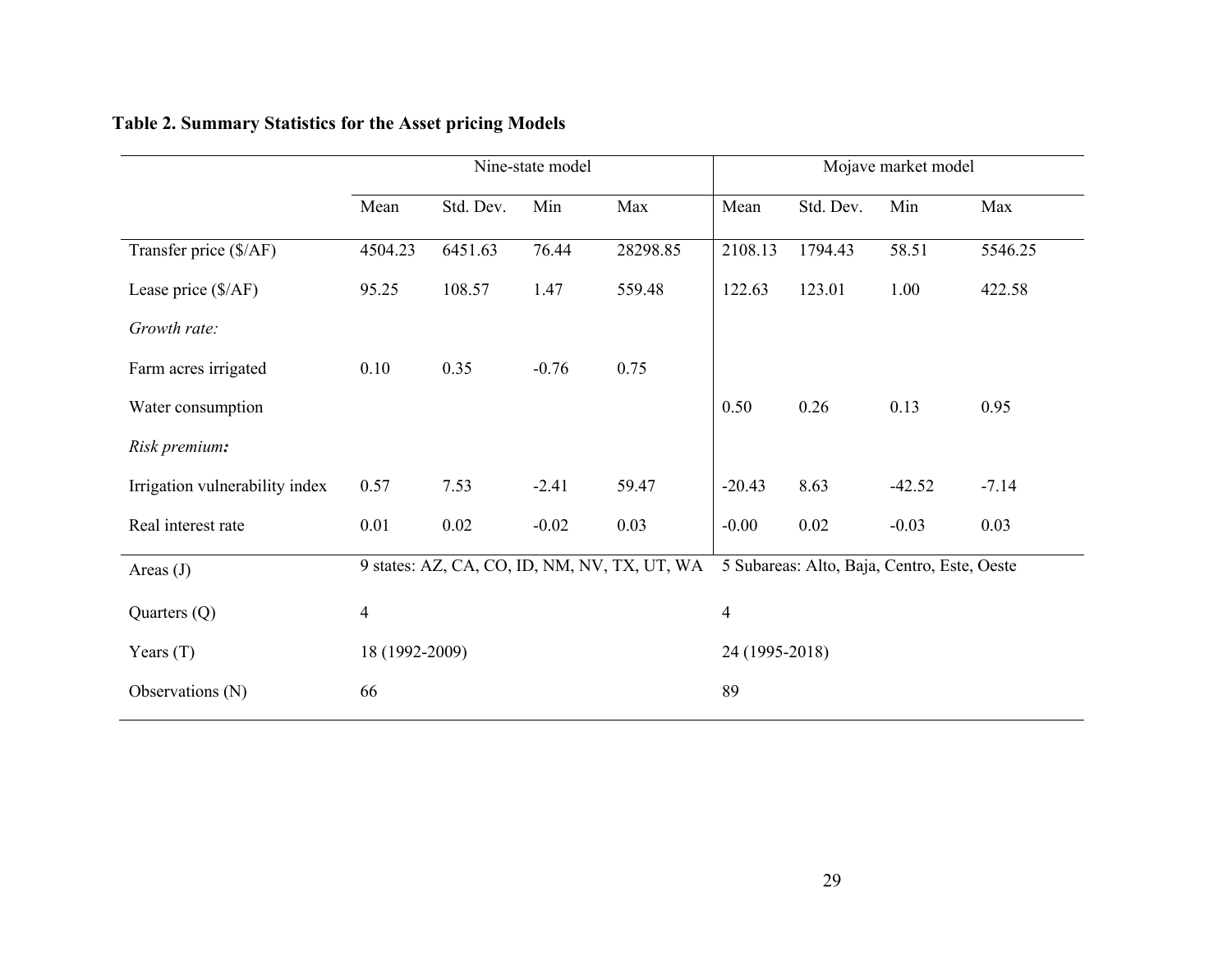|                          | (1)                  | (2)                  | (3)                  | (4)                  | (5)                  | (6)                  |
|--------------------------|----------------------|----------------------|----------------------|----------------------|----------------------|----------------------|
|                          | $(9 \text{ states})$ | $(9 \text{ states})$ | $(9 \text{ states})$ | $(3 \text{ states})$ | $(3 \text{ states})$ | $(3 \text{ states})$ |
| Log lease price          | $0.154*$             | $0.172**$            | $0.171***$           | 0.146                | $0.146**$            | $0.153**$            |
|                          | (0.070)              | (0.076)              | (0.064)              | (0.071)              | (0.072)              | (0.063)              |
| Growth rate: Acres       |                      | $1.154*$             | $1.039*$             |                      | $-1.650***$          | $-2.395***$          |
| irrigated                |                      | (0.631)              | (0.617)              |                      | (0.061)              | (0.141)              |
| Risk premium: Irrigation |                      | $0.046***$           | $0.052***$           |                      | $1.476***$           | $1.349***$           |
| vulnerability index      |                      | (0.013)              | (0.012)              |                      | (0.069)              | (0.092)              |
| Real interest rate       | $-20.061**$          | $-20.164***$         | $-9.403$             | $-22.767$            | $-22.767***$         | $-11.437$            |
|                          | (7.320)              | (7.514)              | (6.571)              | (8.306)              | (8.477)              | (7.851)              |
| Time trend               |                      |                      | $0.070***$           |                      |                      | $0.068***$           |
|                          |                      |                      | (0.013)              |                      |                      | (0.017)              |
| State controls           | FE                   | <b>RE</b>            | RE                   | FE                   | RE                   | <b>RE</b>            |
| $N$ (obs)                | 66                   | 66                   | 66                   | 53                   | 53                   | 53                   |
| R <sup>2</sup>           | 0.212                | 0.053                | 0.106                | 0.269                | 0.724                | 0.788                |

**Table 3. Asset Pricing Model Results for the Nine-State Sample (Dependent Variable: Log Transfer Price)**

Note: \*\*\* Significance at 1%, \*\* Significance at 5%, \*Significance at 10%; values in parentheses are robust standard errors clustered by state. All models include a constant. Robustness checks using a different proxy (major irrigated crop prices instead of acres-irrigated) for the growth rate variable are reported in Appendix, Table A3.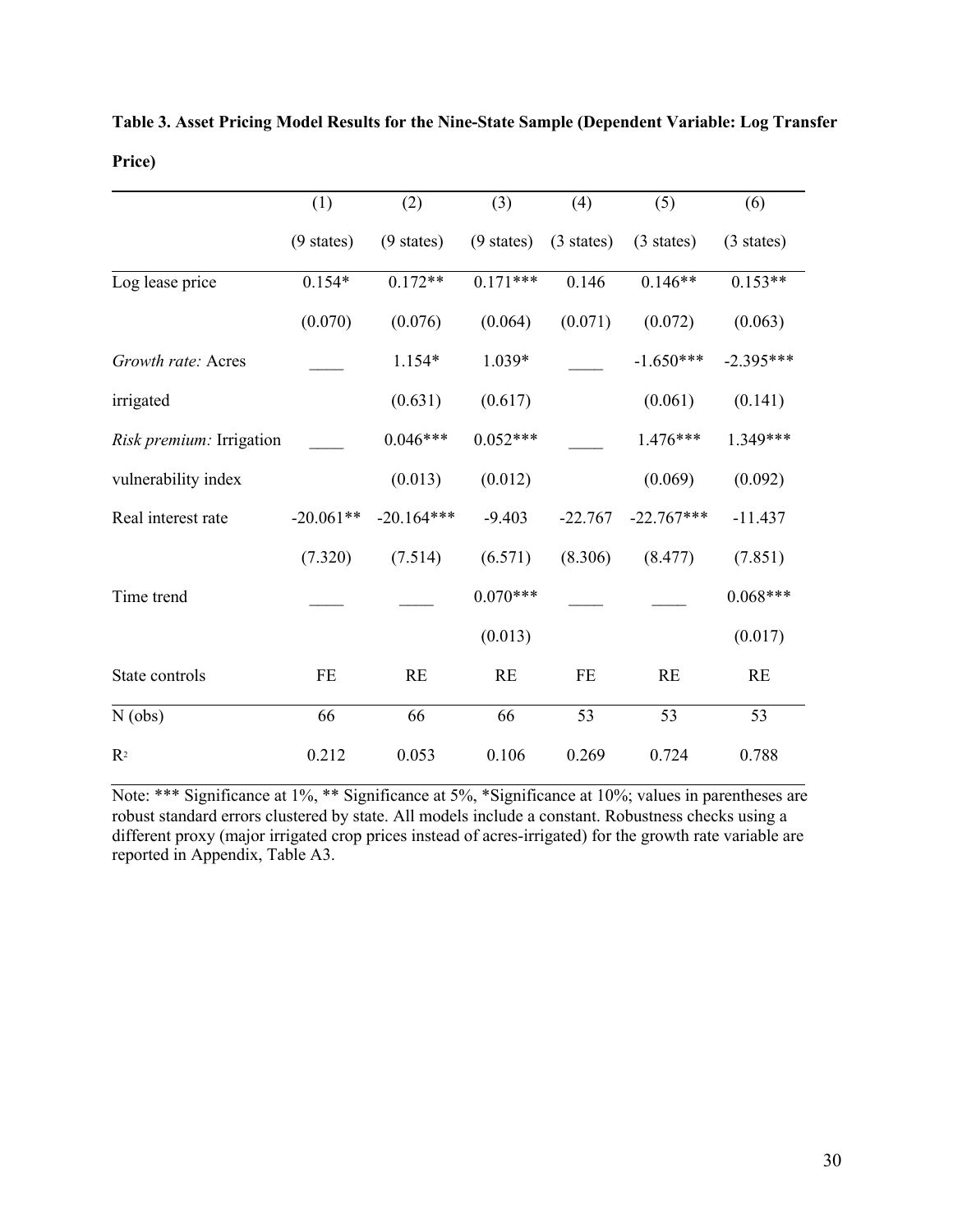|         | Number    | Number of | Qty. leased | Qty. transferred Lease price |        | Transfer price |
|---------|-----------|-----------|-------------|------------------------------|--------|----------------|
| Subarea | of leases | transfers | (AF)        | (AF)                         | (S/AF) | (S/AF)         |
| Alto    | 86.1      | 7.3       | 224         | 199                          | 174    | 2908           |
| Baja    | 23.8      | 3.3       | 119         | 115                          | 25     | 349            |
| Centro  | 6.4       | 3.7       | 226         | 331                          | 43     | 1263           |
| Este    | 9.0       | 1.7       | 47          | 199                          | 36     | 494            |
| Oeste   | 3.6       | 1.2       | 370         | 704                          | 67     | 2486           |
| Total   | 128       | 12.0      | 197         | 219                          | 137    | 1710           |

**Table 4. Annual Average Transfers, Quantities and Prices by Subarea and for the Total Mojave Sample**

Note: All statistics are yearly averages. The total 5-subarea market statistics are yearly averages without subarea weights.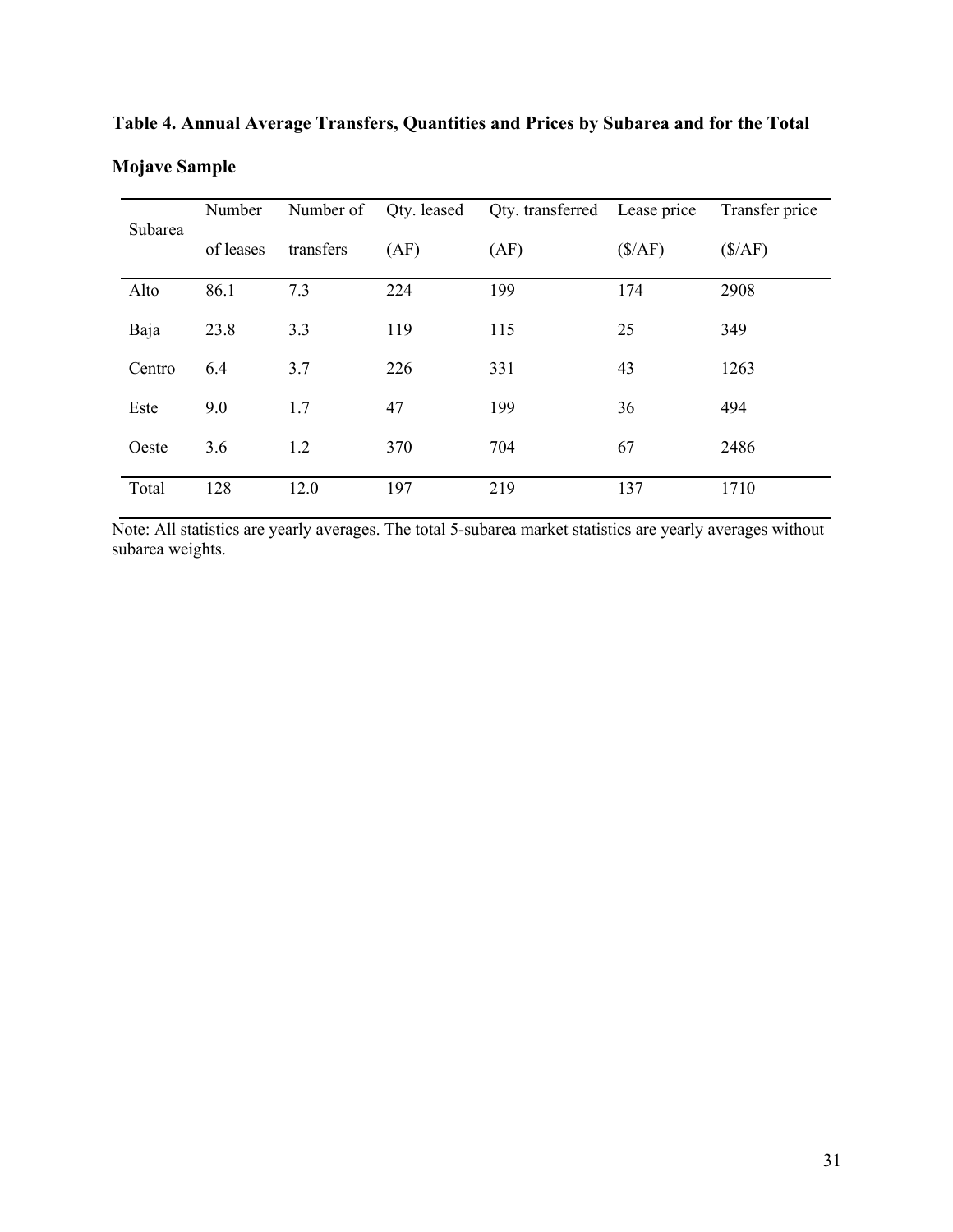|                          | (1)                 | (2)                 | (3)                 | (4)                 | (5)                 | (6)                 |
|--------------------------|---------------------|---------------------|---------------------|---------------------|---------------------|---------------------|
|                          | $(5 \text{ areas})$ | $(5 \text{ areas})$ | $(5 \text{ areas})$ | $(2 \text{ areas})$ | $(2 \text{ areas})$ | $(2 \text{ areas})$ |
| Log lease price          | 0.413               | $0.584**$           | 0.179               | $0.736*$            | $0.736***$          | 0.401               |
|                          | (0.285)             | (0.239)             | (0.216)             | (0.115)             | (0.116)             | (0.313)             |
| Growth rate: Water       |                     | $1.385***$          | $1.750***$          |                     | $2.116***$          | 2.674***            |
| consumption              |                     | (0.359)             | (0.223)             |                     | (0.589)             | (0.736)             |
| Risk premium: Irrigation |                     | $-0.026$            | $-0.024$            |                     |                     |                     |
| vulnerability index      |                     | (0.024)             | (0.015)             |                     |                     |                     |
| Real interest rate       | $-14.096$           | $-9.859$            | $-2.441$            | $-3.724$            | $-3.724$            | $-2.290$            |
|                          | (8.480)             | (8.504)             | (3.725)             | (7.131)             | (7.185)             | (3.436)             |
| Time trend               |                     |                     | $0.043**$           |                     |                     | 0.025               |
|                          |                     |                     | (0.018)             |                     |                     | (0.018)             |
| Subarea controls         | FE                  | RE                  | RE                  | FE                  | RE                  | RE                  |
| $N$ (obs)                | 89                  | 89                  | 89                  | 69                  | 69                  | 69                  |
| $R^2$                    | 0.480               | 0.717               | 0.799               | 0.756               | 0.903               | 0.914               |

**Table 5. Asset pricing model results for the Mojave sample (Dependent Variable: Log Transfer Price)**

Note: \*\*\* Significance at 1%, \*\* Significance at 5%, \*Significance at 10%; values in parentheses are robust standard errors, clustered by state. All models include a constant. The proxy for the growth rate variable is historical urban water consumption in the case of Alto, Centro and Oeste and agricultural water consumption in the case of Baja and Este.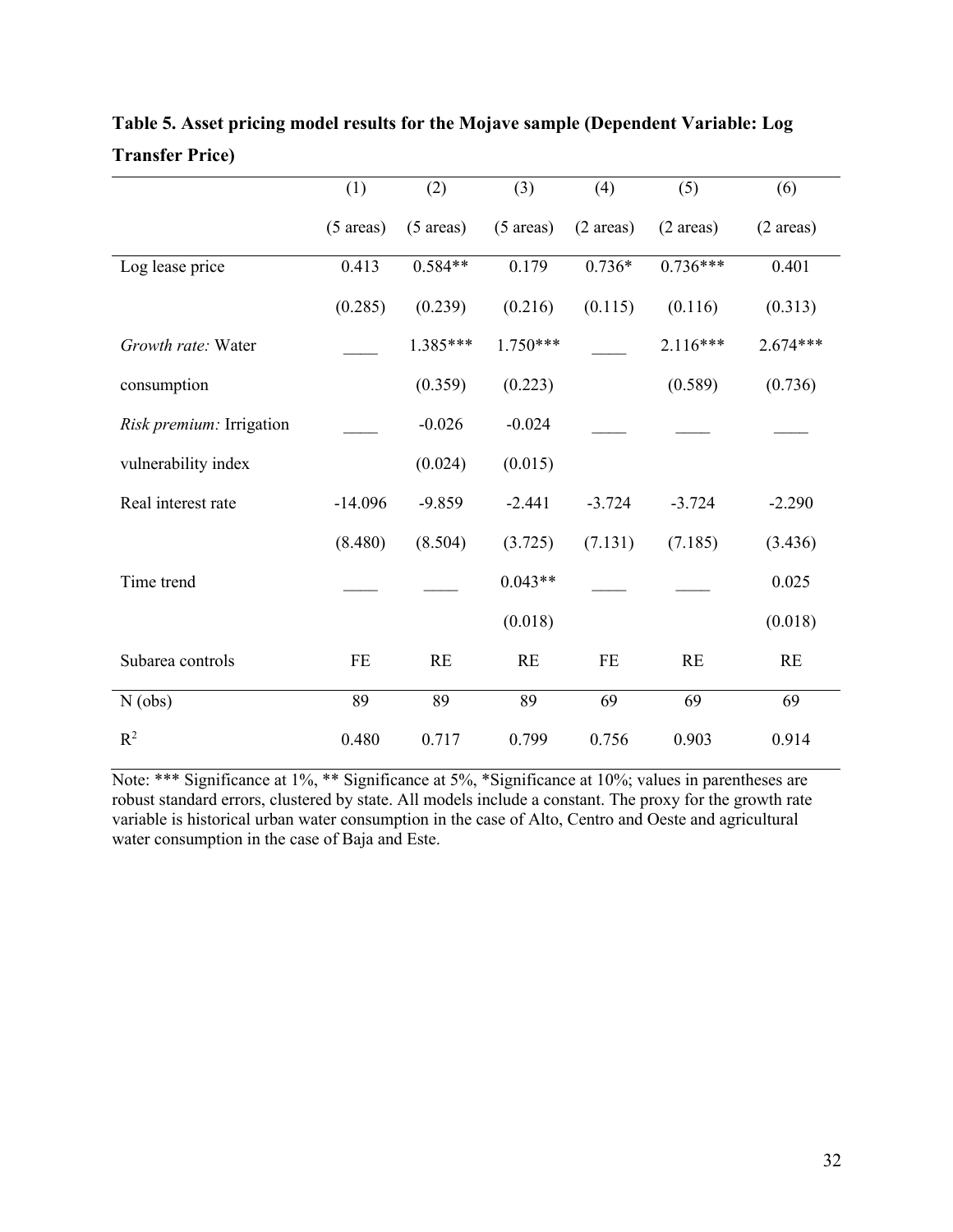

**Figure 1. Average number of transactions and quantity traded (top) and average prices of transactions (bottom) in the nine-state water market sample**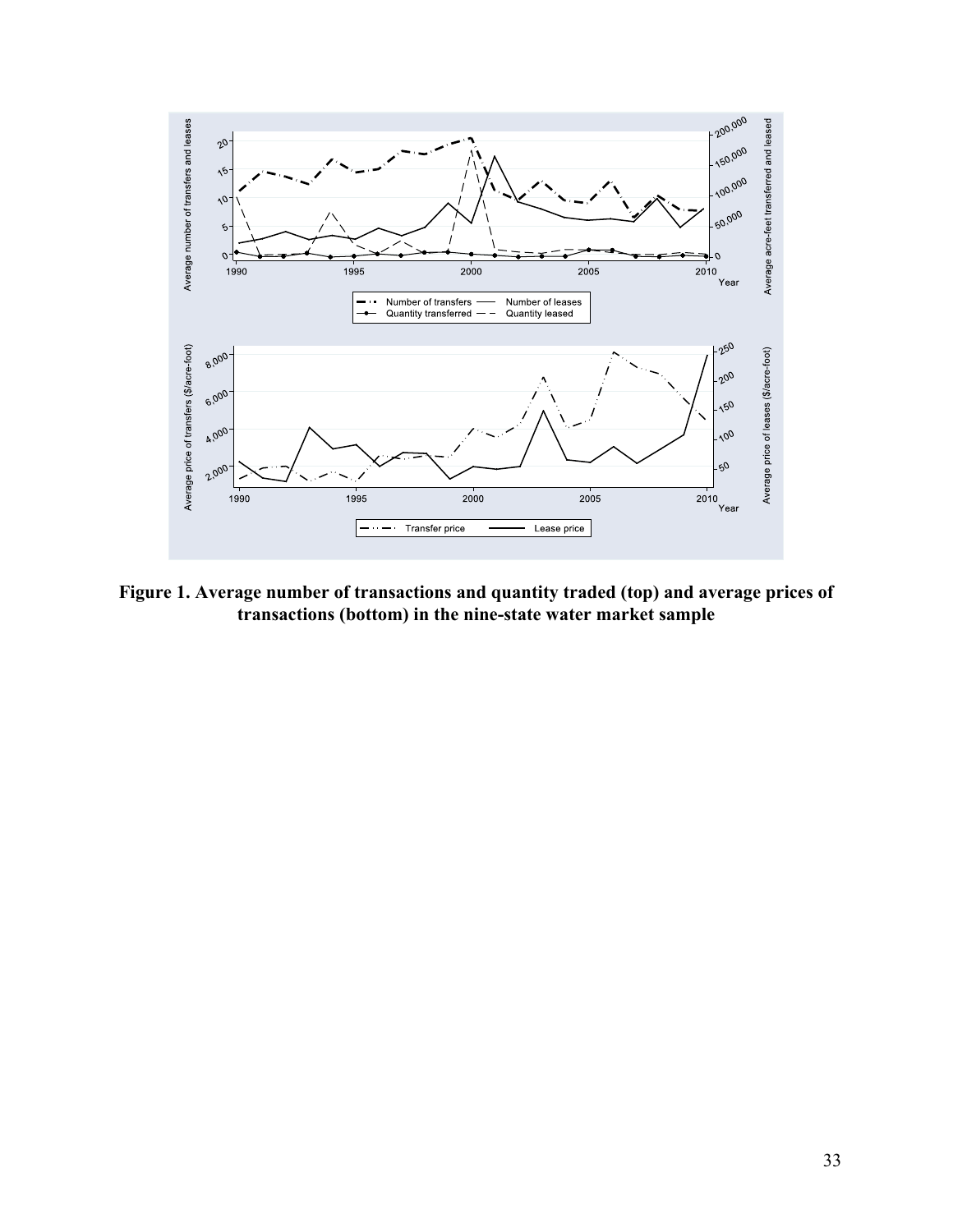

**Figure 2. Average (quarterly) lease and transfer prices in the multi-state data and the** 

**Mojave data**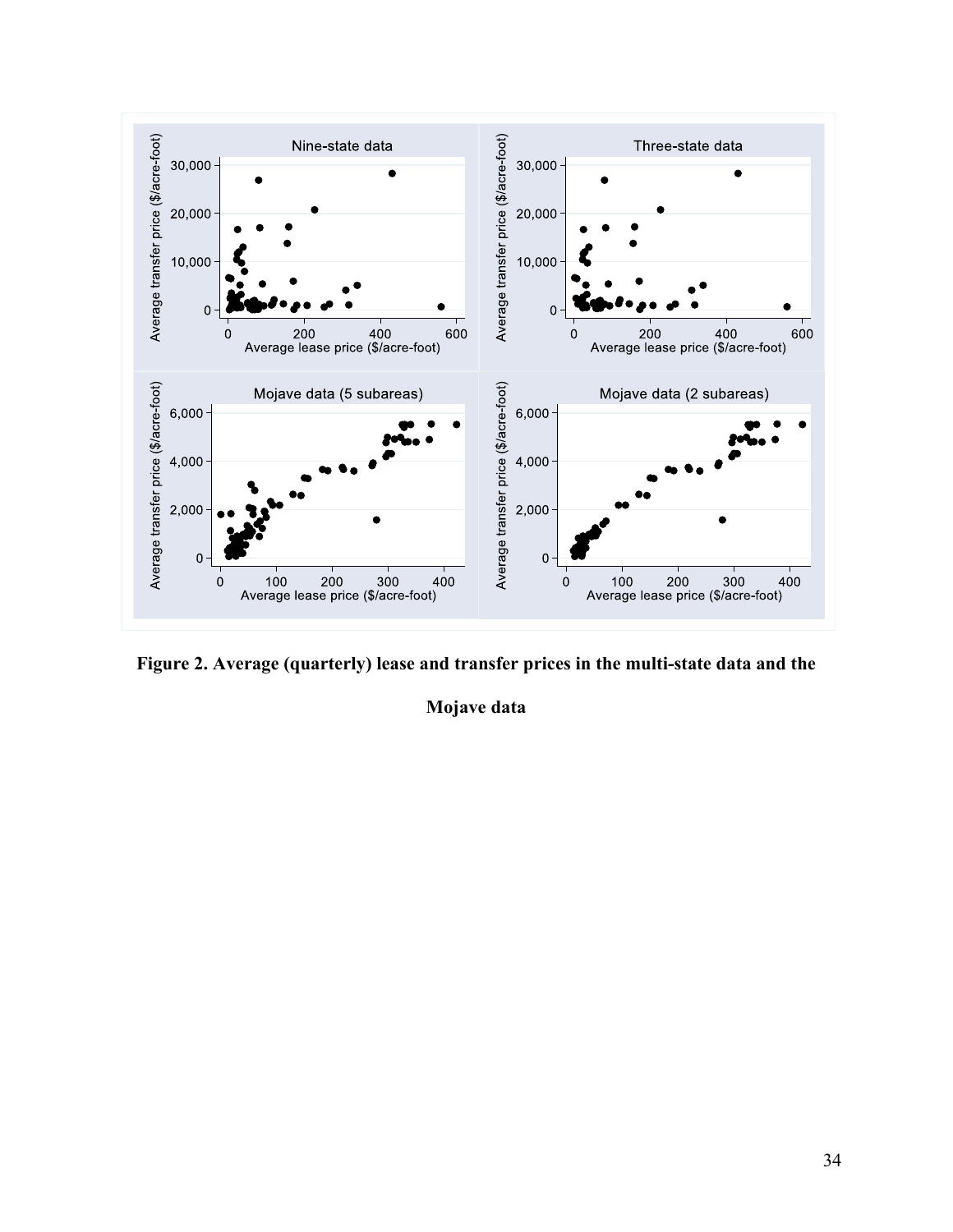#### **A. APPENDIX**

#### **A1. Additional water transfer dataset description**

The full nine-state water transactions sample from the *Water Strategist* includes 5,099 observations. The original data included 12 states (5,467 transactions); however, two of those states (Oregon and Wyoming) had no recorded permanent transfers and one state (Montana) had only one recorded permanent transfer. Both permanent transfers and one-year leases within a state-year are required to empirically estimate the asset pricing model; therefore, these three states were dropped from our sample.

Buyers and sellers are grouped into three main categories: agricultural, urban, and environmental sectors. Water rights transactions generally happen in one of three forms: permanent transfers, one-year leases and multi-year leases. Long–term leases vary greatly in length across observations (2 to 100 years) and represent the smallest number of transactions in this dataset. In this study, we focus on two types of market transactions: water rights permanent transfers and one-year leases. We omit observations associated with recycled effluent water, storage rights, and multi-year leases.<sup>16</sup> In order to provide a better understanding of quantities and prices in the market, we also omit observations with missing prices, prices lower than \$1/acre-foot, and unidentified buyers.<sup>17</sup>

Water market issues related to environmental flows are unique, complex, and beyond the scope of this paper; we eliminate 529 transactions involving that sector. The agricultural sector is

 $16$  154 (out of 5,099) observations are associated with reclaimed effluent water; 47 (out of 5,099) trades involve storage rights; 407 (out of 5,099) observations are leasing contracts for longer than 1-year period. (The groups of omitted observations are not mutually exclusive.)

<sup>&</sup>lt;sup>17</sup> The actual price of the transaction was missing in 1,423 (out of 5,099) transactions, mostly for the following reasons: 1) the price was not provided; 2) the price was provided for a transaction that included both land and water; or 3) water rights were dedicated or exchanged for in-kind services. We dropped 32 transactions with a price lower than \$1/af. We also dropped two outliers with one-year lease prices higher than \$5,400/af, (the average one-year lease price is \$109/af). We also dropped 419 transactions not reporting the sector of the buyer.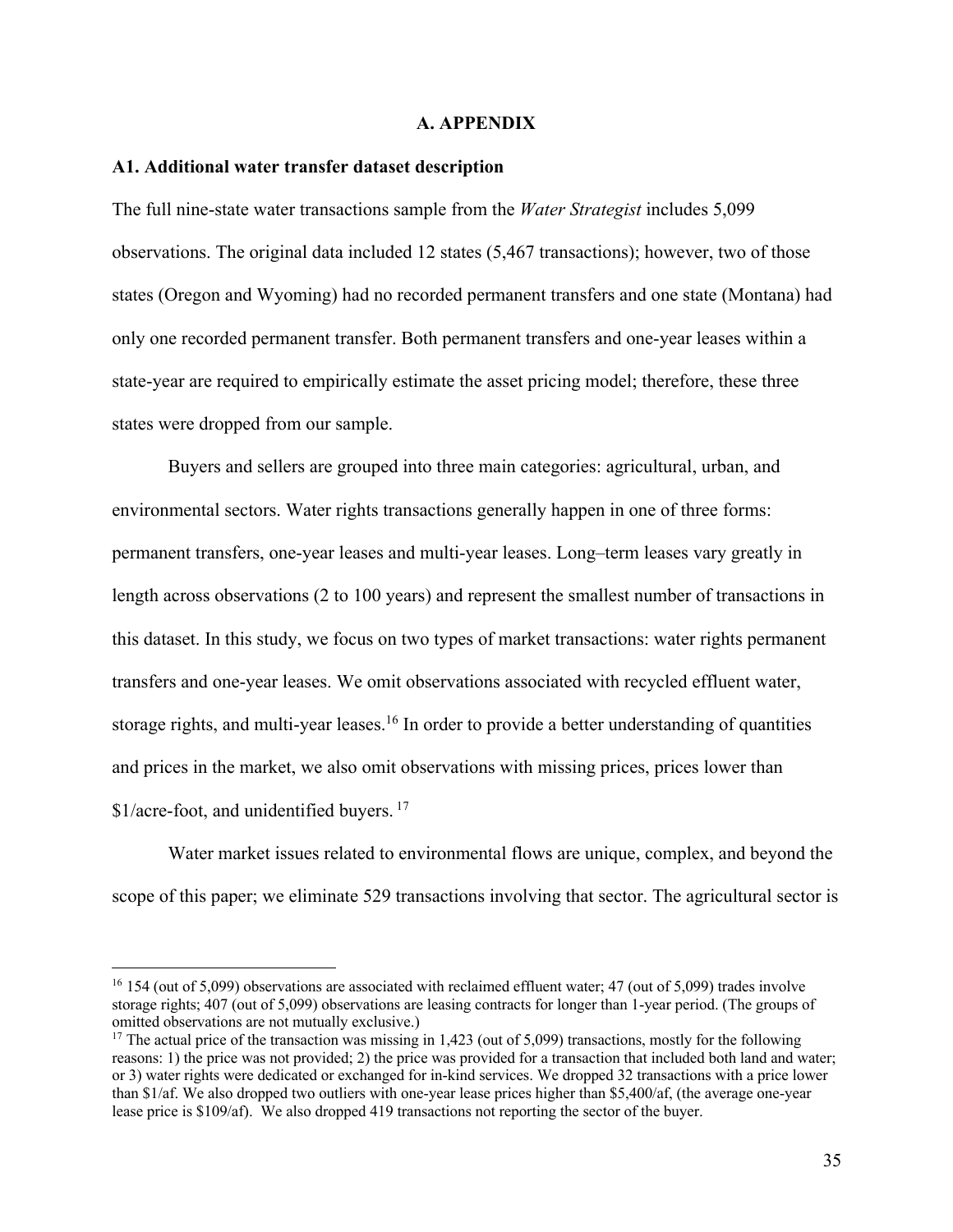the largest water supplier in the western states; thus, we keep only those transactions that were associated with water coming from agricultural irrigators, eliminating the 702/5,099 water transactions where the urban sector was the seller or lessor.

#### **A2. Irrigation Vulnerability Index**

The Irrigation Vulnerability Index (IVI) is constructed as in Liu et al. (2017), using their data to construct our proxy for the risk premium  $(\theta)$  in the asset pricing models. In this approach, irrigation vulnerability is defined as:

#### *(water supply – water use) / irrigation water use*

where *water supply* is the sum of surface water (including reservoir storage) and renewable groundwater sources. *Water use* is the sum of irrigation, domestic, industrial, and livestock water use. Lower values of the index indicate higher levels of water stress. An irrigation vulnerability < 0.2 is considered stressed. Irrigation vulnerability can have negative values, which occur where unsustainable water supplies are used to fulfill the *water use* category.

Water supply, water use, and irrigation water use are simulated by the University of New Hampshire's Water Balance Model (WBM) at the grid cell level and at a daily time step and provided here as state-level (and basin-level for the Mojave), annual aggregates. Where water supply is less than water use, unsustainable groundwater is used to fulfill the water use requirement.

WBM simulations for 2013 – 2099 are driven by the GISS-E2-R RCP 8.5 climate scenario, bias-corrected using the delta change method. The obtained annual IVI values were averaged over this long-run period for each state to show the mean projection for long-term water stress. Results suggest that Arizona is projected to be most stressed in irrigation water availability followed by California, Texas, and Colorado (Table A4).

 36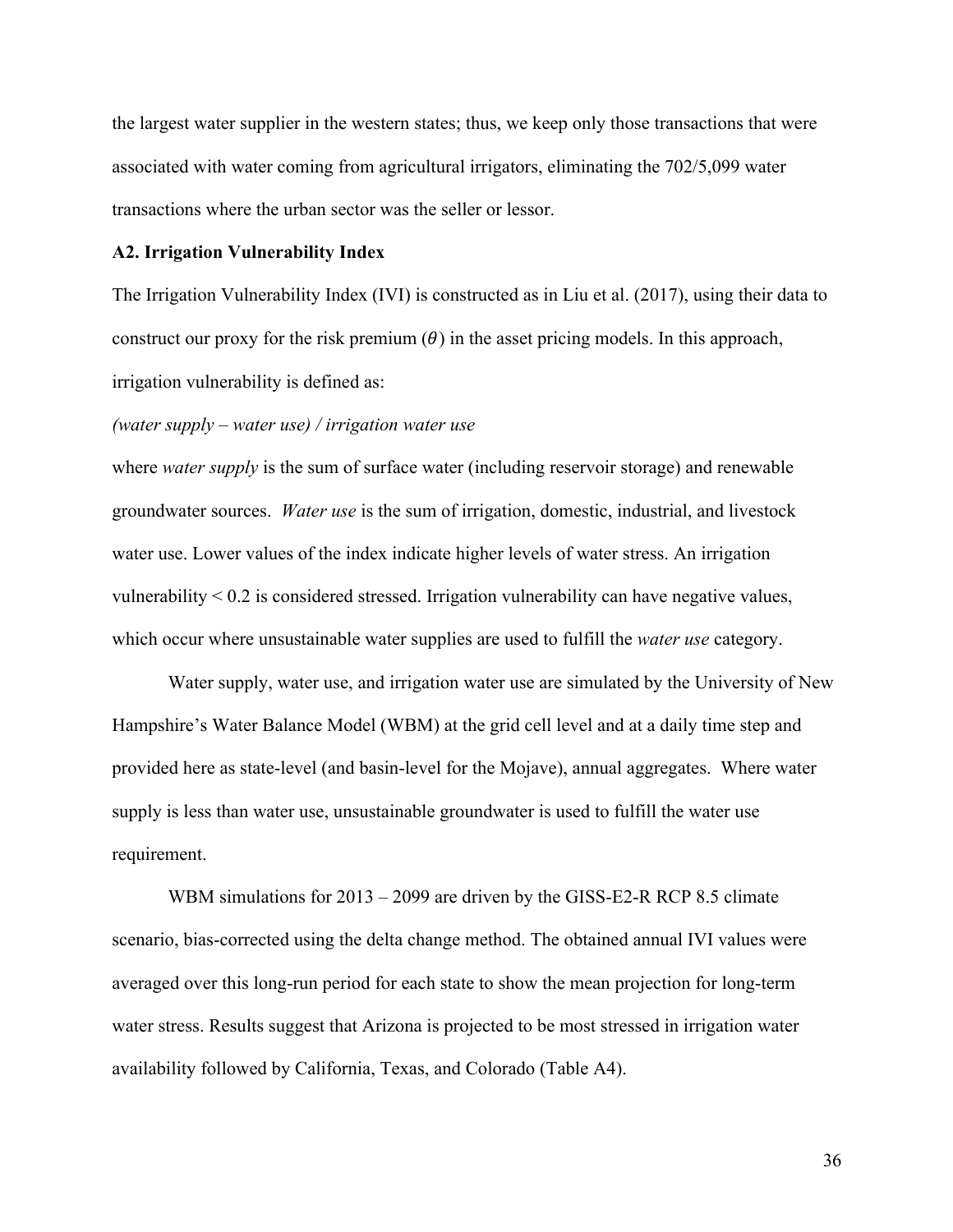Note the exceptionally high value of the index for the state of Nevada. While this is an unusual value, Nevada contributes a small number of transactions to our multi-state sample, and the main results are robust to dropping Nevada (along with all other states except California, Colorado and Texas), as noted in the discussion of Table 3 in the main paper. Thus, this value does not appear to substantially influence our results.

#### **A.2.1. WBM methods and data for simulating water use and water supply**

*Note: these methods have been published before, and the relevant citations are:* Wisser et al.

(2010), Grogan (2016), and Liu et al. (2017).

#### *Irrigation water use*

#### *Input data*

Inputs to WBM for simulation irrigation water use are: crops maps, soil properties, crop parameters, daily mean temperature, and daily precipitation. Crop maps (i.e., the location, growing area, and growing season) are from the MIRCA2000 data base (Portmann et al 2000). Soil properties – namely, field capacity and soil available water capacity – are from the Harmonized World Soil Database v1.1 (FAO/IIASA/ISRIC/ISSCAS/JRC, 2009). Crop parameters  $k_c$ , CDF<sub>c</sub>, and RD<sub>c</sub> are from Siebert and Döll (2010). We use the GISS-E2-R global circulation model (Schmidt et al., 2014) representative concentration pathway (RCP) 8.5 to provide temperature and precipitation inputs.

#### *Method*

In WBM, crops extract water from the soil moisture each day of the crop's growing season. Given sufficient water in the soil moisture pool, the amount of water used by each crop is the crop potential evapotranspiration, *PETc* [mm]: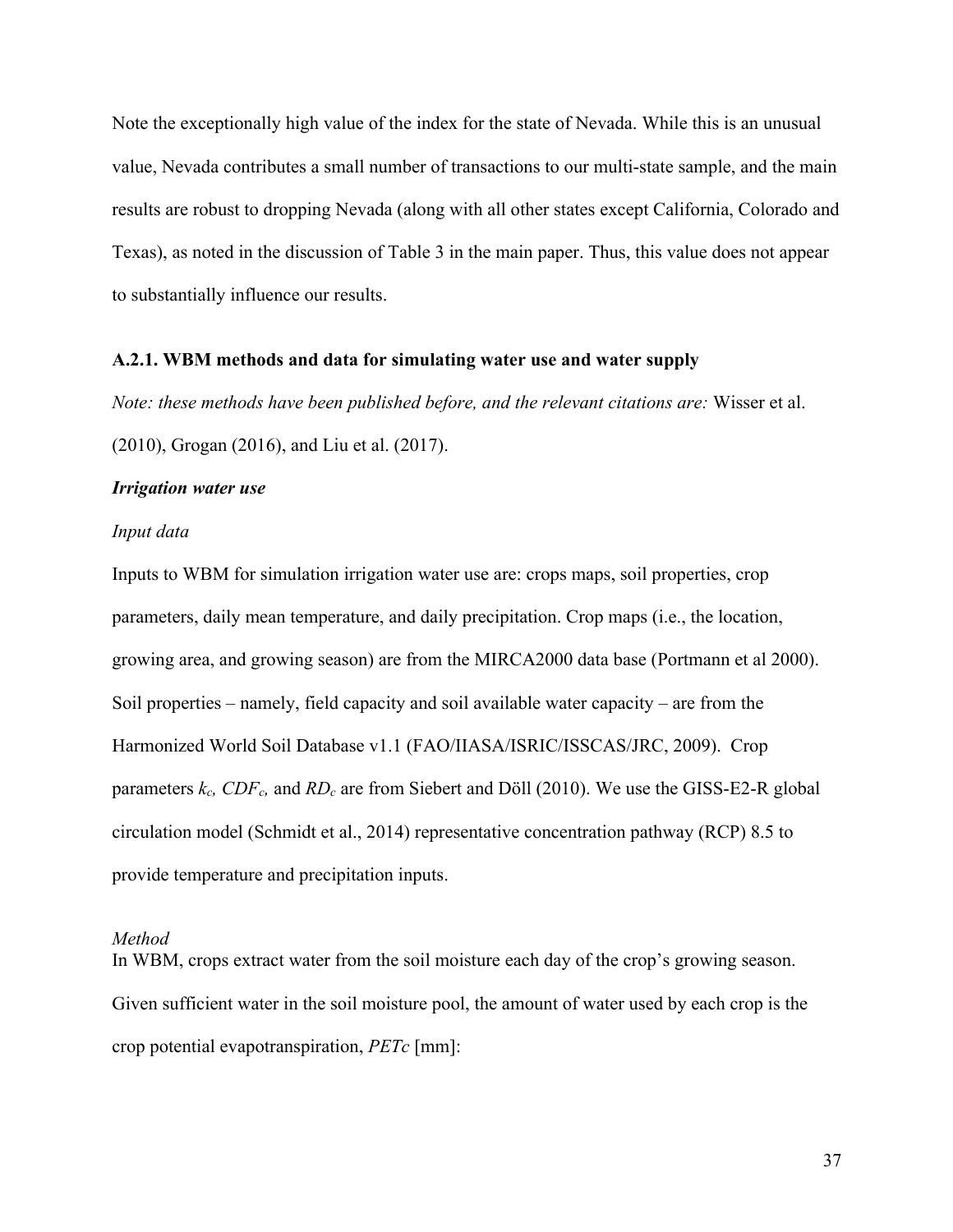$$
PET_c = k_c \cdot PET_0
$$

where  $PET_0$  [mm] is a reference evapotranspiration, and  $k_c$  [-] is a crop-specific, time-varying scalar. This method follows the FAO-recommended crop-modeling methodology outlined in Allen et al (1998). Here, we use the Penman-Monteith method for estimating  $PET_0$  (Allen et al, 1998).

If soil moisture levels fall below a crop-specific threshold, *SMTc* [mm], then irrigation water is called for. Soil moisture threshold *SMTc* for crop *c* is:

$$
SMT_{c} = CDF_{c} \cdot RD_{c} \cdot AW_{cap}
$$

where *CDFc* [-] is a crop depletion factor, *RDc* [mm] is the crop's root depth, and *AWcap* [-] is the soil's available water capacity.

When soil moisture is below *SMTc*, then the time step's net irrigation water demand, *Inet,t*, is the difference between the current soil moisture and field capacity:

$$
I_{net, t} = \begin{cases} Fcap - SM_t \text{ if } SM_t \leq SMT_c \\ 0 \text{ if } SM_T > SMT_c \end{cases}
$$

where *Fcap* [mm] is the soil's field capacity, and  $SM_t$  [mm] is the soil moisture at time *t*. Annual net irrigation water use is the sum of all daily net irrigation water uses through the year. We assume no shortage of water for irrigation; when water supply is insufficient to meet the crop's irrigation water requirement, then additional water is added to the soil moisture from an unlimited "unsustainable" water source.

# *Domestic and industrial water use*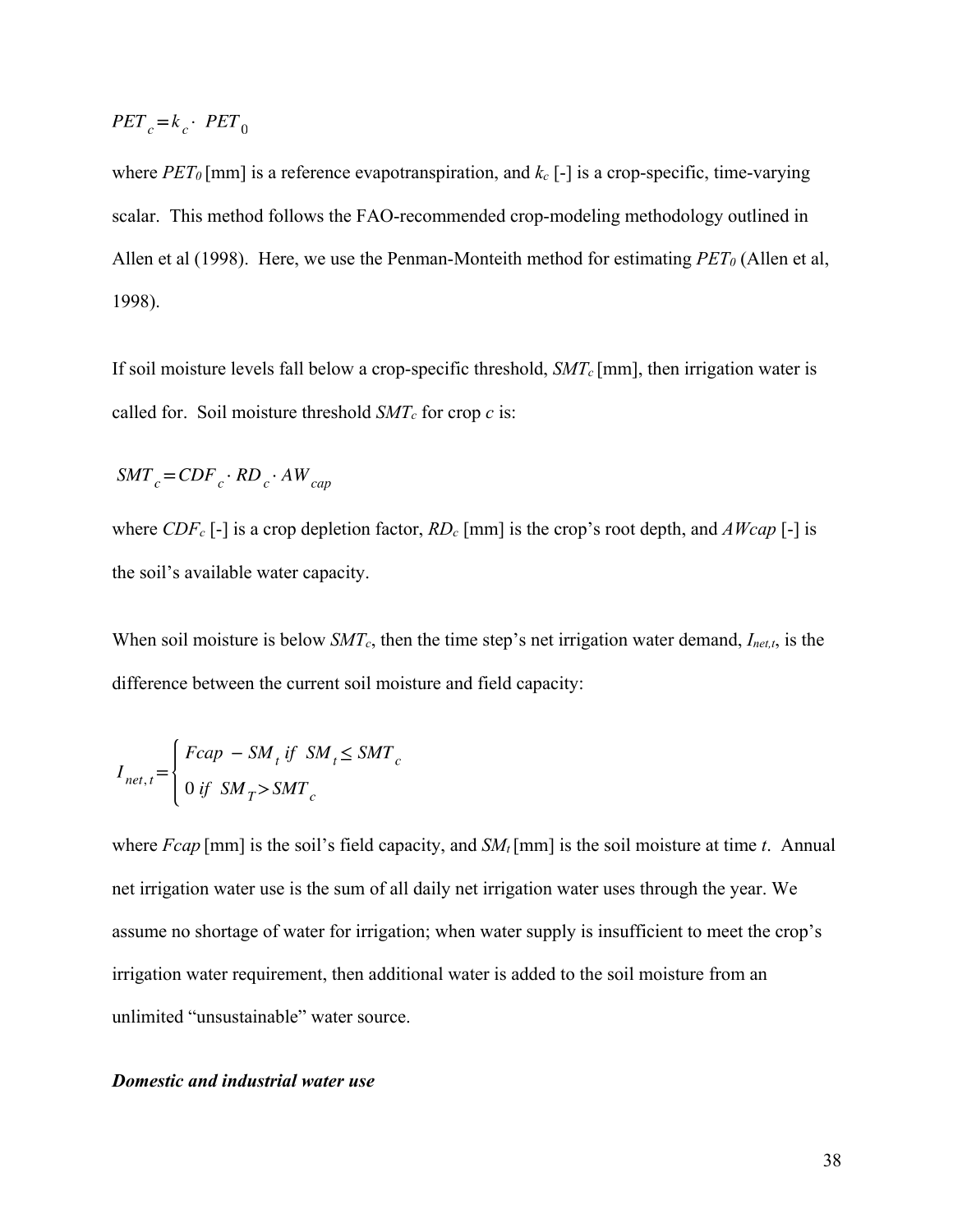# *Input data*

Data inputs for domestic and industrial water use are: domestic per capita water use, industrial per capita water use, and population density. Time series of domestic per capita water use*, DWpp* and industrial per capita water use, *IWpp,* are from Liu et al (2017). Annual population density projections are from the IIASA decadal projections (IIASA, 2007) under the B2 scenario.

# *Method*

In WBM, the domestic and industrial sectors use water each day. Domestic water use, *Dw* [mm], is:

$$
Dw = A \cdot DWpp \cdot D_{pop},
$$

and industrial water use, *Iw* [mm] is:

$$
Iw = A \cdot IWpp \cdot D_{pop},
$$

where

*A* [km2 ] is the area of the grid cell

*DWpp* [mm/d] is the domestic water use per capita

*IWpp* [mm/d] is the industrial water use per capita

 $D_{pop}$  [persons  $km^{-2}$ ] is the population density.

# *Livestock water use*

#### *Input data*

Input data for livestock water use are: average daily temperature, livestock density for each livestock category, service water per head, and two growth parameters. All livestock data and methods are from FAO (2006) and FAO employee Dominik Wisser (*personal communication*); the same temperature inputs are used here as in the irrigation water use section.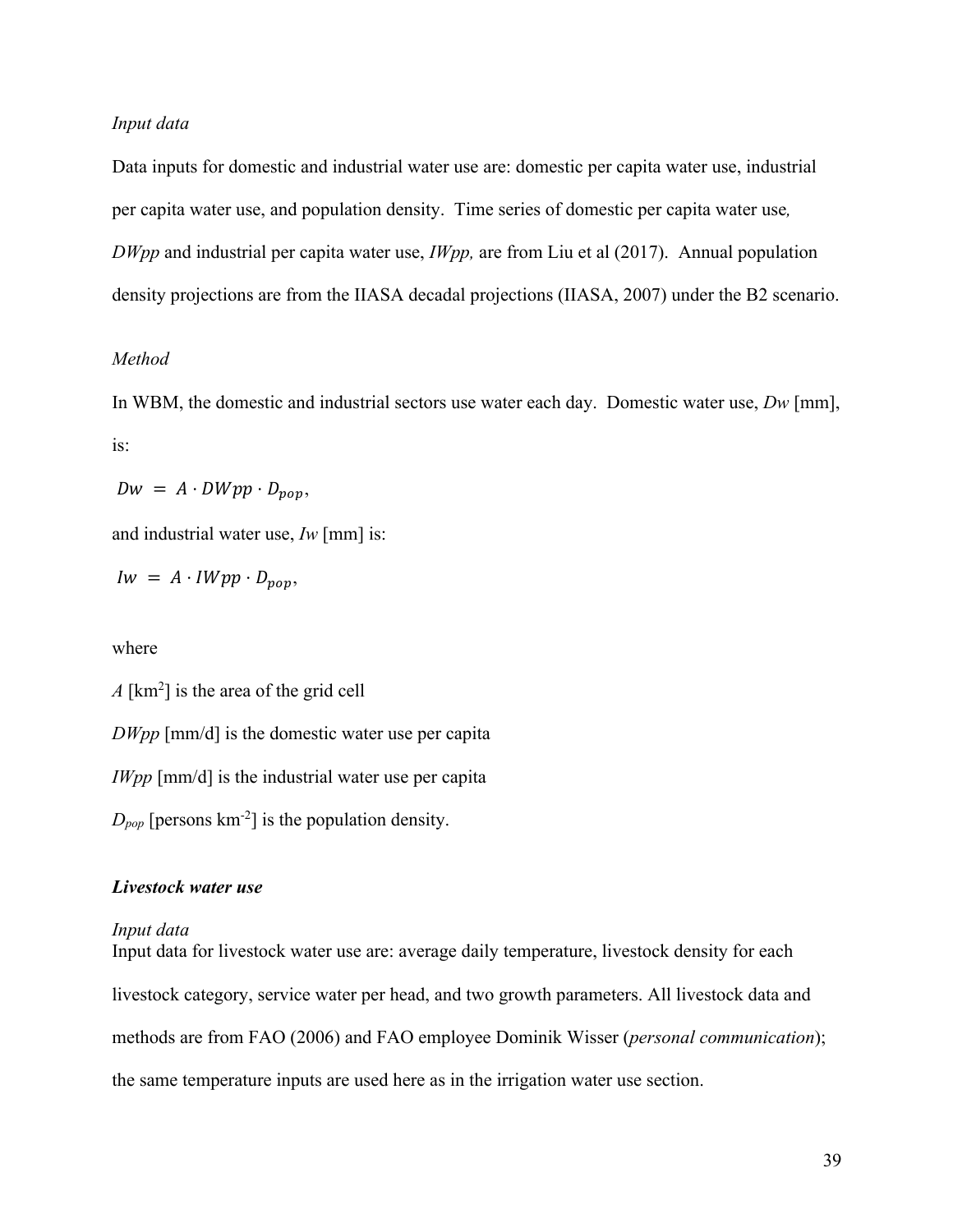## *Method*

Daily livestock water, *Lw*, for each livestock type is calculated each day as:

$$
L_w = I_l + s_l \cdot T_m + SW_l \cdot D_l
$$

where

*Il* is an intercept parameter for livestock type *l*

*sl* is a slope parameter for livestock type *l* [-]

 $T_m$  is the daily mean temperature, with a minimum value of 0 [ $^{\circ}$ C]

 $SW<sub>l</sub>$  is the daily service water volume required per animal

*Dl* is the density of livestock type *l* in the grid cell.

Livestock types represented are: buffalo, cattle, goats, pigs, poultry, and sheep.

# *Water supply*

#### *Input data*

To simulate water supply, WBM requires inputs to represent rivers, reservoirs on those rivers, and the water budget of non-agricultural lands (including impervious areas). The river data is the STN-30p river network (Vörösmarty et al., 2000), and reservoir and dam inputs are from the GRanD database (Lehner et al., 2011). Soil properties of non-agricultural lands are from the Harmonized World Soil Database v1.1 (FAO/IIASA/ISRIC/ISSCAS/JRC, 2009), and impervious surface data is from the Global Distribution and Density of Constructed Impervious Surfaces database (Elvidge et al., 2007).

# *Method*

Water supply is the sum of surface water (including reservoir storage) and renewable groundwater sources. Renewable groundwater is defined as the volume of water stored via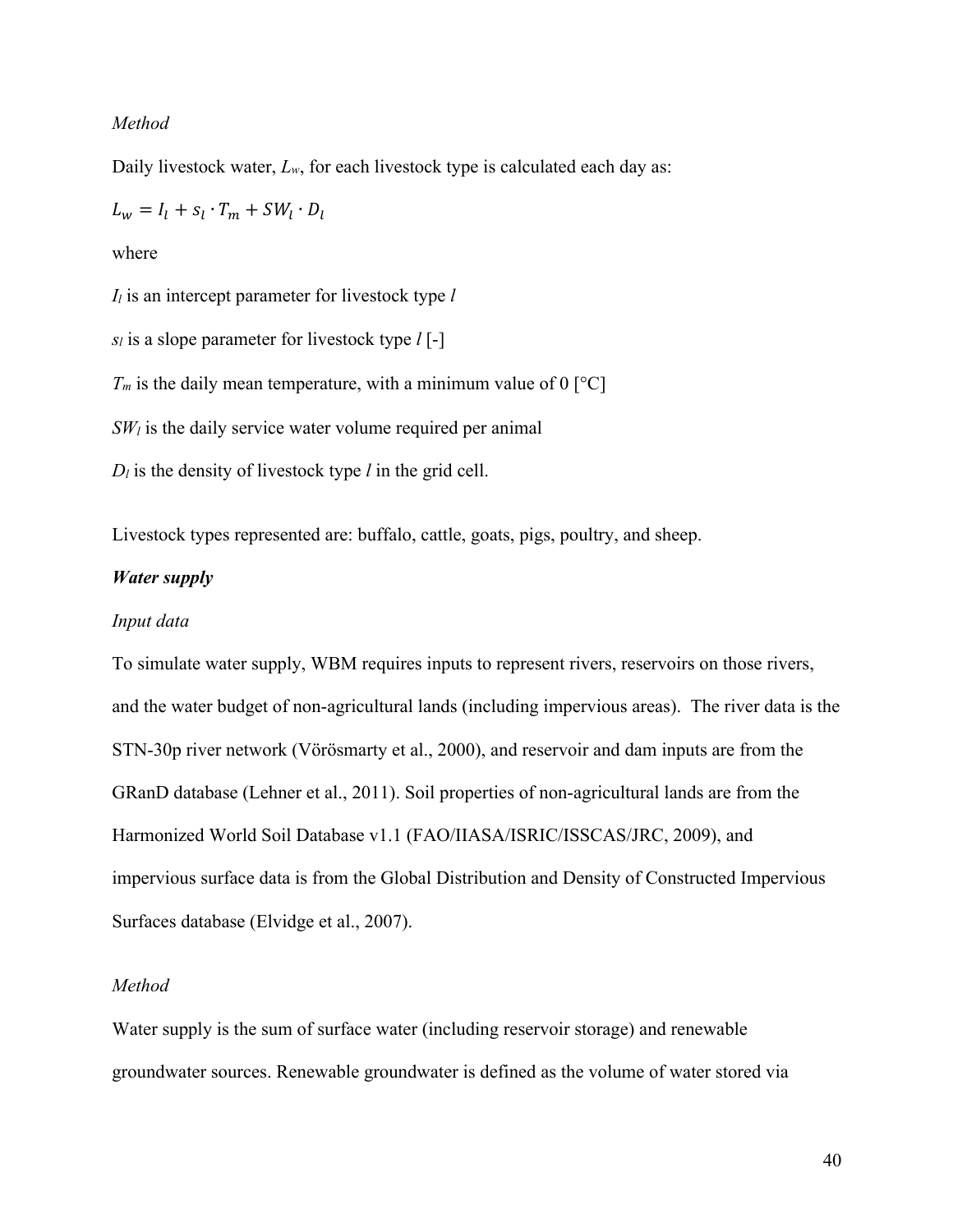percolation through soils, minus the volume of water exiting the groundwater stores as baseflow. Details for surface water and renewable groundwater methods are provided in Wisser et al (2010) and Grogan (2016).

#### **A3. Australian water market results**

At the suggestion of a referee, we estimated the basic asset pricing model (shown in equation (1)) using Australian water market transaction data.

$$
p^{sale} = p^{lease}/r \tag{1}
$$

Our empirical approach adapts equation (4) from the paper. Specifically,  $lnp_{ijat} = \gamma_0 +$ 

 $\gamma_1 ln \pi_{ijqt} + \gamma_2 r_{qt} + \mu_t + \alpha_j + \varepsilon_{ijqt}$ , where  $ln p$  is the log price of entitlement transfer *i* (similar to permanent water rights transfer in the U.S.), in state j, in quarter q, and in year t; ln $\pi$  is the log price allocation transfer (similar to one year lease in the U.S.);  $\boldsymbol{r}$  is the quarterly real Australian market interest rate;  $\mu$  is a year fixed effect;  $\alpha$  is a state fixed effect or random effect; and  $\varepsilon$  is the error term. Note that we omit the growth rate and risk premium variables, lacking available data for this extra analysis outside of the United States, the site of our main analysis.

The Australian water transaction dataset was downloaded from the Australian Government Bureau of Meteorology. We obtained allocation and entitlement transfers from 2007-2018 for five states for which both transfer type data were available: New South Wales, South Australia, Tasmania, Victoria, and Western Australia. Similar to our approach for the U.S. markets, we omitted observations that lacked price information, were associated with bundled water and land transfers, or were described as temporary entitlement transfers.

Transaction prices (\$/ML) were converted to 2009 Australian dollars using the consumer price index (CPI) obtained from the Australian Bureau of Statistics. The real interest rate was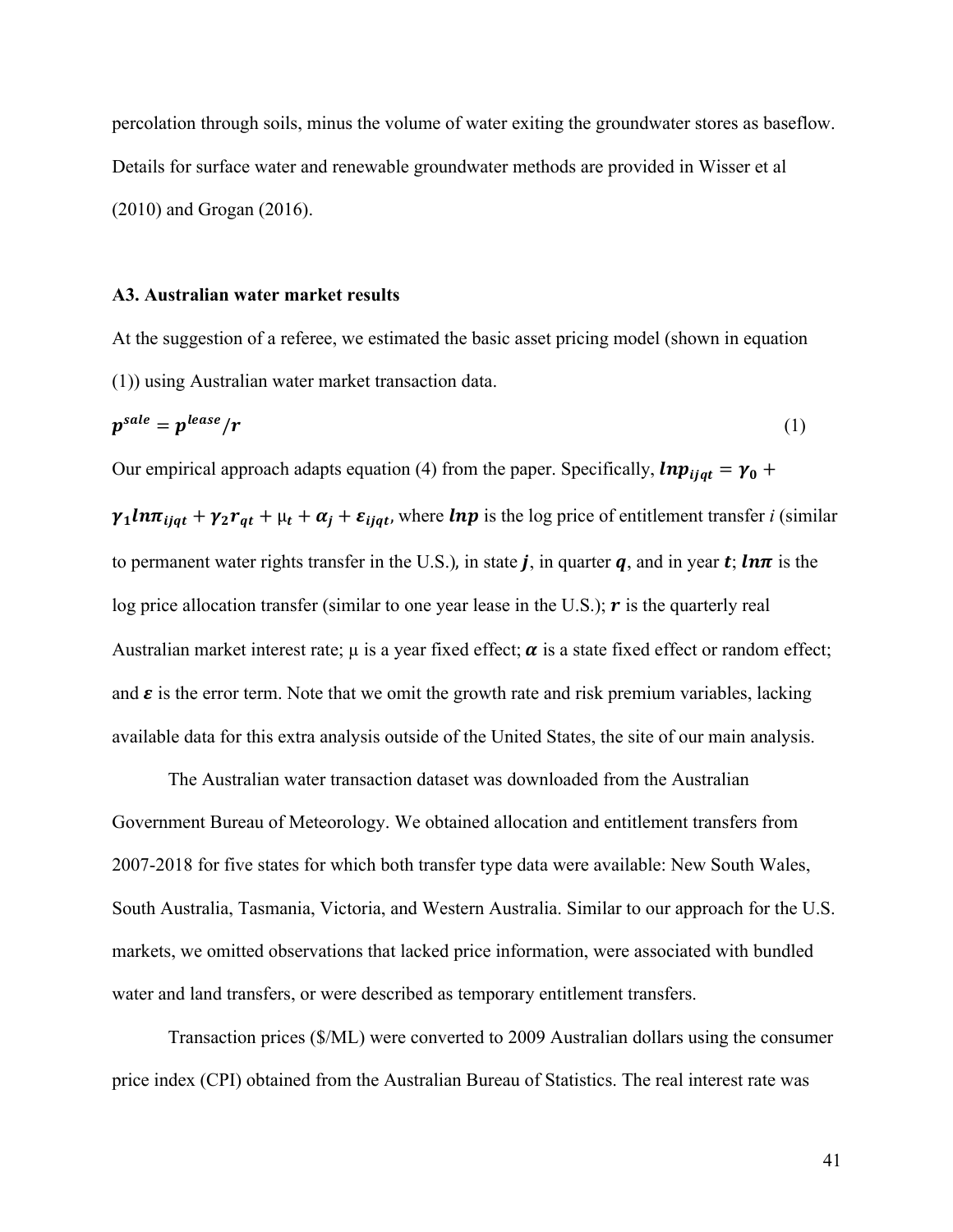calculated by using Australian 90-day T-bill rate available via the Organization for Economic Co-operation and Development (OECD), and adjusting for inflation using CPI – similar to the U.S. models reported in the paper. The final quarterly averaged dataset comprised 165 observations.

Table A5 provides the results using two models: fixed effects (1), and random effects (2). Results using both approaches yield the expected coefficient signs: entitlement transfer prices are positively correlated with allocation transfer prices, and negatively correlated with real interest rates. Like our U.S. results, these results for Australia are consistent with asset pricing theory. However, given limits to data availability, we do not directly compare these results to those in the paper. A complete application of the asset pricing model to the Australian water market case would be an important extension of our analysis of the western U.S. water markets, and an excellent topic for further research.

#### **APPENDIX REFERENCES**

- Allen RG, Pereira LS, Raes D, and Smith M. 1998. Crop evapotranspiration: Guidelines for computing crop water requirements. FAO irrigation and Drainage Paper No. 56. http://www.fao.org/3/X0490E/X0490E00.htm.
- Australian Bureau of Statistics. 2019. Available at https://www.abs.gov.au/ (accessed August 14 2019).
- Australian Government Bureau of Meteorology. 2019. Available at http://www.bom.gov.au/ water/dashboards/#/water-markets/national/state/at (accessed August 2 2019).
- Elvidge, C.D., Tuttle, B.T., Sutton, P.C., Baugh, K.E., Howard, A.T., Milesi, C., Bhaduri, B., Nemani, R. 2007. Global Distribution and Density of Constructed Impervious Surfaces. *Sensors* 7: 1962– 1979. doi:10.3390/s7091962.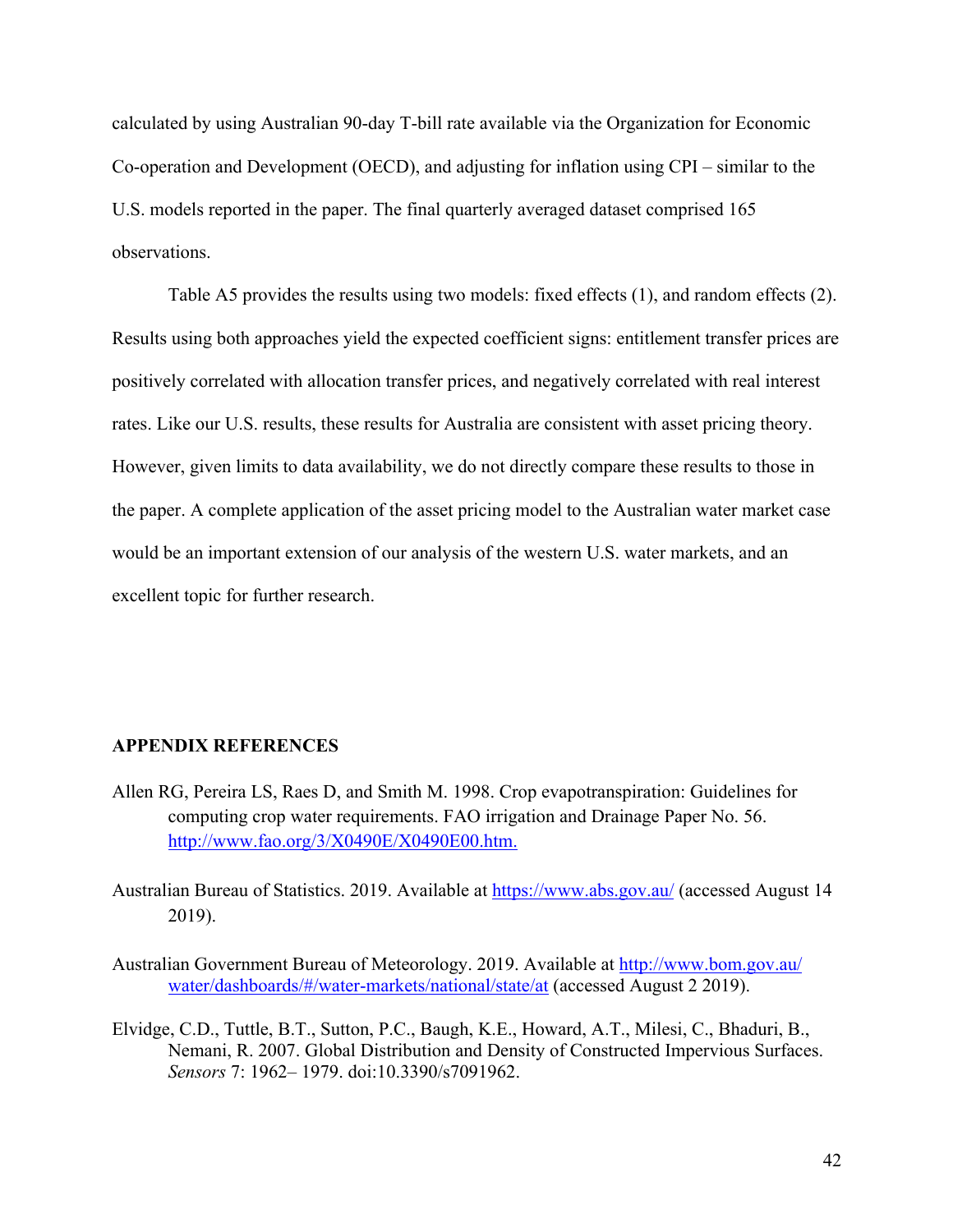- Food and Agriculture Organization (FAO). 2006. Livestock's Long Shadow: Environmental Issues and Options. http://www.fao.org/3/a0701e/a0701e.pdf.
- FAO/IIASA/ISRIC/ISSCAS/JRC. 2009. *Harmonized World Soil Database (version 1.1)*. FAO, Rome, Italy and IIASA, Laxenburg, Austria. URL: http://webarchive.iiasa.ac.at/Research/LUC/External-World-soil-database/HTML/.
- Grogan, D.S. 2016. Global and regional assessments of unsustainable groundwater use in irrigated agriculture. UNIVERSITY OF NEW HAMPSHIRE. *Doctoral Dissertations*. 2. https://scholars.unh.edu/dissertation/2.
- IIASA. 2007. Greenhouse gas initiative (GGI) scenario database.
- Lehner, B., Liermann, C.R., Revenga, C., Vörösmarty, C., Fekete, B., Crouzet, P., Döll, P., Endejan, M., Frenken, K., Magome, J., Nilsson, C., Robertson, J.C., Rödel, R., Sindorf, N., Wisser, D. 2011. High-resolution mapping of the world's reservoirs and dams for sustainable river-flow management. *Frontiers in Ecology and the Environment* 9: 494– 502. doi:10.1890/100125.
- Liu J., Hertel T., Lammers R., Prusevich A., Baldos U., Grogan D.S., Frolking, S. 2017. Achieving sustainable irrigation water withdrawals: Global impacts on food security and land use. *Environmental Research Letters* 12: 104009, doi:10.1088/1748-9326/aa88db.
- Organization for Economic Co-operation and Development (OECD). 2019. 3-Month or 90-day Rates and Yields: Bank Bills for Australia retrieved from FRED, Federal Reserve Bank of St. Louis; https://fred.stlouisfed.org/series/IR3TBB01AUQ156N, August 14, 2019.
- Portmann, F.T., Siebert, S., Döll, P. 2010. MIRCA2000—Global monthly irrigated and rainfed crop areas around the year 2000: A new high-resolution data set for agricultural and hydrological modeling. *Global Biogeochemical Cycles* 24: GB1011. doi:10.1029/2008GB003435
- Schmidt, G.A., M. Kelley, L. Nazarenko, R. Ruedy, G.L. Russell, I. Aleinov, M. Bauer, S.E. Bauer, M.K. Bhat, R. Bleck, V. Canuto, Y.-H. Chen, Y. Cheng, T.L. Clune, A. Del Genio, R. de Fainchtein, G. Faluvegi, J.E. Hansen, R.J. Healy, N.Y. Kiang, D. Koch, A.A. Lacis, A.N. LeGrande, J. Lerner, K.K. Lo, E.E. Matthews, S. Menon, R.L. Miller, V. Oinas, A.O. Oloso, J.P. Perlwitz, M.J. Puma, W.M. Putman, D. Rind, A. Romanou, Mki. Sato, D.T. Shindell, S. Sun, R.A. Syed, N. Tausnev, K. Tsigaridis, N. Unger, A. Voulgarakis, M.-S. Yao, and J. Zhang, 2014: Configuration and assessment of the GISS ModelE2 contributions to the CMIP5 archive. *Journal of Advances in Modeling Earth Systems* 6(1): 141-184, doi:10.1002/2013MS000265.
- Siebert S., and Döll, P. 2010. Quantifying blue and green virtual water contents in global crop production as well as potential production losses without irrigation. *Journal of Hydrology* 384: 198-217, doi:10.1016/j.jhydrol.2009.07.031.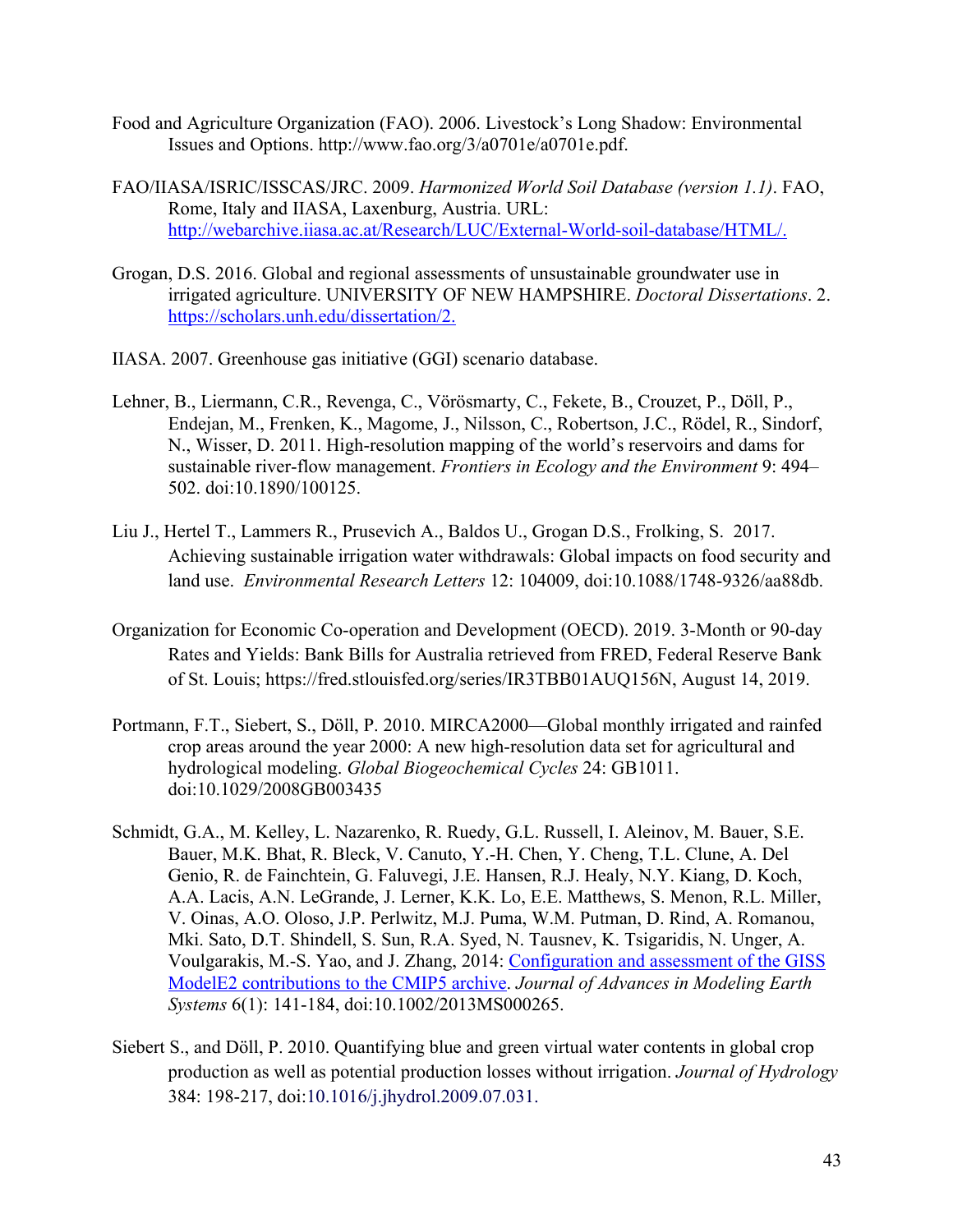- Vörösmarty, C.J., Fekete, B.M., Meybeck, M., Lammers, R.B. 2000. Geomorphometric attributes of the global system of rivers at 30-minute spatial resolution. *Journal of Hydrology* 237: 17–39. doi:10.1016/S0022-1694(00)00282-1.
- Wisser, D., Fekete, B.M., Vörösmarty, C.J., Schumann, A.H. 2010. Reconstructing 20th century global hydrography: a contribution to the Global Terrestrial Network- Hydrology (GTN-H). Hydrology and Earth System Sciences 14: 1–24. doi:10.5194/hess-14-1-2010.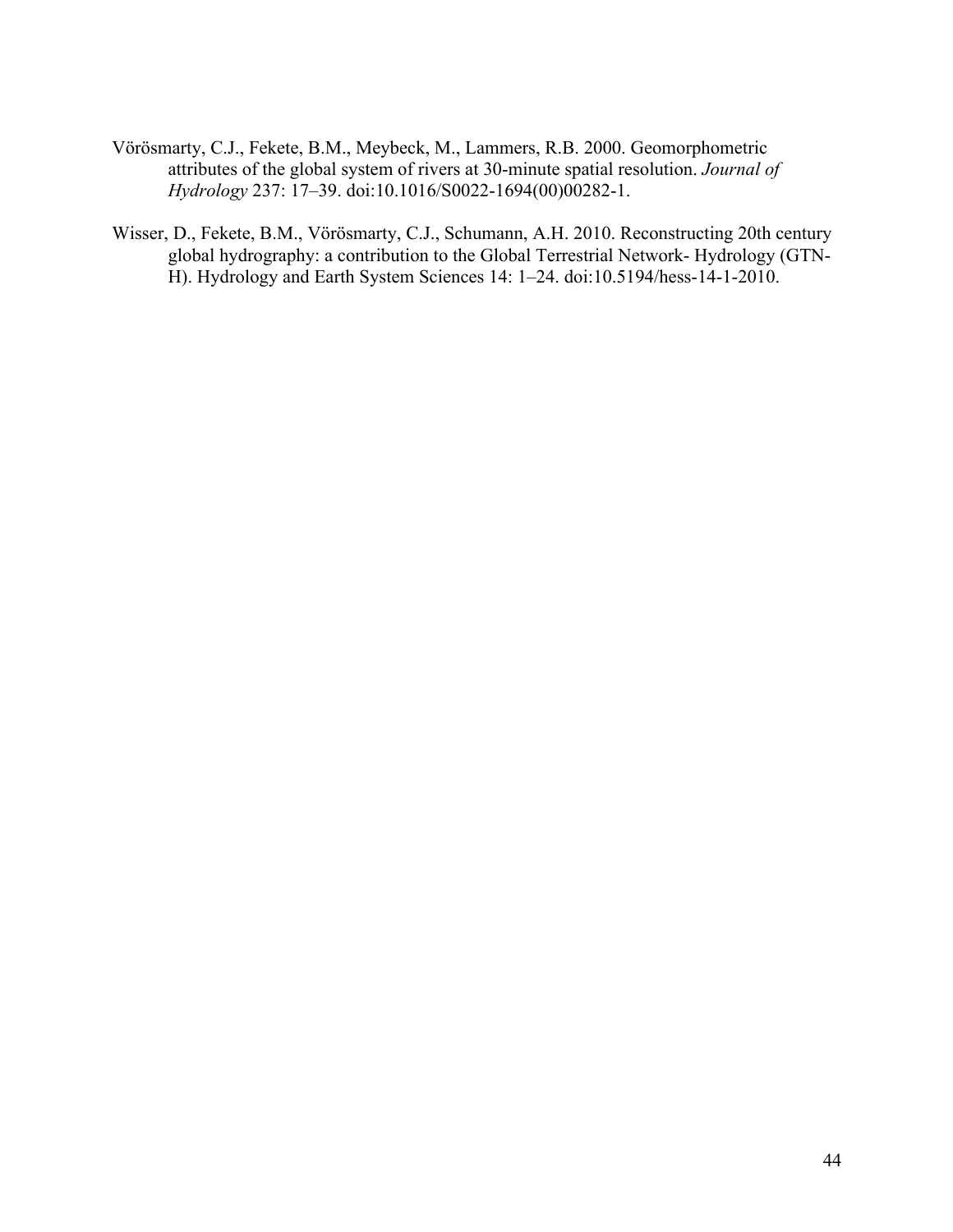# **APPENDIX TABLES**

# **Table A1. Asset Pricing Model IV Estimation Results for the Multi-State Sample (Dependent variable: Log Transfer Price)**

|                                     | (1)                  | (2)                  | (3)                  | (4)                  | (5)                     | (6)                  |
|-------------------------------------|----------------------|----------------------|----------------------|----------------------|-------------------------|----------------------|
|                                     | $(9 \text{ states})$ | $(9 \text{ states})$ | $(9 \text{ states})$ | $(3 \text{ states})$ | $(3 \text{ states})$    | $(3 \text{ states})$ |
| Log lease price                     | 0.009                | 0.007                | 0.224                | 0.134                | 0.134                   | 0.308                |
|                                     | (0.543)              | (0.596)              | (0.283)              | (0.434)              | (0.554)                 | (0.226)              |
| Growth rate: Acres irrigated        | omitted              | 1.052                | 1.119**              | omitted              | $-1.643***$             | $-2.496***$          |
|                                     |                      | (0.678)              | (0.546)              |                      | (0.334)                 | (0.074)              |
| Risk premium: Irrigation            | omitted              | $0.046***$           | $0.053***$           | omitted              | $1.470***$              | $1.418***$           |
| vulnerability index                 |                      | (0.012)              | (0.010)              |                      | (0.274)                 | (0.162)              |
| Real interest rate                  | $-20.650***$         | $-20.685***$         | $-9.214$             | $-22.821***$         | $-22.821**$             | $-10.601$            |
|                                     | (6.650)              | (7.253)              | (6.474)              | (7.486)              | (9.543)                 | (8.520)              |
| Time trend                          |                      |                      | $0.069***$           |                      |                         | $0.069***$           |
|                                     |                      |                      | (0.013)              |                      |                         | (0.016)              |
| State controls                      | FE                   | RE                   | RE                   | $\rm FE$             | $\mathbb{R}\mathcal{E}$ | $\mathbf{RE}$        |
| $N$ (obs)                           | 66                   | $\overline{66}$      | $\overline{66}$      | $\overline{53}$      | $\overline{53}$         | $\overline{53}$      |
| $\mathbb{R}^2$                      | 0.176                | 0.053                | 0.096                | 0.268                | 0.724                   | 0.772                |
| Cragg-Donald Wald F statistic       | 3.404                | 3.683                | 3.670                | 3.789                | 3.789                   | 3.702                |
| Kleibergen-Paap rk. Wald F          | 3.614                | 3.735                | 3.744                | 2.742                | 2.580                   | 2.659                |
| statistic                           |                      |                      |                      |                      |                         |                      |
| p-value of Kleibergen-Paap rk       | 0.169                | 0.169                | 0.177                | 0.178                | 0.178                   | 0.184                |
| LM statistic                        |                      |                      |                      |                      |                         |                      |
| <i>p</i> -value of Endogeneity test | 0.705                | 0.707                | 0.910                | 0.972                | 0.981                   | 0.613                |

Note: \*\*\* Significance at 1%, \*\* Significance at 5%, \*Significance at 10%; values in parentheses are robust standard errors clustered by state. *p*-value for Hansen J statistic not provided because the equation is exactly identified.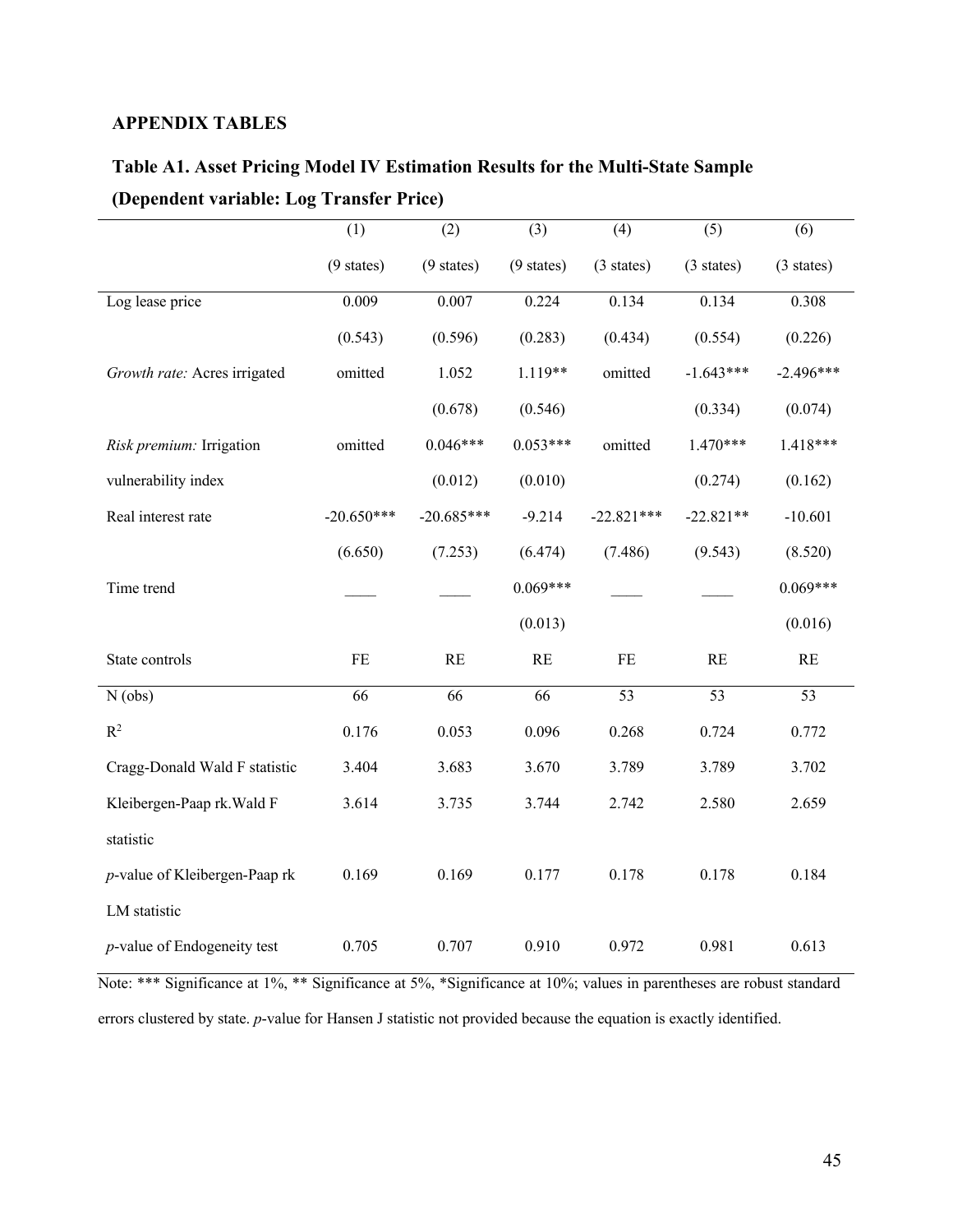|                                     | (1)                 | (3)                 | (4)                 | (5)                 | (7)                 | (8)                     |
|-------------------------------------|---------------------|---------------------|---------------------|---------------------|---------------------|-------------------------|
|                                     | $(5 \text{ areas})$ | $(5 \text{ areas})$ | $(5 \text{ areas})$ | $(2 \text{ areas})$ | $(2 \text{ areas})$ | $(2 \text{ areas})$     |
| Log lease price (qtr.avg)           | $-4.391$            | 0.056               | $-0.975$            | $-139.074$          | $-139.074$          | $-1.439$                |
|                                     | (5.533)             | (0.850)             | (1.221)             | (14970.4)           | (21654.42)          | (2.879)                 |
| Growth rate: Water                  | omitted             | 1.989               | 2.914**             | omitted             | 699.337             | 7.288                   |
| consumption                         |                     | (1.301)             | (1.442)             |                     | (107992.7)          | (7.125)                 |
| Risk premium: Irrigation            | omitted             | $-0.063$            | $-0.056$            | omitted             | omitted             | omitted                 |
| vulnerability index                 |                     | (0.083)             | (0.058)             |                     |                     |                         |
| Real interest rate                  | $-133.234$          | $-22.906$           | $-3.883$            | $-4023.65$          | $-4023.65$          | $-9.847$                |
|                                     | (177.974)           | (20.906)            | (8.775)             | (431487.0)          | (624138.1)          | (17.927)                |
| Yearly trend                        |                     |                     | $0.111*$            |                     |                     | 0.126                   |
|                                     |                     |                     | (0.057)             |                     |                     | (0.161)                 |
| Subarea controls                    | $\rm FE$            | RE                  | RE                  | $\rm FE$            | RE                  | $\mathbb{R} \mathbb{E}$ |
| $N$ (obs)                           | 89                  | 89                  | 89                  | 69                  | 69                  | 69                      |
| $\mathbb{R}^2$                      | $-21.405$           | 0.552               | 0.528               | $-14000$            | 0.147               | 0.704                   |
| Cragg-Donald Wald F statistic       | 0.593               | 11.538              | 5.238               | 0.000               | 0.000               | 4.240                   |
| Kleibergen-Paap rk. Wald F          | 0.566               | 3.356               | 2.278               | 0.000               | 0.000               | 0.437                   |
| statistic                           |                     |                     |                     |                     |                     |                         |
| p-value of Kleibergen-Paap rk       | 0.498               | 0.141               | 0.224               | 0.993               | 0.993               | 0.530                   |
| LM statistic                        |                     |                     |                     |                     |                     |                         |
| <i>p</i> -value of Endogeneity test | 0.396               | 0.131               | 0.131               | 0.771               | 0.000               | 0.000                   |

**Table A2. Asset Pricing Model IV Estimation Results for the Mojave Market (Dependent variable: Log Transfer Price)**

Note: \*\*\* Significance at 1%, \*\* Significance at 5%, \*Significance at 10%; values in parentheses are robust standard errors clustered by state. *p*-value for Hansen J statistic not provided because the equation is exactly identified.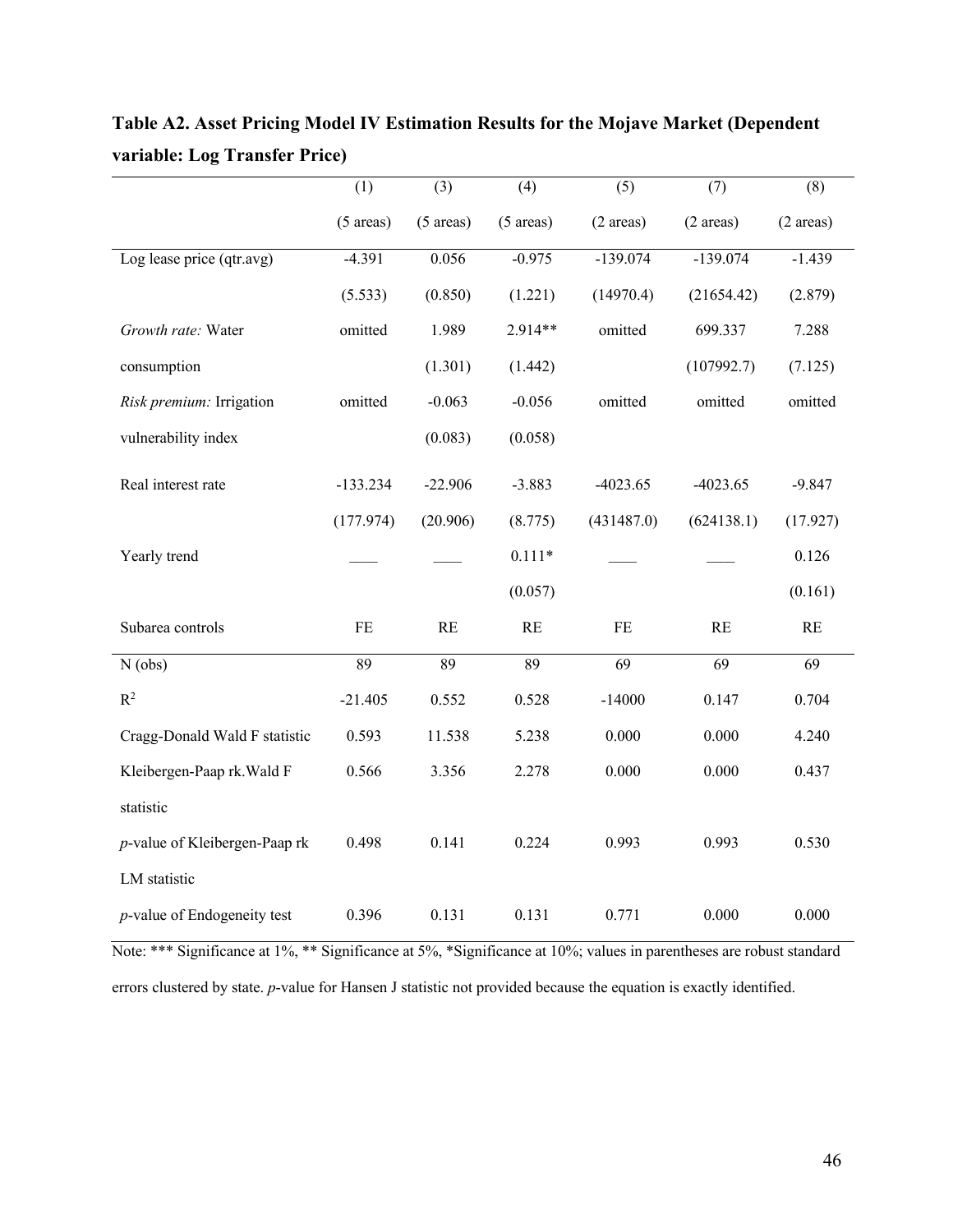|                                   | (1)                  | (2)                  | (3)                  | (4)        | (5)                  | (6)                  |
|-----------------------------------|----------------------|----------------------|----------------------|------------|----------------------|----------------------|
|                                   | $(9 \text{ states})$ | $(9 \text{ states})$ | $(9 \text{ states})$ | (3 states) | $(3 \text{ states})$ | $(3 \text{ states})$ |
| Log lease price                   | $0.154*$             | $0.162**$            | $0.166***$           | 0.146      | $0.146**$            | $0.153**$            |
|                                   | (0.070)              | (0.072)              | (0.061)              | (0.071)    | (0.072)              | (0.063)              |
| Growth rate: Irrigated crop price |                      | 1.215                | 0.754                |            | $-6.847***$          | $-9.940***$          |
|                                   |                      | (2.740)              | (2.732)              |            | (0.255)              | (0.585)              |
| Risk premium: Irrigation          |                      | $0.042***$           | $0.047***$           |            | $1.523***$           | $1.417***$           |
| vulnerability index               |                      | (0.014)              | (0.015)              |            | (0.071)              | (0.089)              |
| Real interest rate                | $-20.061**$          | $-20.026***$         | $-9.341$             | $-22.767$  | $-22.767***$         | $-11.437$            |
|                                   | (7.320)              | (7.440)              | (6.534)              | (8.306)    | (8.477)              | (7.851)              |
| Time trend                        |                      |                      | $0.070***$           |            |                      | $0.068***$           |
|                                   |                      |                      | (0.013)              |            |                      | (0.017)              |
| State controls                    | FE                   | RE                   | RE                   | $\rm FE$   | RE                   | RE                   |
| N(obs)                            | 66                   | 66                   | 66                   | 53         | 53                   | 53                   |
| R <sup>2</sup>                    | 0.212                | 0.154                | 0.199                | 0.269      | 0.724                | 0.788                |

# **Table A3. Robustness Check: Asset Pricing Model Results for the Nine-State Sample with Different Growth Rate Proxy (Dependent Variable: Log Transfer Price)**

Note: \*\*\* Significance at 1%, \*\* Significance at 5%, \*Significance at 10%; values in parentheses are robust standard errors clustered by state. All models include a constant. Growth rate proxy in this model is constructed for each state based on prices of the type of crop which uses a significant amount of irrigation water in its production. The major crops were determined based on analyzing the values for irrigated area harvested, irrigated crop/acre yield, and average AF of water applied for acre provided in the USDA Water Management and Irrigation Survey. Specifically, we used annual prices from 1990-2018 available at USDA for alfalfa (AZ), corn (CO, NM, TX, WA), rice (CA), and wheat (ID, NV, UT), and constructed the time invariant growth rate variable using the AR(1) approach (where we included the natural log of water price, year, and a constant).